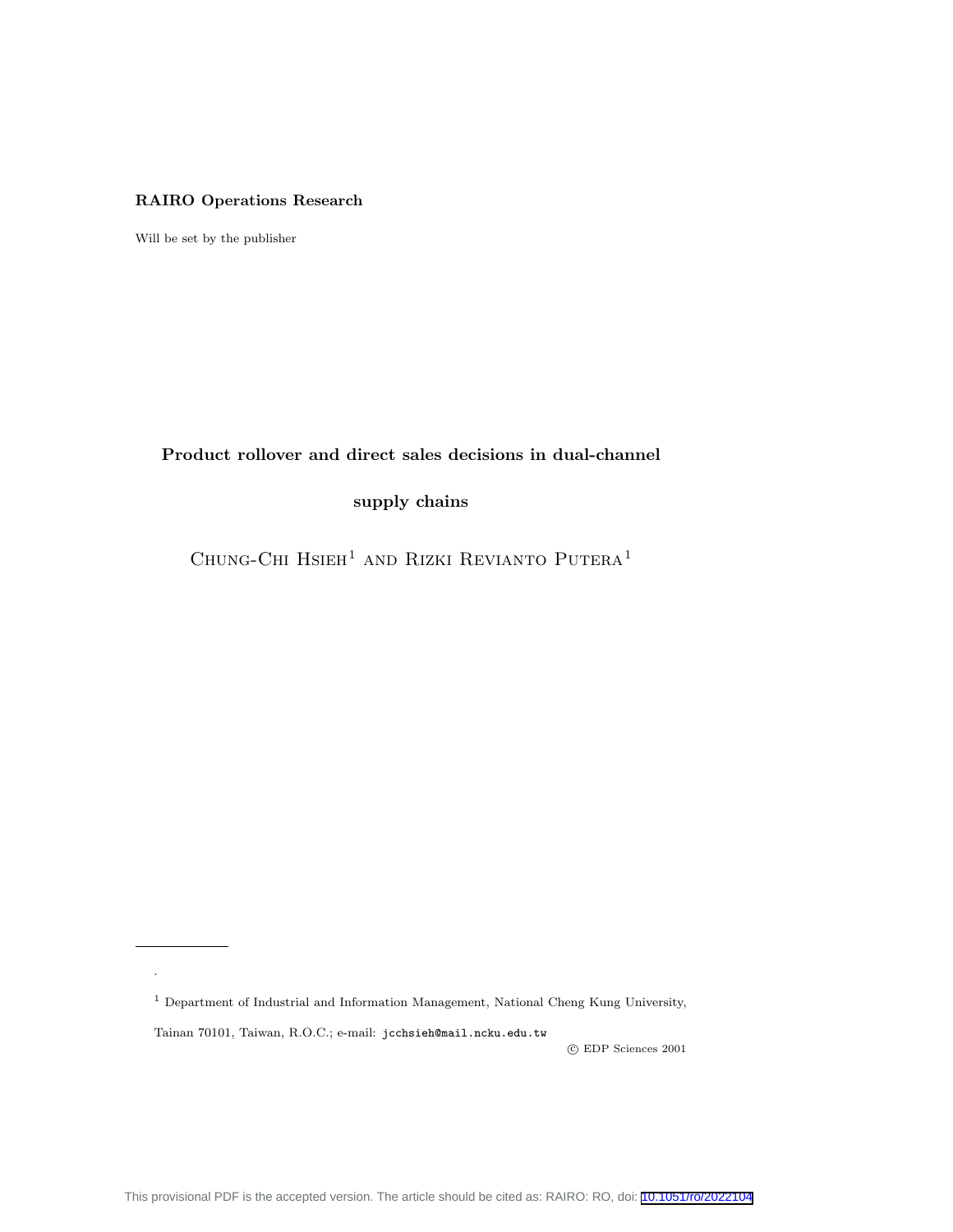Abstract. This study investigates product rollover and direct sales decisions in a supply chain with one fashion manufacturer and one retailer when two style generations are sequentially introduced to the market over two periods. The retailer serves as the exclusive sales channel during the introductory period of a style generation. Both the retailer and manufacturer are capable of selling the old style generation in the second period. The retailer adopts dual rollover if she sells the old style generation, and single rollover if she does not. We develop a two-stage game to explore the chain members' equilibrium decisions while accounting for the manufacturer's cost inefficiency in direct sales and consumers' mental account deficit. We find that the manufacturer's cost inefficiency has double-edged effects and can offset the negative effect of consumers' mental account deficit on the introduction of a new style generation. Furthermore, a win-win outcome can be achieved when the manufacturer with an intermediate level of cost inefficiency engages in direct sales and consumers have high valuations of the old style generation or when the manufacturer with significant cost inefficiency does not engage in direct sales. Keywords: supply chain, product rollover, fashion product, mental

account deficit, manufacturer encroachment

#### 1. INTRODUCTION

Advancements in research and development, manufacturing and information technologies, and logistics allow firms to introduce new products into the market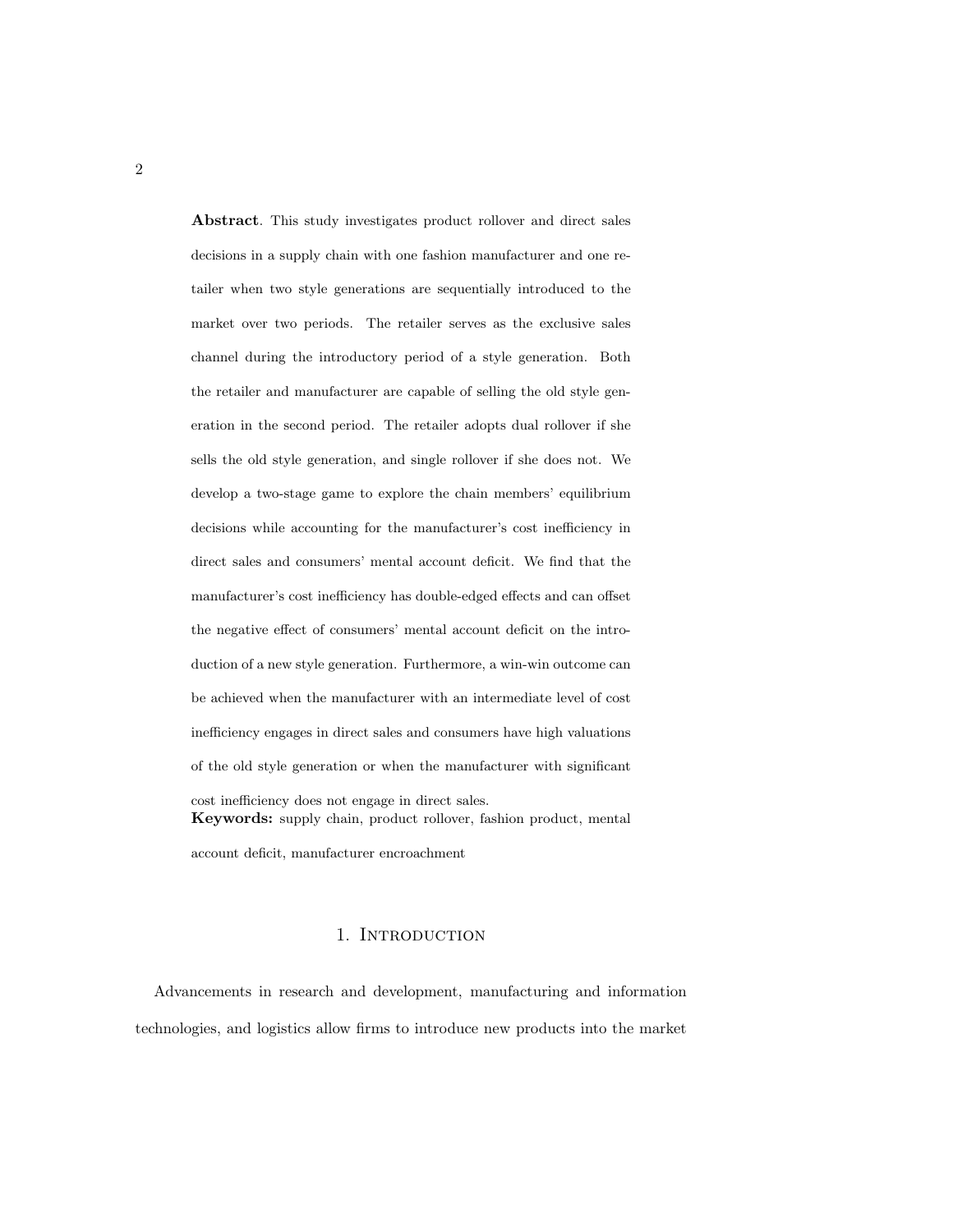with shorter design-to-market lead times. Apparel, computers, consumer electronics, and software products are among the industries in which new product introductions and updates are typically observed [10, 18, 29, 34].

Although there are potential benefits of gaining market share and maintaining competitiveness, new product introductions inevitably demand prudent planning of product rollover—the introduction of new generations and displacement of old generations—taking into consideration product and market risk factors [8]. Product rollover is interlaced with a number of relevant decisions, such as pricing, new product pre-announcement, and inventory control [23, 25, 30]. However, the academic literature on product rollover has paid little attention to firms' decisions pertinent to the underlying supply chain structure, one of the product risk factors discussed by Bilington et al. [8]. As such, questions regarding how cost- and consumer-related factors influence sequential product introductions in a supply chain with multiple sales channels remain unanswered. Take the fashion industry for example. Firms such as Zara, H&M, and Mango sell their products through their brand stores, whereas other firms such as Coach, Lacoste, Nike, and Michael Kors sell their products through independent retailers and their own outlets. Clearly, in the latter supply chain structures, the displacement decisions for old generations involve not only the firms themselves but also their retail partners. Specifically, when they decide to compete directly with retailers in the market, encroachment arises and creates channel conflict between supply chain partners [4, 42]. If ill managed, channel conflict will jeopardize firms' interests if the threatened retailers retaliate against them [9]. In fact, Levi Strauss & Co.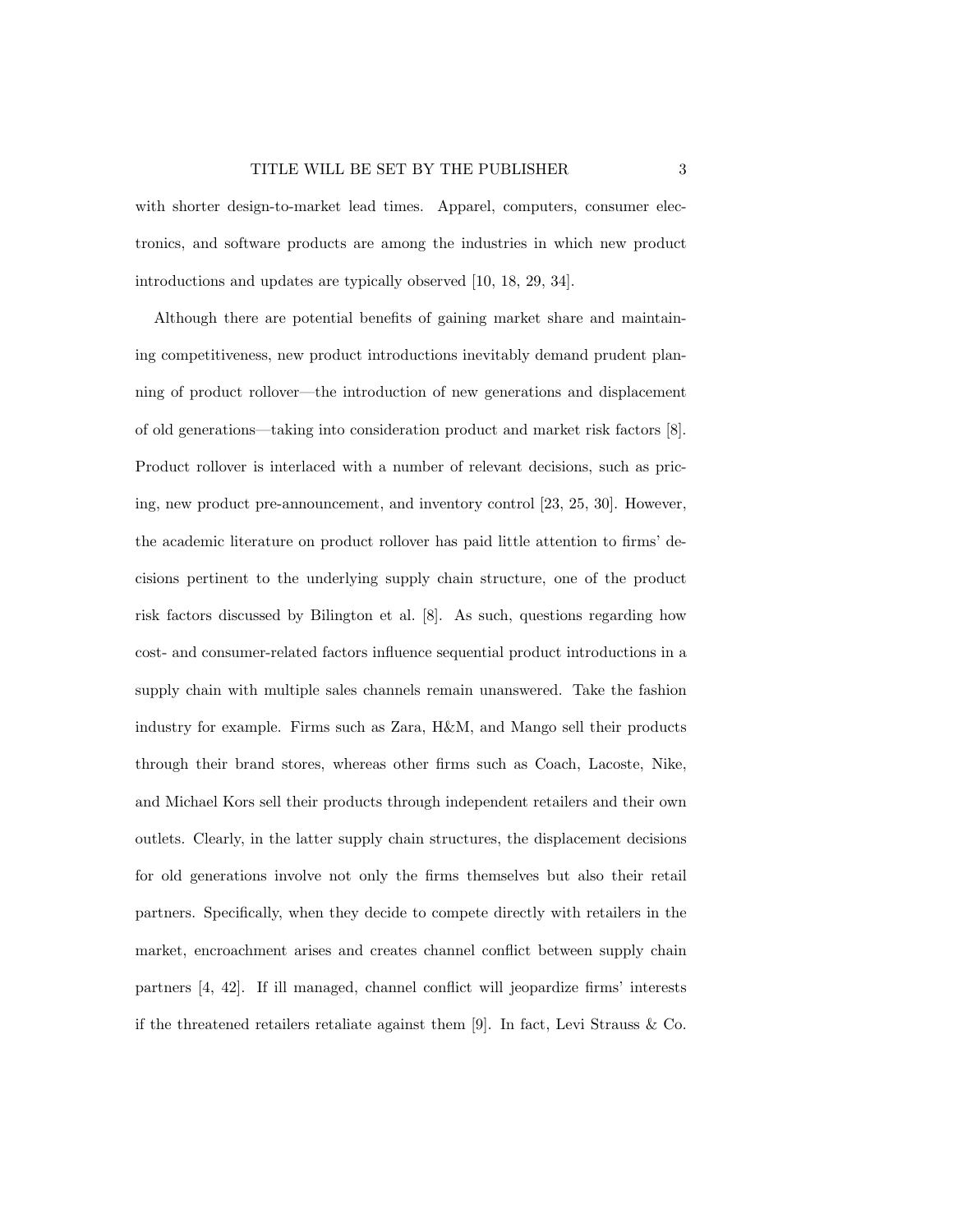chose to close its direct channel to resolve the channel conflict with its e-retail partners [14]. Yet, manufacturer encroachment may not always hurt retailers due to asymmetric operational efficiency [4, 19]. Whether manufacturer encroachment can lead to a win-win outcome in considerations of product rollover remains unclear.

Furthermore, supply chain partners may have unequal bargaining power, thereby leading to different power structures in a supply chain. Earlier studies revealed that power structures have a significant impact on supply chain equilibrium decisions and profits (see Xue and Zhang [46] and the references therein). Therefore, in this paper, we aim toward an understanding of the interplay between manufacturer encroachment and product rollover in a supply chain setting under various power structures. To the best of our knowledge, this paper is the first attempt to unify both manufacturer encroachment and product rollover in a dynamic pricing model with sequential introduction of two product generations. We intend to answer the following questions:

- (1) Can the manufacturer's direct sales lead to a win-win outcome?
- (2) What are the effects of the manufacturer's cost inefficiency in direct sales on the introduction of a newer style generation and on equilibrium outcomes?
- (3) How does the power structure in the supply chain affect the manufacturer's direct sales decision and the retailer's product rollover decision?

We base our analysis on a stylized two-period model with a fashion manufacturer placing a new style generation on the market in each period. The retailer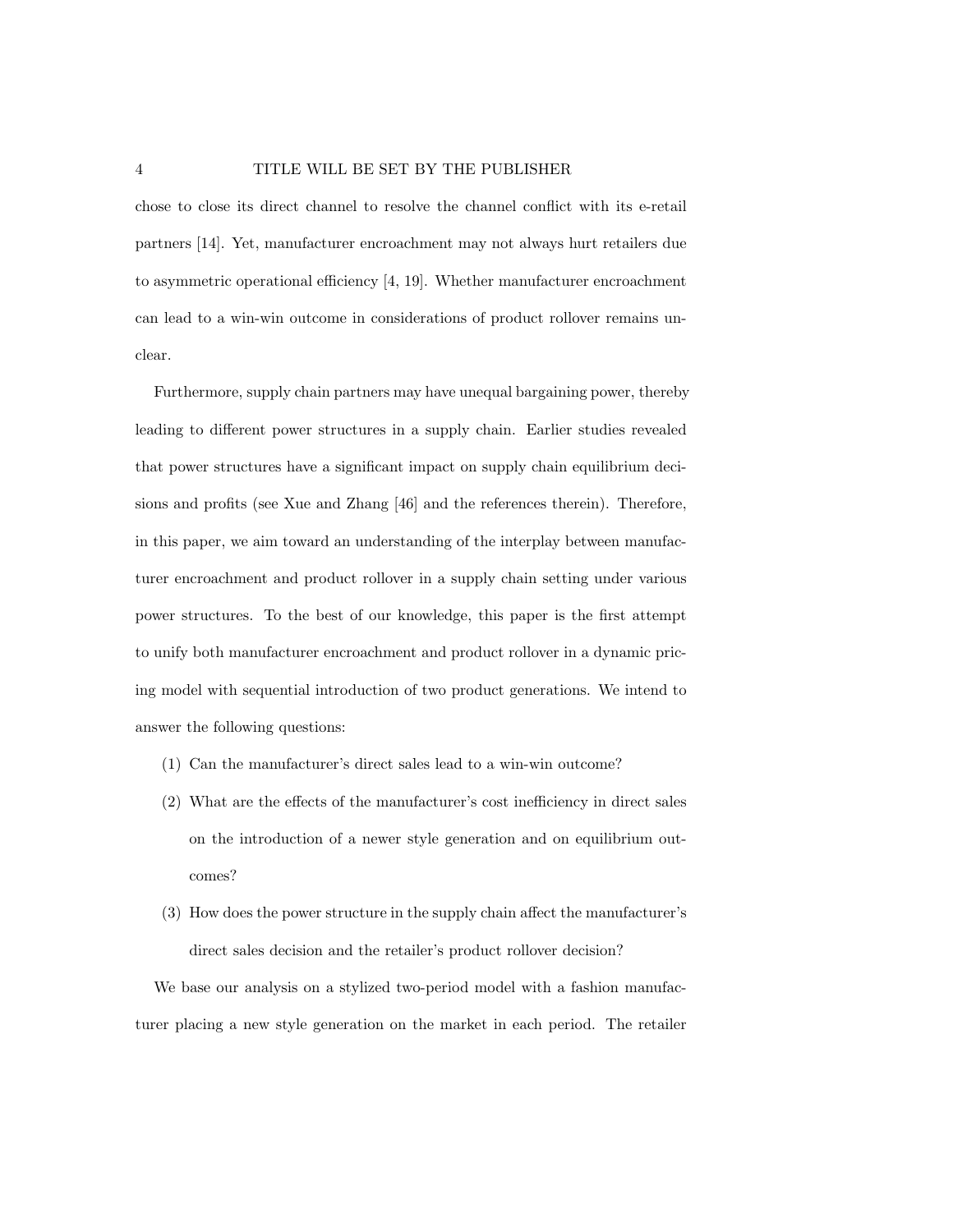serves as the exclusive sales channel during the introductory period of a style generation [2, 19, 20, 53]. Both the manufacturer and the retailer are capable of displacing the old style generation in the second period with asymmetric cost inefficiency. Encroachment occurs when the manufacturer (he) decides to sell an old style generation on his direct channel, whereas dual rollover at the retail level takes place when the retailer (she) decides to sell both new and old style generations in the second period. We develop a two-stage game model to characterize the interactive dynamics between the manufacturer and the retailer, while accounting for consumers' mental account deficit [36, 41], and allow for different power structures under which the chain members compete in the first-stage game.

The remainder of the paper is organized as follows: In Section 2, we review the existing literature on product rollover and manufacturer encroachment. In Section 3, we lay out the supply chain setting and develop a two-stage game. In Section 4, we establish and analyze the equilibrium under different power structures in the first-stage game. In Section 5, we provide several insights based on our analysis. Finally, we conclude and discuss future research directions in Section 6.

## 2. Literature Review

Our study is related to two streams of the literature. The first concerns firms' product rollover strategies when they introduce new products into the market. A two-period setting is commonly adopted in the literature, with a product being introduced in the first period and a newer product being introduced in the second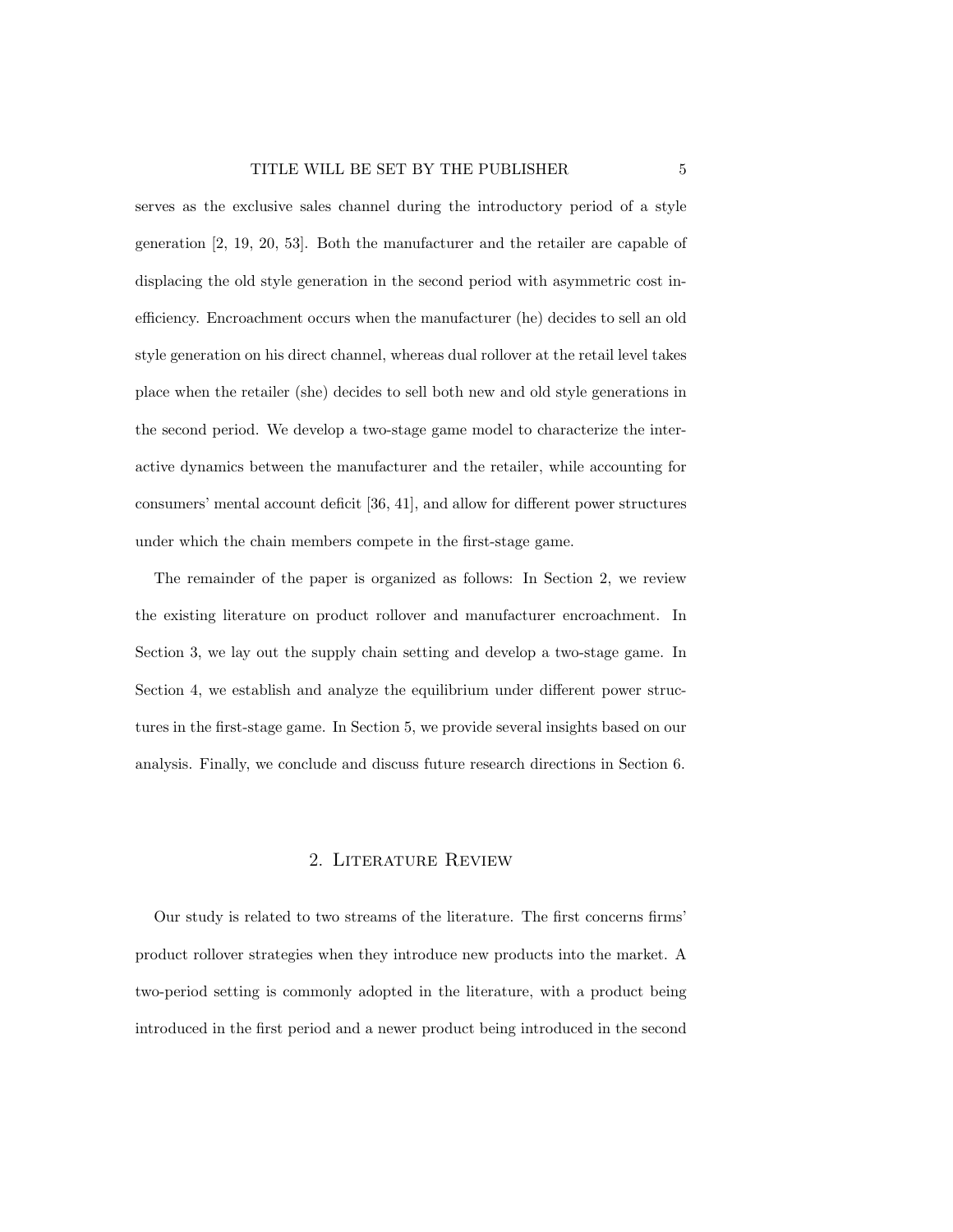period [17, 23, 25, 29, 32, 57]. For example, Levinthal and Purohit [25] investigated a firm's optimal sales strategy for durable products in a two-period setting and found that the firm should phase out the old version when the new version features a modest improvement. Ferguson and Koenigsberg [17] considered a two-period setting with deteriorating units in which random demand takes place in the first period and unsold units suffer from quality degradation after period 1 and studied the firm's optimal pricing and quantity decisions for any given quality degradation. Koca et al. [23] incorporated the pre-announcement of a new product, which creates a diffusion of awareness, and found that single rollover is preferred with faster diffusion and greater improvement in the new product. Liang et al. [29] considered a two-period setting with two customer types: high-end customers and bargain hunters. They found that the firm should adopt single rollover when the new product's degree of innovation is low and a majority of high-end customers are strategic. Zhou et al. [57] examined a fashion manufacturer deciding whether to launch a new style and whether to continue selling the previous style in the second period in a market comprising myopic consumers. They incorporated mental accounting for consumers who already bought the previous style in the first period and intended to buy the new style in the second period. They found that single rollover is preferred when consumers' mental account deficit is low and the production cost is high and that dual rollover is preferred when both of them are low. Liu et al. [32] investigated a firm's rollover strategy (single or dual rollover) and pricing scheme (price skimming or price penetration) in a two-period setting with strategic consumers being offered a trade-in program. They explored the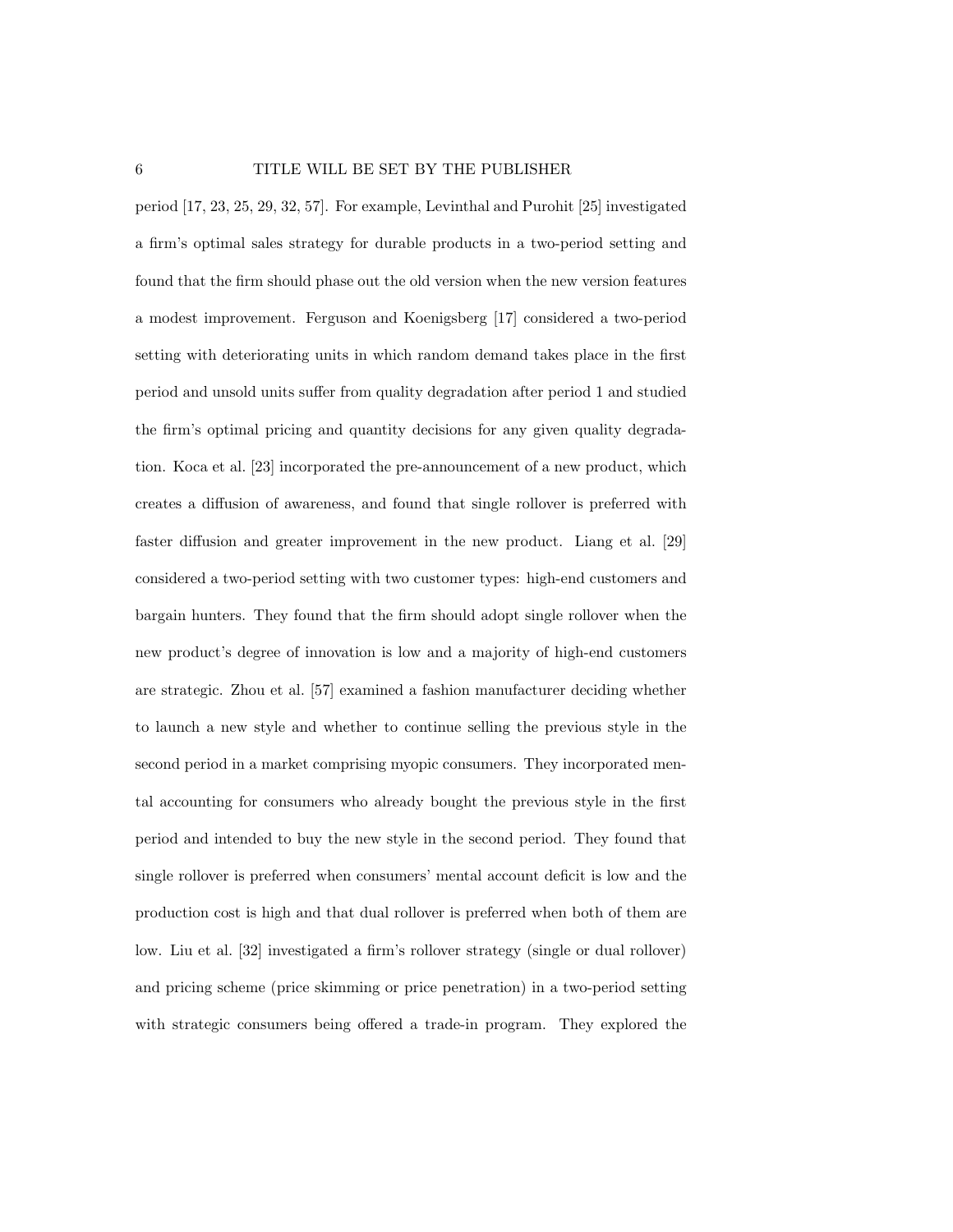conditions under which a specific rollover strategy or a specific pricing scheme is preferred and the conditions under which provision of a trade-in program yields no benefit to a firm. Ye et al. [50] studied product rollover strategies by factoring in the impact of the innovation level of the product introduced in the second period. They found that the rollover strategy is contingent on the innovation level and the customer's discounter factor when the innovation level is low to moderate, whereas single rollover is always preferable to dual rollover when the innovation level is high. Schwarz and Tan [38] focused on the production aspect of product rollover when a new product is introduced into the market and decided the optimal sales and production rollover strategies under limited production capacity. The above referenced studies focused on two-period settings with exogenous timing for the introduction of a new product. Differing from these studies, Lim and Tang [30] studied a firm determining the timing of the introduction of a new product and that of phasing out an old product, in addition to the pricing decisions. Arslan et al. [3] also investigated the timing of new product introduction by a firm and the pricing decision for multiple product generations. Koca et al. [24] investigated the introduction of a new version of a digital product that attracts new customers and entice existing customers to upgrade and showed that the choice of the release timing of the new product can induce a sufficiently large portion of the existing customers to upgrade and hence lead single rollover to become the optimal strategy.

When introducing a new product, manufacturers may implement trade-in programs to incentivize existing customers to buy the new product. For instance,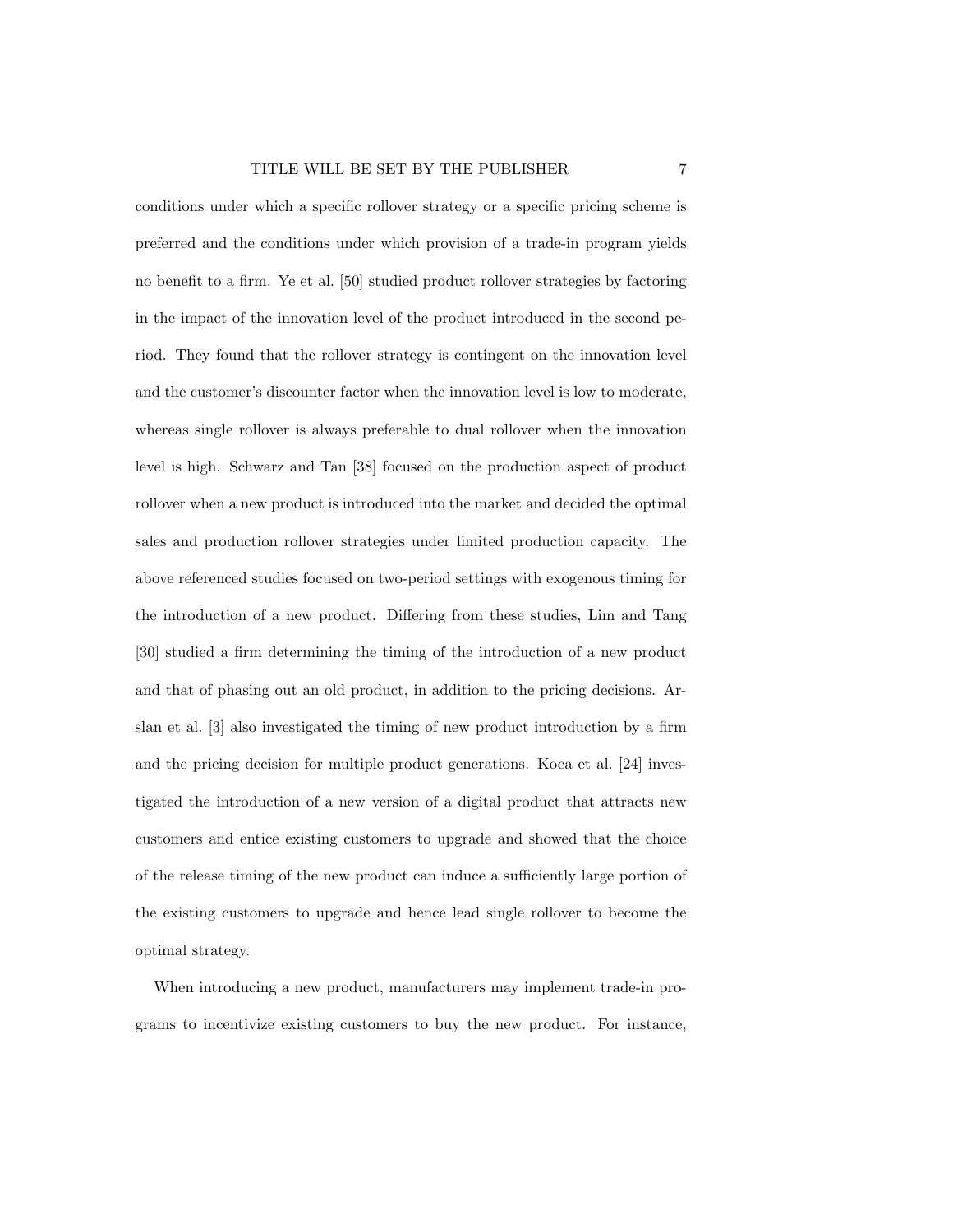Feng et al. [16] considered implementing a trade-in program through the retail channel and the direct channel for the segment of existing consumers and found that the trade-in program aggravates the double marginalization effect if the retailer is unable to decide the trade-in rebate in the retail channel. Xiao et al. [43] also considered implementing a trade-in program through the retail channel and the direct channel for the existing customers and found that the retailer would implement the trade-in policy voluntarily in a dual-channel case when the market size of the existing customers is relatively small. Quan et al. [37] studied a two-period setting in which a manufacturer sells products through a retail channel and implements the trade-in program, and customers who purchase products in period 1 and can trade in their used products in period 2 and found that both firms usually prefer to provide the trade-in service.

The second research stream concerns manufacturer (or supplier) encroachment, i.e., the manufacturer sells directly to consumers and hence competes with the retailer. Chiang et al. [13] showed that a manufacturer's direct channel benefits itself and can benefit the retailer when the reduction in the wholesale price outweighs the reduction in the selling price due to intensified competition. Tsay and Agrawal [42] included demand-improving sales effort in both the manufacturer's direct channel and the reseller's channel and found that a wholesale price reduction can reflect the reseller's sales efforts and benefit both of them. Arya et al. [4] also found that manufacturer encroachment benefits the manufacturer and the retailer when the manufacturer's direct selling cost is relatively high. Cai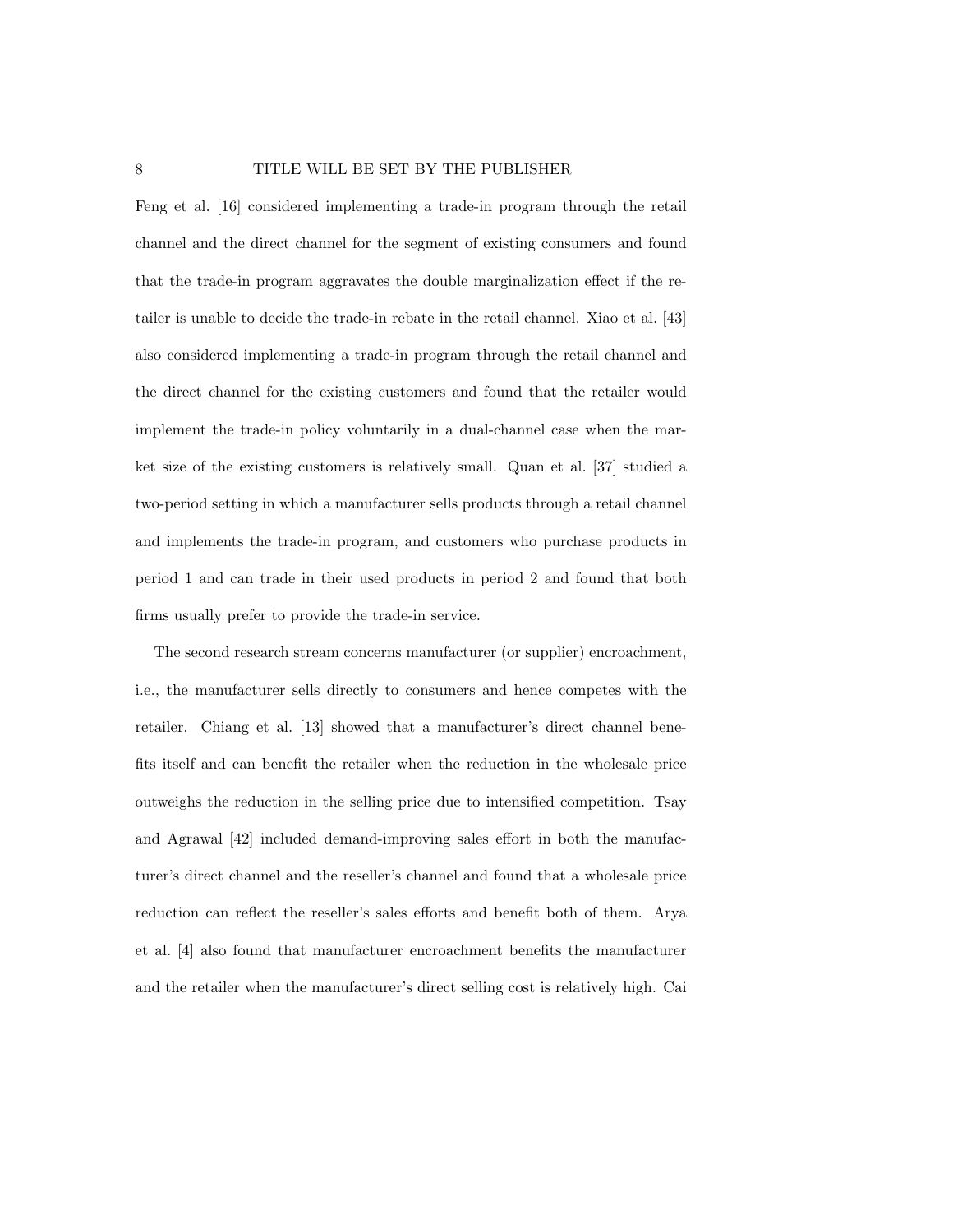[11] showed that manufacturer encroachment increases the manufacturer's and retailer's profits when the retail channel has a sufficiently higher base demand or operational efficiency than the manufacturer's direct channel. Ha et al. [19] investigated manufacturer encroachment with endogenous product quality and found that encroachment is likely to harm the retailer's profits when product quality is endogenous and product quality differentiation is achievable. The above studies focused on encroachment under information symmetry in a single selling period. Recent studies considering encroachment under information asymmetry in a single selling period include Li et al. [27, 28], Huang et al. [22], Yang et al. [49], and Zhang et al. [52], and recent studies considering encroachment under information symmetry in two-period settings include Xiong et al. [45] and Yan et al. [48]. More recently, Chen et al. [12] studied a supplier encroachment problem in a supply chain in which the supplier and the retailer exhibit different risk attitudes and showed that in the supplier-led Stackelberg game, the combination of the supply chain members with preferred risk attitudes does not necessarily benefit the supply chain. Liu et al. [31] considered a supply chain with one supplier and multiple retailers and showed that supplier encroachment hurts the supplier when the number of retailers is sufficiently large. Li et al. [26] explored supplier encroachment in a two-period setting in which the supplier sells through a direct retail subsidiary as well as an independent retailer and the latter retailer can carry strategic inventory in the first period to counter supplier encroachment. They found that when the subsidiary decides on quantities and retail prices, both the supplier and the retailer are better off in the presence of strategic inventory. Zhang et al. [55] studied a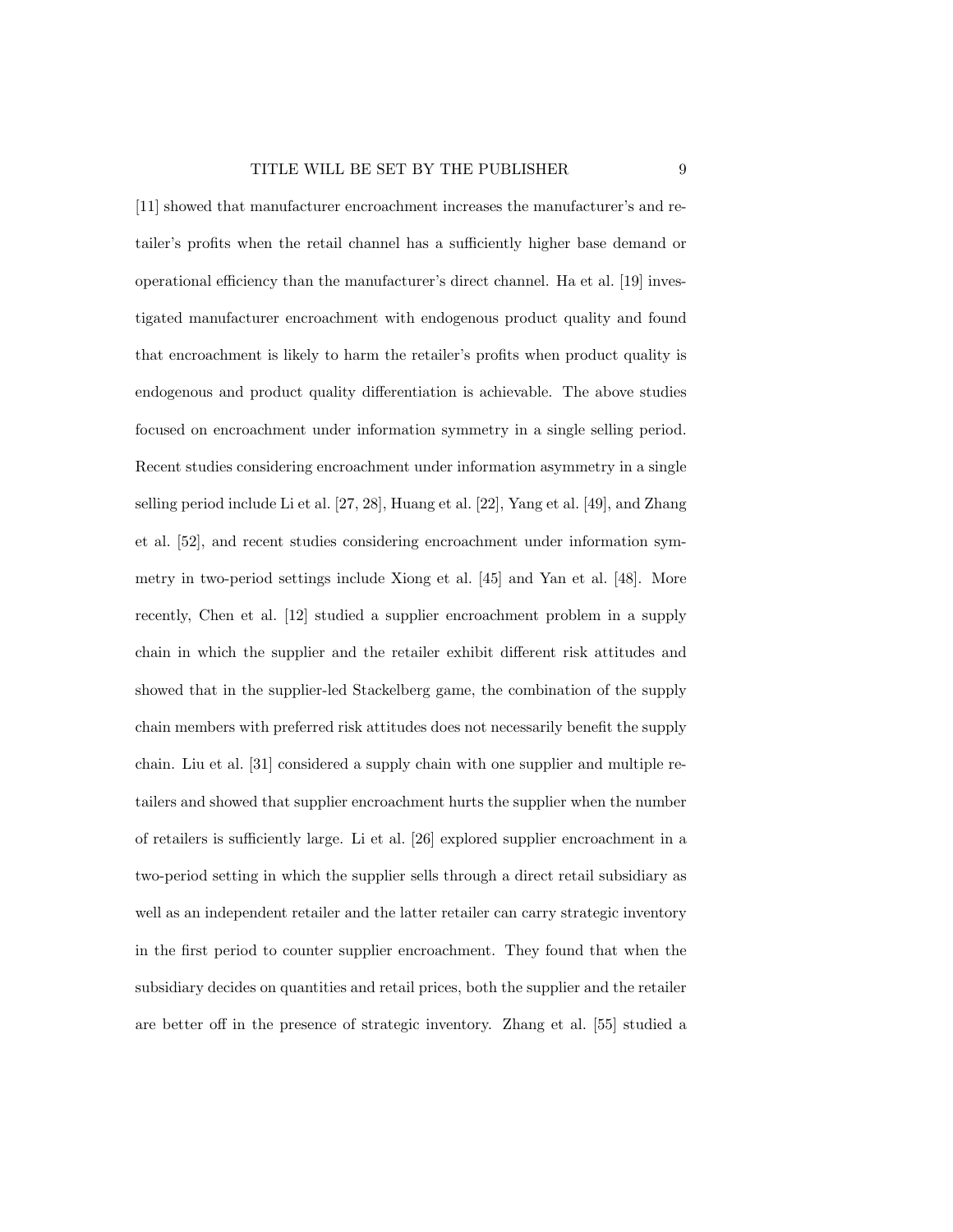#### 10 TITLE WILL BE SET BY THE PUBLISHER

supplier selling products through a platform that acts as a reseller and also allows the supplier to engage in direct sales and found that the platform's investment in service can be used to influence the supplier's encroachment decision. Balasubramanian and Maruthasalam [6] examined manufacturer encroachment in a supply chain in which the manufacturer sells the national brand through the retailer and the direct channel, and the retailer sells the store brand and the manufacturer's national brand. Their analysis revealed that manufacturer encroachment could benefit the manufacturer, the retailer, and the consumer in the presence of the store brand. Hotkar and Gilbert [21] explored supplier encroachment in a supply chain in which two suppliers sell substitutable products through a non-exclusive reseller and one of them can encroach by selling through the direct channel and showed that when product substitutability is high, supplier encroachment makes the reseller worse off.

With regard to multi-channel supply chains, power structure has been reported to have great influence on individual chain members' performance and supply chain performance [33, 39, 44, 46, 47, 51, 54, 56]. This led to exploration of manufacturer encroachment under different power structures. For example, Xiao et al. [44] examined a retailer-Stackelberg supply chain in which the manufacturer decides the product variety and channel strategies and found that manufacturer encroachment is more likely to occur under the retailer-Stackelberg model than under the manufacturer-Stackelberg model if the product variety cost is sufficiently high. Zheng et al. [56] explores the effect of manufacturer encroachment in a closed-loop supply chain under different power structures and found that the manufacturer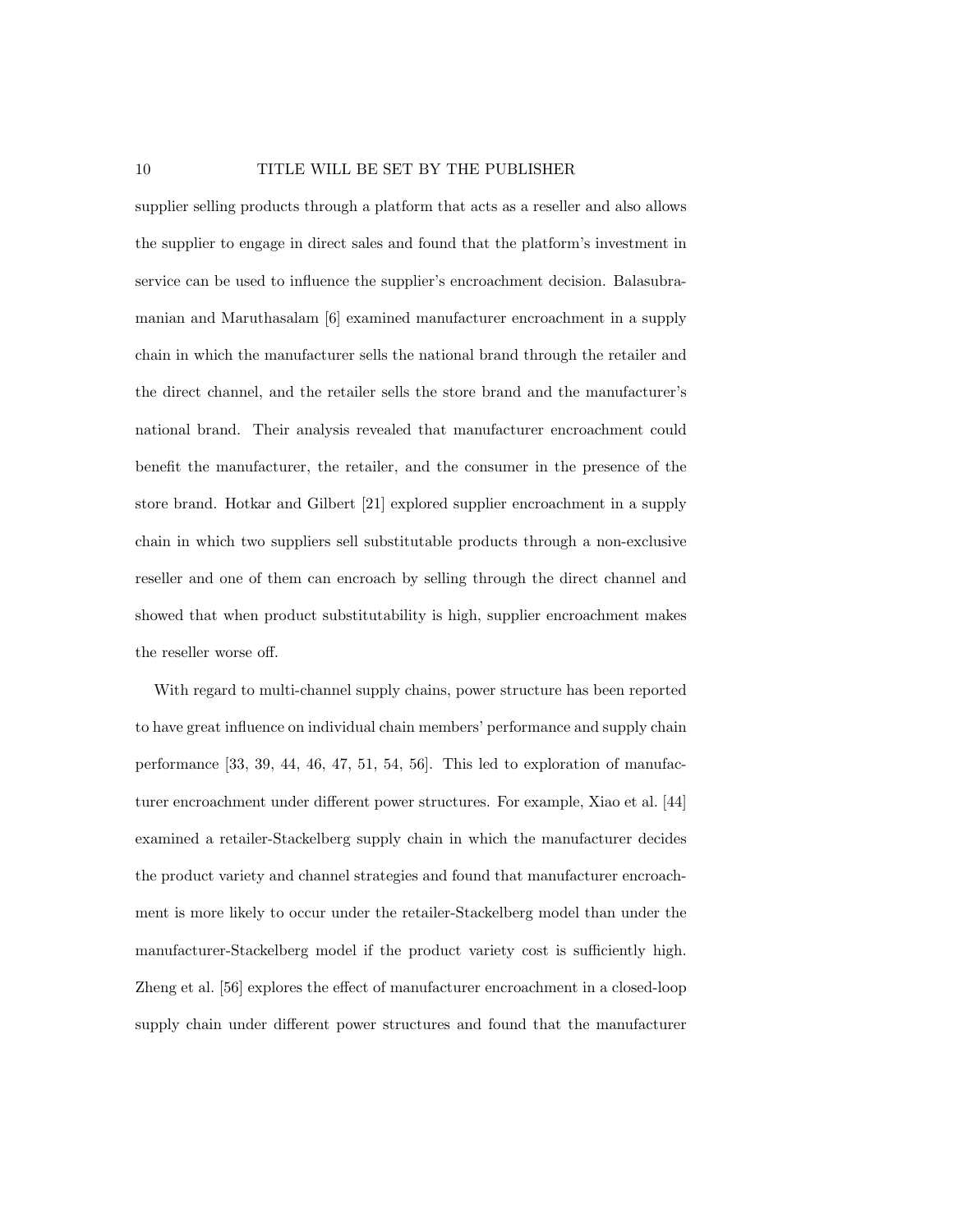always prefers encroachment, and the retailer can benefit from a manufacturerled supply chain in which product competition is less intense. Zhang et al. [54] studied manufacturer encroachment and retail service investing in a retailer-led supply chain and found that retail service investing can effectively discourage manufacturer encroachment and may lead to Pareto improvement for both the supply chain members and consumers. Xue and Zhang [46] considered manufacturer encroachment in manufacturer-led and retailer-led supply chains and found that in the manufacturer-led supply chain, encroachment could benefit both the manufacturer and the retailer at high quality investment efficiency.

Our paper differs from the existing literature by investigating product rollover through multiple sales channels, which makes it possible to explore the interaction between the retailer's rollover decision and the manufacturer's encroachment decision and sheds light on how the manufacturer's direct selling cost, consumers' mental account deficit, and the supply chain power structure affect such interaction. For instance, Arya et al. [4] revealed that a win-win outcome can be achieved with manufacturer encroachment when the manufacturer's direct selling cost is relatively high. Our results demonstrated that a win-win outcome with no encroachment and dual rollover through the retail channel can be achieved. Furthermore, Zhou et al. [57] showed that high levels of consumers' mental account deficit always deter the firm from selling a newer style generation in the second period. Our results complemented their finding by demonstrating that the manufacturer's cost disadvantage could offset the negative effect of consumers' mental account deficit on the introduction of a newer style generation.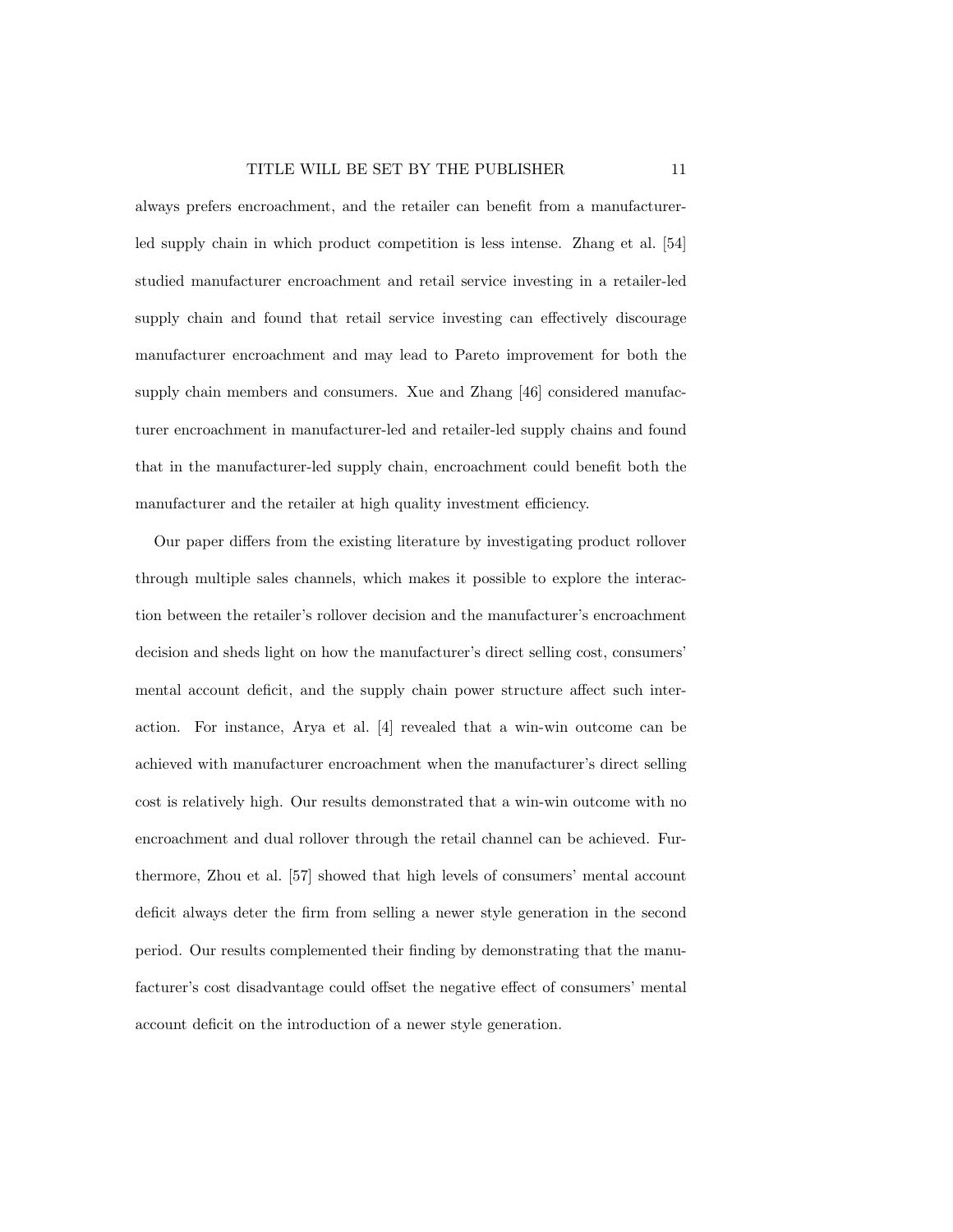Table 1 below summarizes the related literature and this study in terms of various research attributes.

Table 1. Summary of related literature

| Representative papers         | Two product Two | Product               | Manufacturer Mental Effects of |         |            |
|-------------------------------|-----------------|-----------------------|--------------------------------|---------|------------|
|                               | generations     | periods rollover      | encroachment account power     |         |            |
|                               |                 |                       |                                | deficit | structures |
| Levinthal and Purohit [25]    |                 | Dual                  |                                |         |            |
| Ferguson and Koenigsberg [17] |                 | Dual                  |                                |         |            |
| Koca et al. [23]              |                 | Single & Dual         |                                |         |            |
| Liang et al. $[29]$           |                 | Single & Dual         |                                |         |            |
| Zhou et al. [57]              |                 | Single & Dual         |                                |         |            |
| Liu et al. $[32]$             |                 | Single & Dual         |                                |         |            |
| Ye et al. $[50]$              |                 | Single & Dual         |                                |         |            |
| Xiao et al. $[43]$            |                 | Single                |                                |         |            |
| Schwarz and Tan [38]          |                 | Single & Dual         |                                |         |            |
| Quan et al. [37]              |                 | Single & Dual         |                                |         |            |
| Chiang et al. [13]            |                 |                       |                                |         |            |
| Arya et al. [4]               |                 |                       |                                |         |            |
| Xiao et al. $[44]$            |                 |                       |                                |         |            |
| Zhang et al. $[52]$           |                 |                       |                                |         |            |
| Zheng et al. $[56]$           |                 |                       |                                |         |            |
| Our article                   |                 | Single & Dual $\sqrt$ |                                |         |            |

## 3. The Model Framework

We consider a supply chain with a fashion manufacturer (male) and a retailer (female). The manufacturer sequentially introduces two style generations,  $g_i$ , of a product into the market over two periods  $i = 1, 2$ . Because retail exclusivity is commonly observed in the apparel industry when new products are introduced [2, 19, 20, 53], we assume that a style generation is sold exclusively by the retailer in its introductory period. By contrast, an earlier style generation can be sold through either the manufacturer's direct channel or the retail channel. As such, determining whether to make an earlier style generation available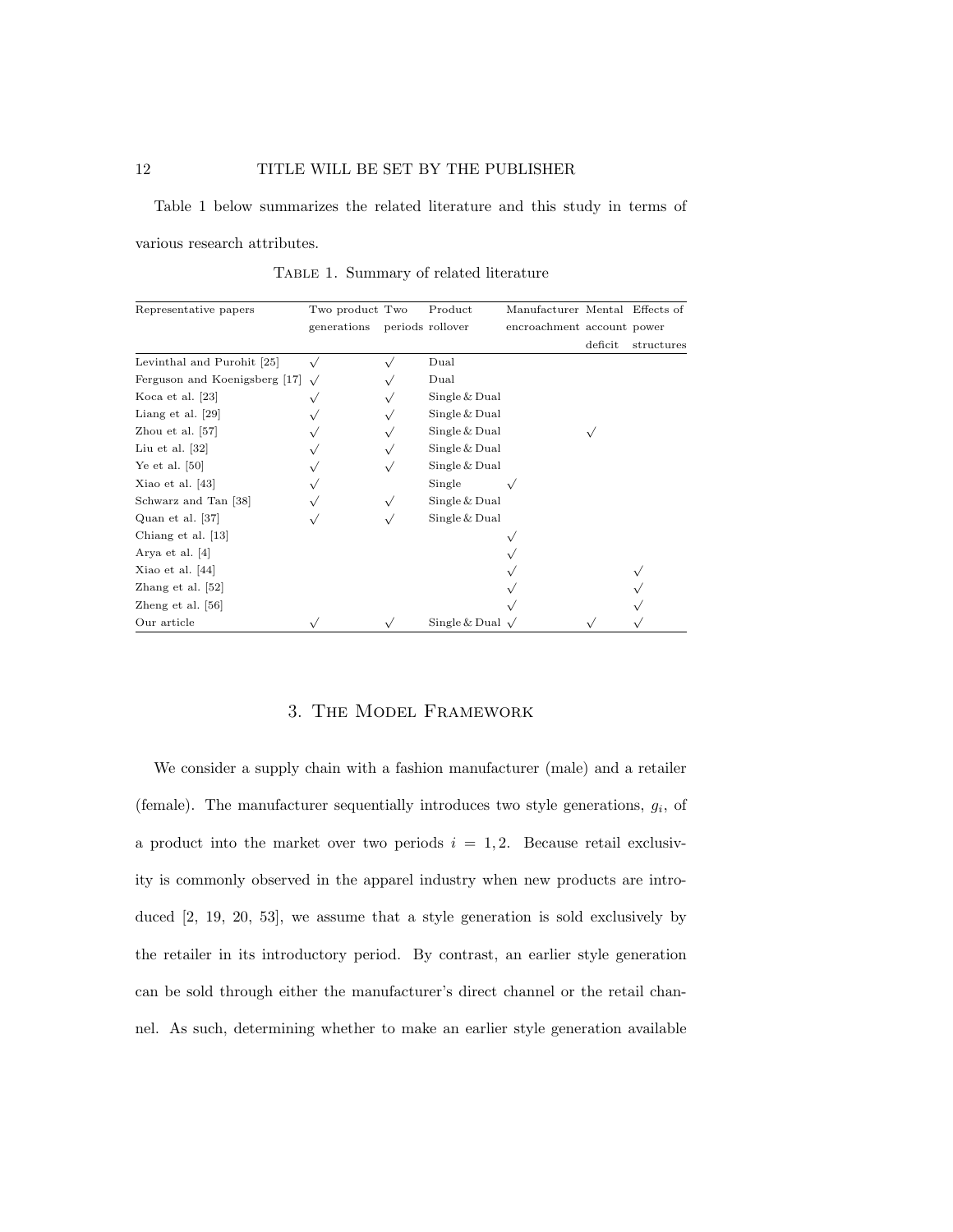in the second period gives rise to a strategic interaction between the manufacturer and the retailer. Because operations for direct sales or product rollover must be planned ahead of price and quantity decisions, we modeled a two-stage game: In the first stage, the manufacturer decides whether to engage in direct sales and the retailer makes the product rollover decision, and in the second stage, they make price and quantity decisions in accordance with their decisions in the first stage. Specifically, in the first stage of this game, the manufacturer decides whether to sell  $g_1$  through his direct channel in the second period, and if he does, encroachment takes place. On the other hand, the retailer decides whether to continue selling  $g_1$  in the second period: She adopts single rollover if she does not and dual rollover if she does. For notational convenience, we use  $N, E$  to denote the manufacturer's "No encroachment" strategy and "Encroachment" strategy, respectively, and  $S, D$  the retailer's "Single rollover" strategy and "Dual rollover" strategy, respectively. A combination of both parties' strategic choices leads to four configurations  $SN, DN, SE, DE$ , as depicted in Table 2. We analyze both sequential- and simultaneous-move versions of the first-stage game in the light of different power structures.

In the second stage of the game, the decision sequence for the manufacturer and the retailer is as follows: Before the first period, the manufacturer decides the wholesale price  $w$  for either style generation in its introductory period. The retailer then determines the sales quantity  $q_1$  for style generation  $g_1$ . Consumers arrive in period 1 and make purchasing decisions. At the beginning of period 2, the manufacturer decides the wholesale price  $w_d$  for  $g_1$  if the retailer adopts dual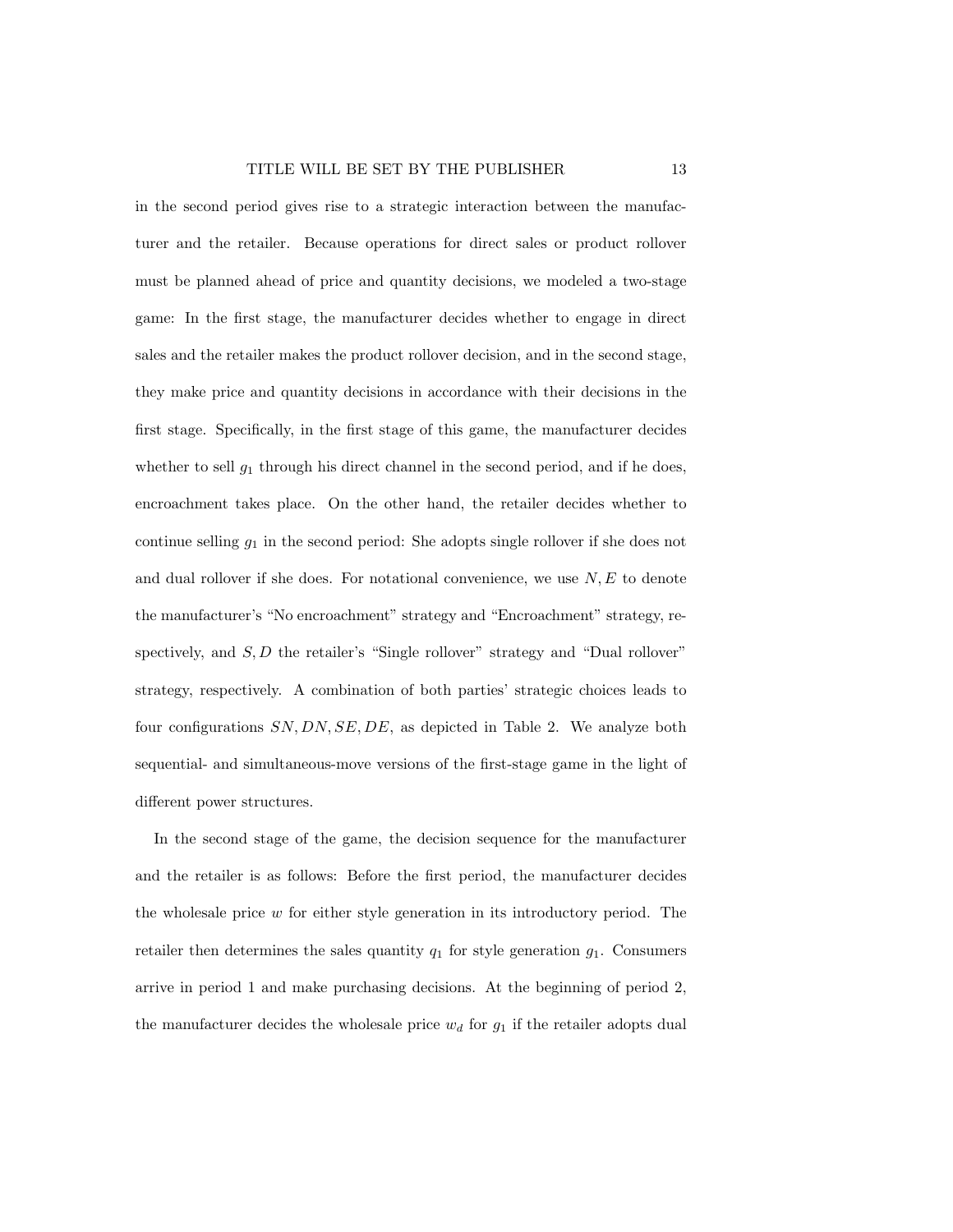Table 2. Strategic configurations in terms of the retailer's rollover decision and the fashion manufacturer's encroachment decision

Manufacturer

|          |                       | No encroachment $(N)$ Encroachment $(E)$ |       |
|----------|-----------------------|------------------------------------------|-------|
| Retailer | Single rollover $(S)$ | S N                                      | SE    |
|          | Dual rollover $(D)$   |                                          | 1) F. |

rollover<sup>1</sup>; the retailer then determines the sales quantity  $q_2$  for style generation  $g_2$ and, if she adopts dual rollover, the sales quantity  $q_{r1}$  for  $g_1$ ; subsequently, the manufacturer sets the sales quantity  $q_{m1}$  for  $g_1$  if he engages in encroachment, and finally, consumers make purchasing decisions in period 2. In line with existing studies [4, 19, 27, 52], we assume that the manufacturer and the retailer make their quantity decisions for  $g_1$  sold in period 2 sequentially under the  $DE$  configuration because the manufacturer can observe the retailer's quantity decision, but not vice versa, and they face the same market-clearing price for  $g_1$  sold in period 2. We note that to achieve analytical consistency, we endogenize quantity decisions across all four configurations and use inverse demand functions to determine the selling price p for either style generation in its introductory period<sup>2</sup> and the selling price  $p_d$  for  $g_1$  in the second period. Finally, we assume that the manufacturer is less efficient

<sup>&</sup>lt;sup>1</sup>Adjusting the wholesale price  $w_d$  for  $g_1$  in the second period allows the manufacturer to influence his demand through the retail channel.

<sup>2</sup>We assume uniform market prices for successive style generations in their introduction periods because they belong to the same product category and target the same set of customers [57].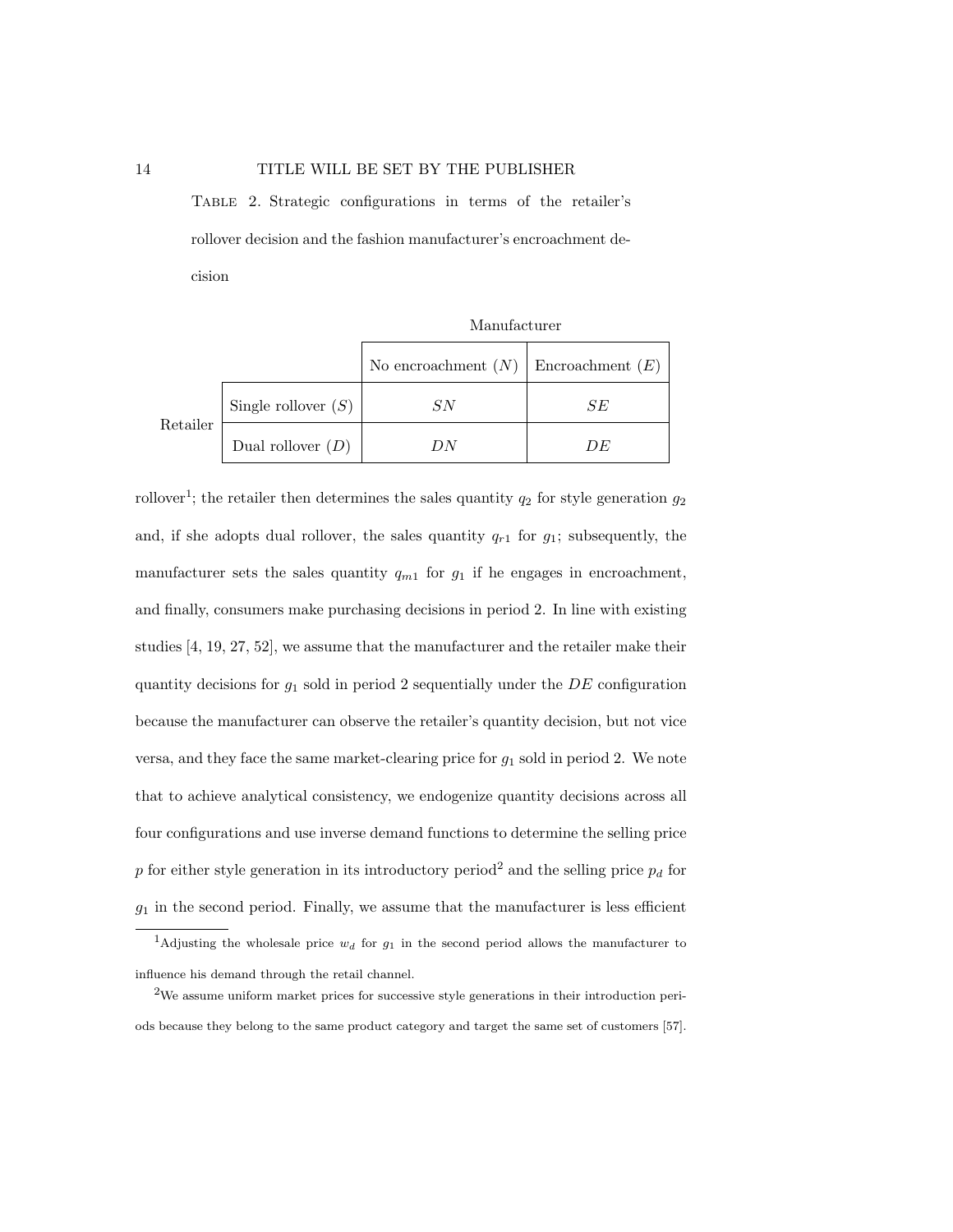at retail operations than the retailer and thus normalize the manufacturer's unit direct selling cost to  $c \geq 0$  and the retailer's unit selling cost to zero [4, 19, 27]. Without loss of generality, we normalize the manufacturer's unit production cost to zero.

Consumers have heterogeneous valuations (or "willingness to pay") for style generations and buy at most one unit in each period. When making his or her first purchase, a consumer has the valuation  $v$  for a newly introduced style generation in either period and  $\theta v$  for an older style generation in the second period, where v is uniformly distributed in [0, 1], and  $\theta \in (0, 1)$  is the discount factor reflecting the influence of trends. A uniformly distributed consumer valuation is commonly adopted in the operations management and marketing literature (e.g., 1, 7, 13, 40). Furthermore, we consider mental accounting in the utility derivation of consumers when after having bought  $g_1$  in the first period, they decide to purchase  $g_2$  in the second period [15, 35]. Specifically, a consumer opens a mental account for a purchased style generation [41], and the mental account keeps tracking the positive difference (mental account deficit or the mental book value) between the initial purchase price and the benefits accrued to date from consumption [36, 41]. Then, purchase of a newer style generation triggers the closing of the mental account for the older product, which will no longer be used, and hence incurs disutility from writing off the mental account deficit. In line with [57], we assume that the mental account deficit, denoted by  $b$ , is homogeneous among consumers and that consumers buy at most one unit of the same style generation over two periods. Consumers prefer purchasing to not purchasing and prefer buying earlier to buying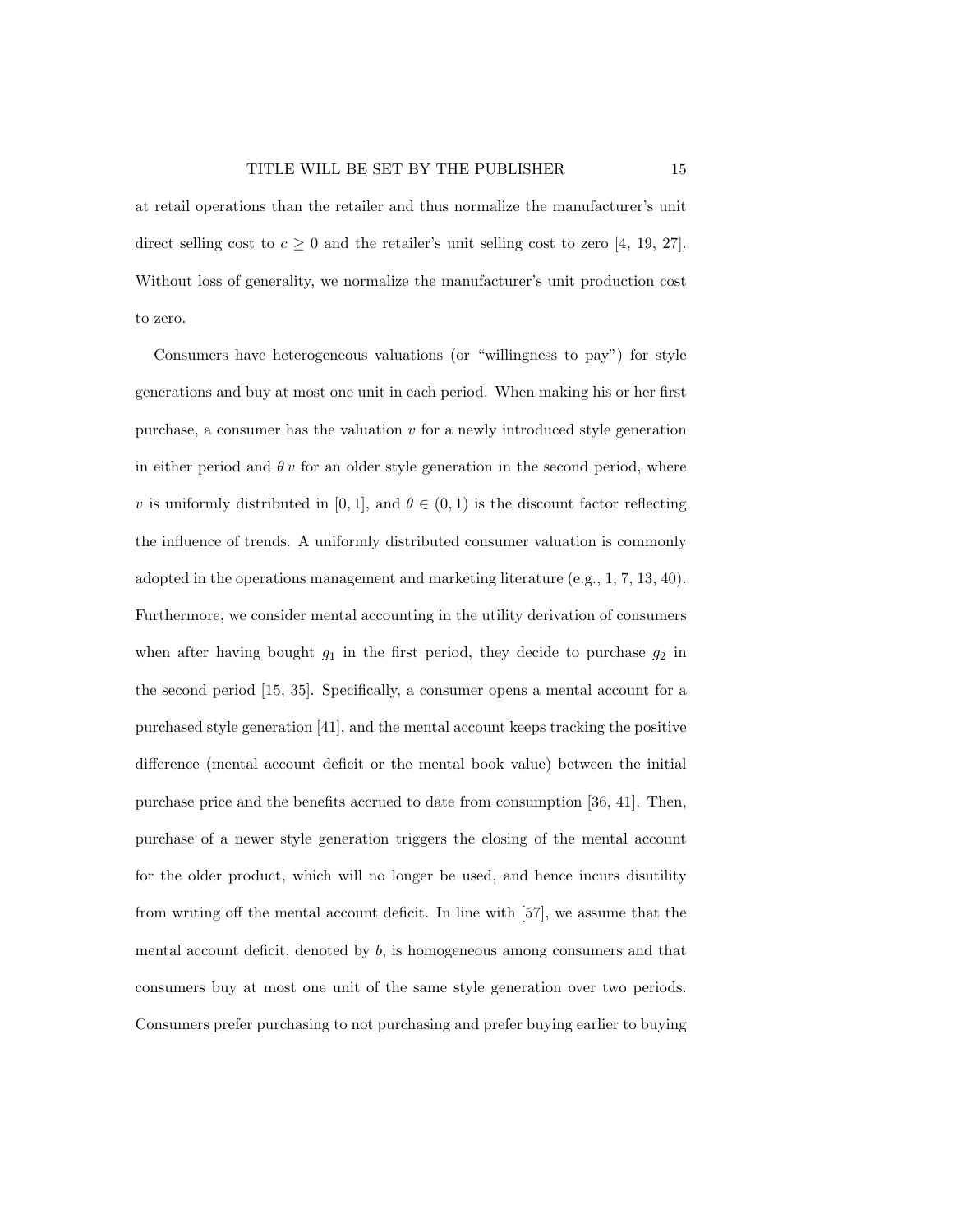| Consumer segments                        | Notation Utility |                                       | Demand                                                  |
|------------------------------------------|------------------|---------------------------------------|---------------------------------------------------------|
| In period 1.                             |                  |                                       |                                                         |
| consumers buy $q_1$ in period 1.         |                  | 1 $U_1 = v - p$ $Q_1 = 1 - p$         |                                                         |
| In period 2.                             |                  |                                       |                                                         |
| consumers who buy $q_1$ in period 1 buy  |                  | 2 $U_2 = v - p - b$ $Q_2 = 1 - p - b$ |                                                         |
| $q_2$ in period 2;                       |                  |                                       |                                                         |
| consumers who do not buy $q_1$ in period | N1               |                                       | $U_{N1} = \theta v - p_d \quad Q_{N1} = p - p_d/\theta$ |
| 1 buy $q_1$ in period 2.                 |                  |                                       |                                                         |

Table 3. Consumer segmentation over two periods

later if there is a tie in the utility derived from the two purchasing decisions. Furthermore, consumers receive zero utility from not purchasing in either period. In the utility and demand functions, we use the subscripts 1, 2, and N1 to denote the segment of consumers who buy  $g_1$  in period 1, the segment of consumers who buy  $g_1$  in period 1 and  $g_2$  in period 2, and the segment of consumers who do not buy  $g_1$  in period 1 but buy  $g_1$  in period 2, respectively, as depicted in Table 3.

Consumers derive their utility in each period as follows: In period 1, a consumer who buys  $g_1$  has utility  $U_1 = v - p$ . We assume that consumers buy  $g_1$  in the first period if  $U_1 \geq 0$ . This nonstrategic behavior is commonly observed in the fashion industry, in which fashion firms often limit their stocks, thereby making consumers less likely to wait [5, 57]. The first-period demand for  $g_1$  is thus  $Q_1 = 1-p$ . In the second period, consumers who own  $g_1$  in the first period have utility  $U_2 = v - p - b$ if they buy  $g_2$  in the second period. That consumers with  $U_2 \geq 0$  will buy  $g_2$  in the second period leads to the demand  $Q_2 = 1 - p - b$  for  $g_2$ . On the other hand, consumers who do not buy  $g_1$  in the first period have utility  $U_{N1} = \theta v - p_d$  if they buy  $g_1$  in the second period. This means that consumers with  $p_d/\theta \le v < p$  will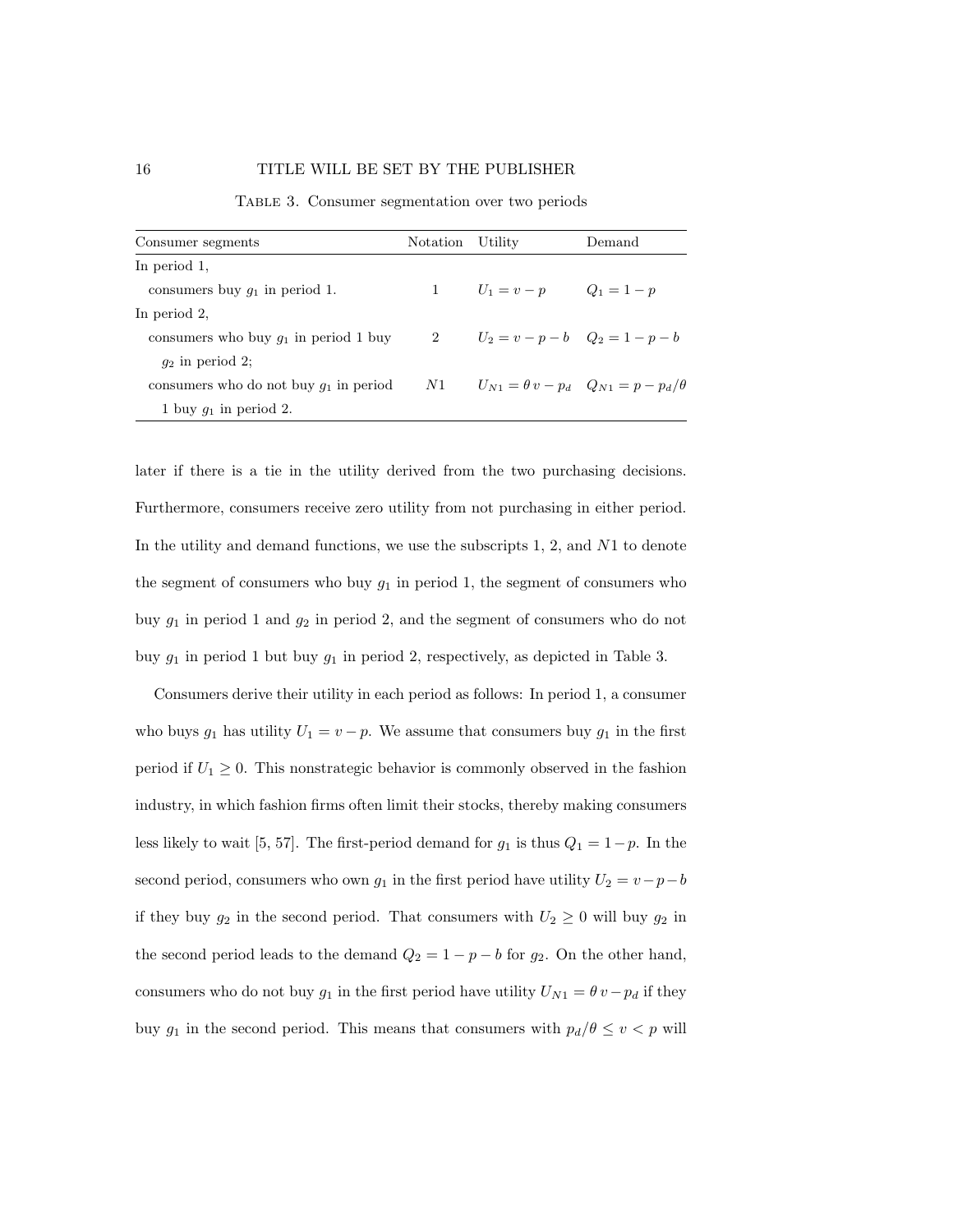buy  $g_1$  in the second period if it is made available, as in the DN, SE, and DE configurations. Accordingly, the second-period demand for  $g_1$ , if made available, is  $Q_{N1} = p - p_d/\theta$ <sup>3</sup> Table 3 summarizes the utility and demand functions for these three consumer segments. We proceed to establish the inverse demand functions for  $Q_1$  and  $Q_{N1}$  in the DE configuration in terms of the retailer's sales quantity  $q_1$ for  $g_1$  in period 1 and sales quantity  $q_{r1}$  for  $g_1$  in period 2 and the manufacturer's sales quantity  $q_{m1}$  for  $g_1$  in period 2. Setting  $Q_1$  equal to  $q_1$  and  $Q_{N1}$  equal to  $q_{r1} + q_{m1}$  leads to the inverse demand functions (1) and (2) for  $Q_1$  and  $Q_{N1}$ , respectively, in the DE configuration

$$
p = 1 - q_1,\tag{1}
$$

$$
p_d = \theta [(1 - q_1) - (q_{r1} + q_{m1})], \tag{2}
$$

and  $q_2 = q_1 - b$  because  $Q_2$  is linearly related to  $Q_1$ . Furthermore, setting  $q_{r1} = 0$ or  $q_{m1} = 0$  in (2) leads to the inverse demand function of  $Q_{N1}$  in the SE or DN configuration.

#### 4. Equilibrium Analysis

We first solve the second-stage games for the four configurations in Table 2 sequentially using backward induction. We then solve the first-stage game under various power structures. We operationalize the manufacturer's unit direct selling cost  $c$  and the consumers' mental account deficit  $b$  to establish the conditions

<sup>&</sup>lt;sup>3</sup>If  $p_d/\theta$  were greater than p, then no consumer would buy  $g_1$  in period 2. It is thus reasonable to focus on  $p_d/\theta < p$  in equilibrium.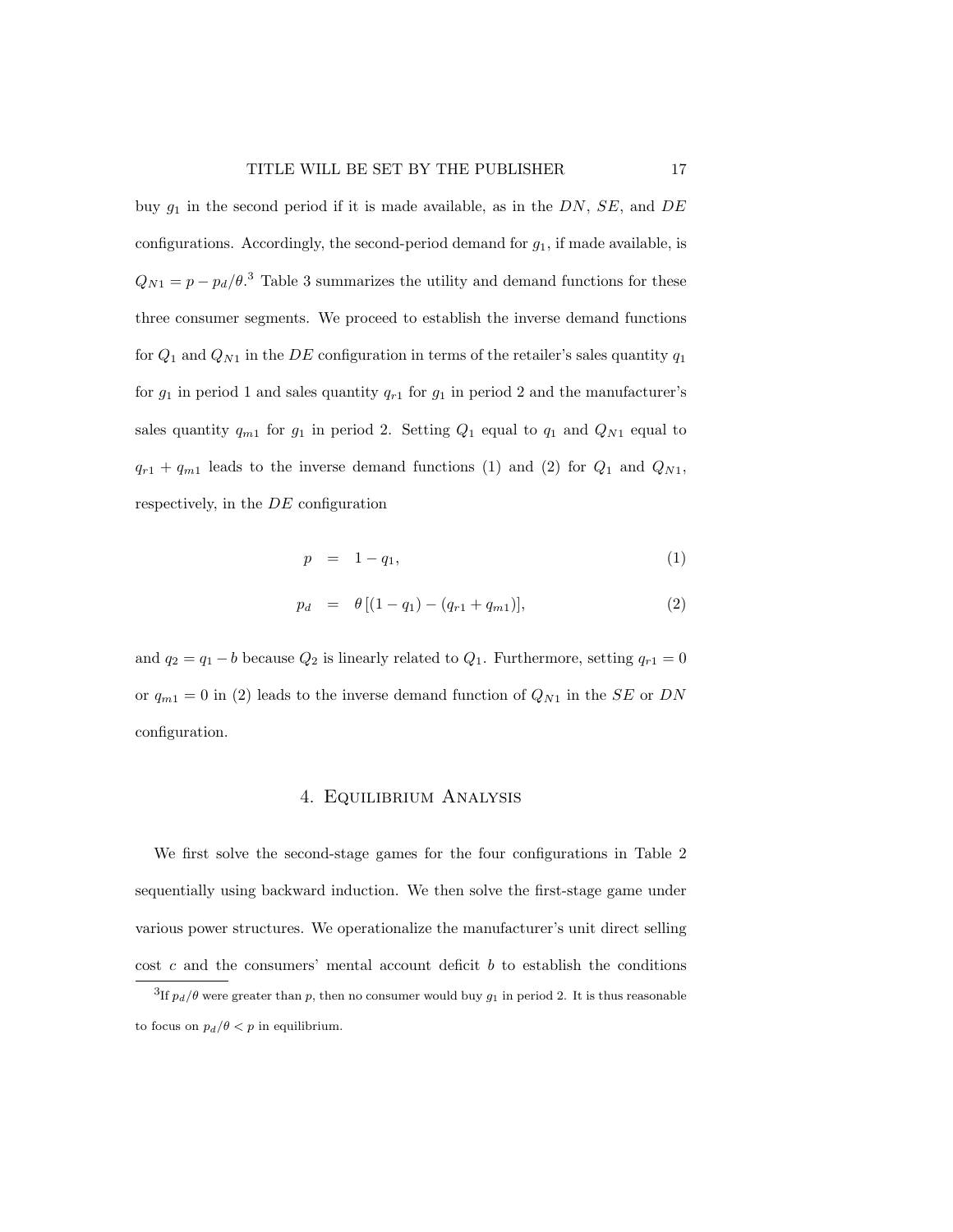for the feasibility of the four configurations. These two drivers make it possible to explore how they affect the equilibrium outcome in the first-stage game. We let  $\pi_r^k$ and  $\pi_m^k$  denote the retailer's profit and the manufacturer's profit over two periods in the second-stage game, respectively, under configuration  $k \in \{SN, SE, DN, DE\}$ . We further use the superscript  $*$  to denote the equilibrium quantity in each secondstage game.

#### 4.1. Second-stage games

Consider first the SN configuration in which the retailer adopts single rollover for  $g_1$  and the manufacturer does not engage in encroachment. The manufacturer's profit  $\pi_m^{SN}$  consists of the first-period profit  $w q_1$  and the second-period profit  $w q_2$ , whereas the retailer's profit  $\pi_r^{SN}$  consists of the first-period profit  $(p-w)$   $q_1$  and the second-period profit  $(p-w)$   $q_2$ . With the inverse function in (1) and  $q_2 = q_1 - b$ , the manufacturer's profit and the retailer's profit over two periods can be organized as  $\pi_m^{SN}$  and  $\pi_r^{SN}$ , respectively, in (3):

$$
\pi_m^{SN} = w(2q_1 - b), \ \pi_r^{SN} = (1 - q_1 - w)(2q_1 - b). \tag{3}
$$

Lemma 4.1 summarizes the results for the second-stage game under this configuration.

Lemma 4.1. Under the SN configuration, the manufacturer's equilibrium wholesale price  $w^{SN*}$  and the retailer's equilibrium sales quantities  $q_1^{SN*}$ ,  $q_2^{SN*}$  are

$$
w^{SN*} = \frac{2-b}{4}, q_1^{SN*} = \frac{2+3b}{8}, q_2^{SN*} = \frac{2-5b}{8};
$$
\n(4)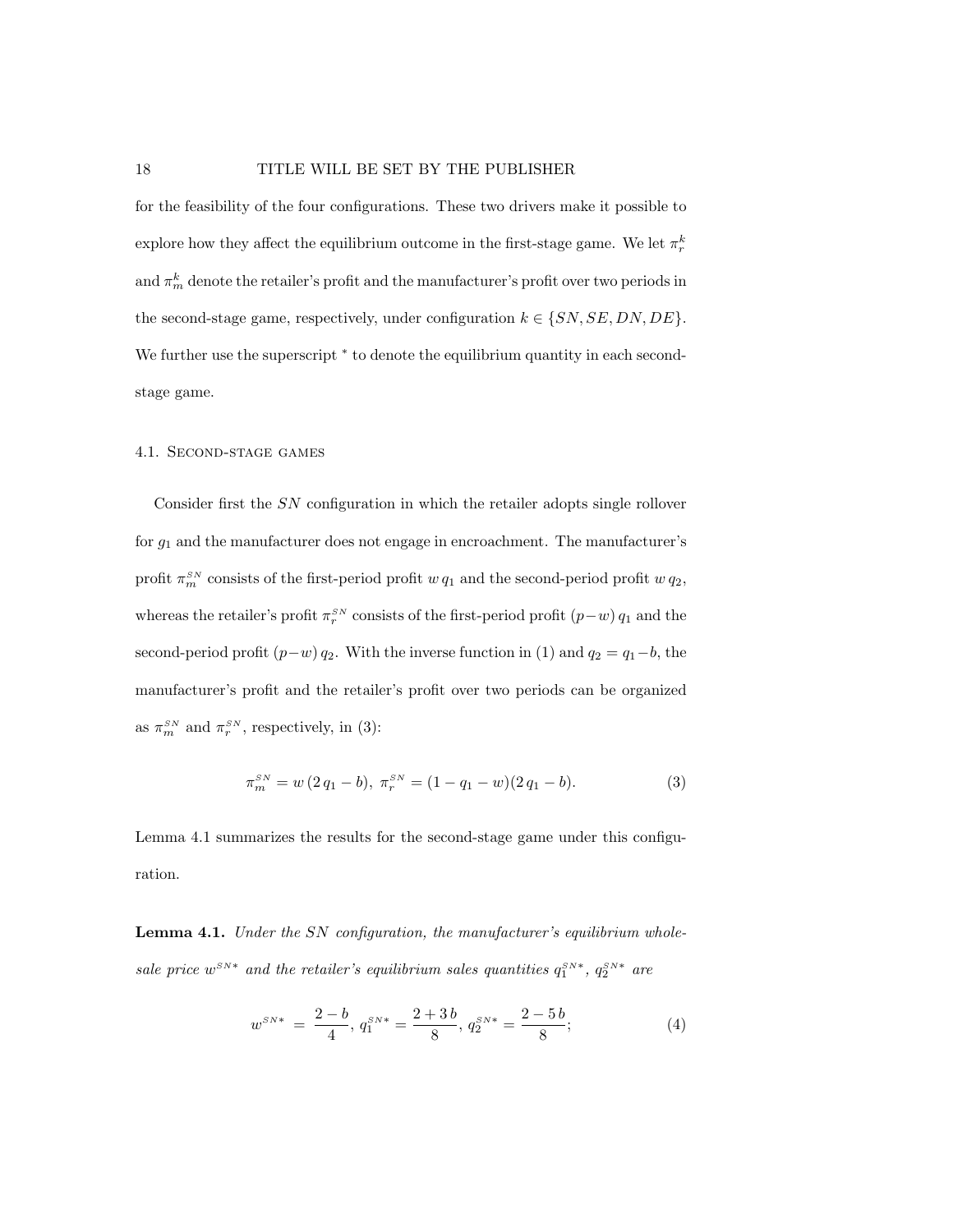the manufacturer's equilibrium profit  $\pi_m^{_{SN}*}$  and the retailer's equilibrium profit  $\pi_r^{_{SN}*}$ are

$$
\pi_m^{SN*} = \frac{(2-b)^2}{16}, \pi_r^{SN*} = \frac{(2-b)^2}{32},\tag{5}
$$

and the equilibrium selling price  $p^{SN*}$  is

$$
p^{SN*} = \frac{6-3b}{8}.
$$
 (6)

The proofs of Lemma 4.1 and subsequent lemmas and corollaries are included in the appendix.

Next, we consider the DN configuration in which the retailer adopts dual rollover and the manufacturer does not encroach. The manufacturer's profit  $\pi_m^{^{DN}}$ consists of the first-period profit  $w q_1$  and the second-period profit  $w q_2 + w_d q_{r1}$ , totaling  $w(q_1 + q_2) + w_d q_{r1}$ . The retailer's profit  $\pi_r^{DN}$  consists of the first-period profit  $(p - w) q_1$  and the second-period profit  $(p - w) q_2 + (p_d - w_d) q_{r1}$ , totaling  $(p-w)(q_1+q_2)+(p_d-w_d) q_{r1}$ . Factoring the inverse demand functions in (1) and (2) with  $q_{m1} = 0$  and  $q_2 = q_1 - b$  into the manufacturer's profit and the retailer's profit yields  $\pi_m^{DN}$  and  $\pi_r^{DN}$ , respectively, in (7):

$$
\pi_m^{DN} = w(2q_1 - b) + w_d q_{r1}, \ \pi_r^{DN} = (1 - q_1 - w)(2q_1 - b) + [\theta (1 - q_1 - q_{r1}) - w_d] q_{r1}.
$$
\n(7)

Lemma 4.2. Under the DN configuration, the manufacturer's equilibrium wholesale prices  $w^{DN*}$ ,  $w_d^{DN*}$  and the retailer's equilibrium sales quantities  $q_1^{DN*}$ ,  $q_2^{DN*}$ ,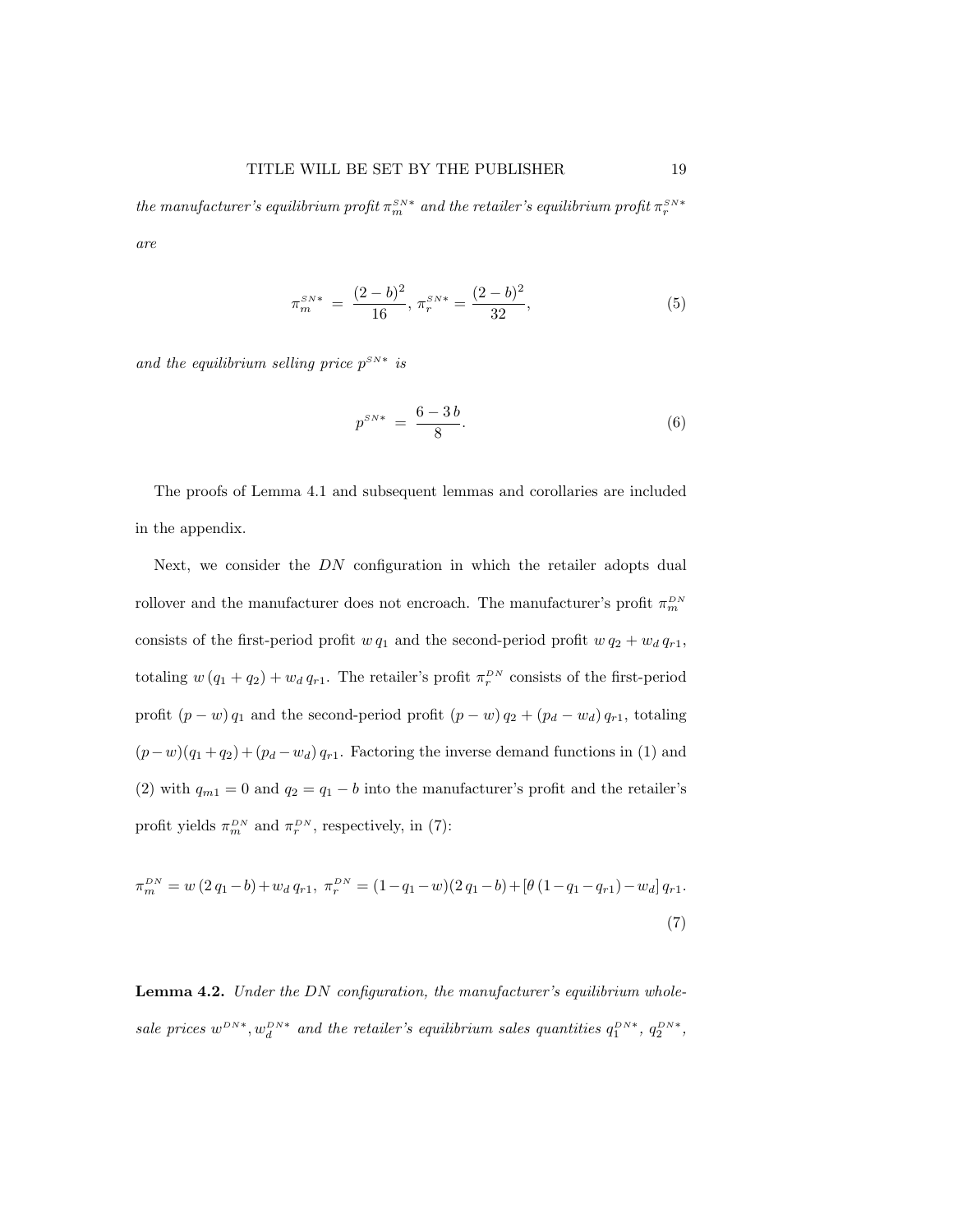$q_{r1}^{DN*}$  are

$$
w^{DN*} = \frac{2-b}{128} \left( \frac{512}{16 - \theta} - \theta \right), \, w_d^{DN*} = \frac{\theta (2-b)(48 - \theta)}{16(16 - \theta)},\tag{8}
$$

$$
q_1^{DN*} \ = \ \frac{6+b}{8} - \frac{4\,(2-b)}{16-\theta}, \ q_2^{DN*} = \frac{6-7\,b}{8} - \frac{4\,(2-b)}{16-\theta}, \ q_{r1}^{DN*} = \frac{(2-b)(48-\theta)}{32\,(16-\theta)} \tag{9}
$$

the manufacturer's equilibrium profit  $\pi_m^{DN*}$  and the retailer's equilibrium profit  $\pi_r^{DN*}$  are

$$
\pi_m^{DN*} \;=\; \frac{(2-b)^2\,(16+\theta)^2}{256\,(16-\theta)},\, \pi_r^{DN*} = \frac{(2-b)^2\,[8192+\theta\,(768-\theta\,(128-7\,\theta))]}{1024\,(16-\theta)^2}\!\big(\!10\big)
$$

and the equilibrium selling prices  $p^{DN*}$ ,  $p_d^{DN*}$  are

$$
p^{DN*} = \frac{(2-b)(48-\theta)}{8(16-\theta)}, p_d^{DN*} = \frac{3\theta(2-b)(48-\theta)}{32(16-\theta)}.
$$
 (11)

We proceed to examine the  $SE$  configuration in which the retailer adopts single rollover and the manufacturer sells  $g_1$  through his direct channel in the second period. The manufacturer's profit  $\pi_m^{SE}$  consists of the first-period profit  $w q_1$  and the second-period profit  $w q_2 + (p_d - c) q_{m1}$ , whereas the retailer's profit  $\pi_r^{SE}$ consists of the first-period profit  $(p-w) q_1$  and the second-period profit  $(p-w) q_2$ . Inclusion of the inverse demand functions in (1) and (2) with  $q_{r1} = 0$  and  $q_2 = q_1 - b$ in the manufacturer's profit and the retailer's profit yields

$$
\pi_m^{SE} = w(2q_1 - b) + [\theta(1 - q_1 - q_{m1}) - c] q_{m1}, \pi_r^{SE} = (1 - q_1 - w)(2q_1 - b). \tag{12}
$$

Lemma 4.3 below summarizes the results for the second-stage game under the SE configuration.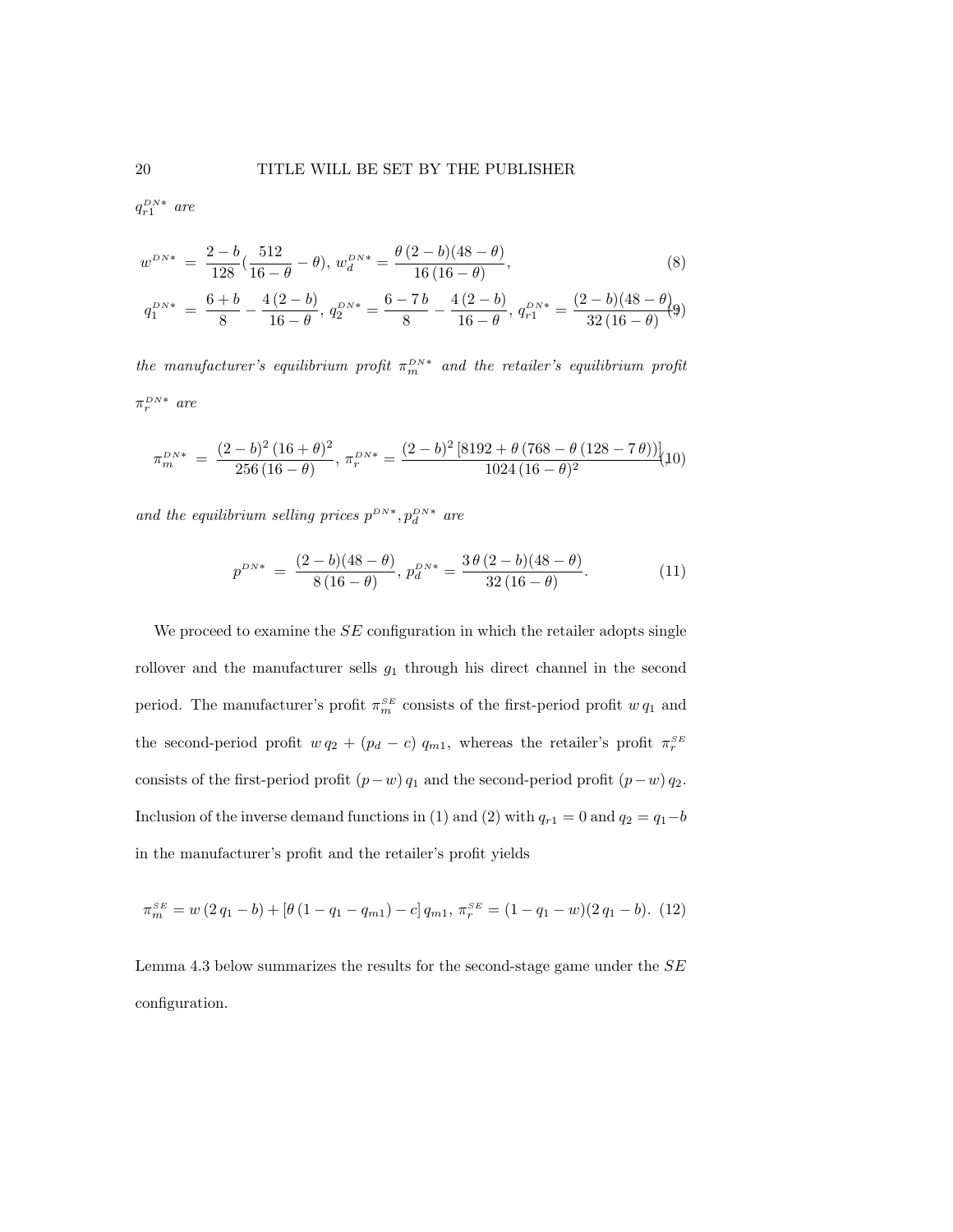Lemma 4.3. Under the SE configuration, the manufacturer's equilibrium wholesale price  $w^{SE*}$  and sales quantity  $q_{m1}^{SE*}$  and the retailer's equilibrium sales quantities  $q_1^{\scriptscriptstyle SE*},q_2^{\scriptscriptstyle SE*}$  are

$$
w^{SE*} = \frac{(2-b)(8+\theta) - 4c}{2(16-\theta)}, q_{m1}^{SE*} = \frac{3\theta(2-b) - 8c}{\theta(16-\theta)},
$$
\n(13)

$$
q_1^{SE*} = \frac{4 + 6b - \theta + c}{16 - \theta}, q_2^{SE*} = \frac{4 - b(10 - \theta) - \theta + c}{16 - \theta};
$$
 (14)

the manufacturer's equilibrium profit  $\pi_m^{SE*}$  and the retailer's equilibrium profit  $\pi_r^{SE*}$ are

$$
\pi_m^{SE*} = \frac{\theta(2+\theta)(2-b)^2 - 6c\theta(2-b) + 8c^2}{2\theta(16-\theta)}, \pi_r^{SE*} = \frac{((2-b)(4-\theta)+2c)^2}{2(16-\theta)^2}(15)
$$

and the equilibrium selling prices  $p^{SE*}$ ,  $p_d^{SE*}$  are

$$
p^{SE*} = \frac{6(2-b)-c}{16-\theta}, p_d^{SE*} = \frac{3\theta(2-b)+c(8-\theta)}{16-\theta}.
$$
 (16)

Finally, we investigate the DE configuration in which the retailer adopts dual rollover and the manufacturer sells  $g_1$  in the second period. The manufacturer's profit  $\pi_m^{DE}$  consists of the first-period profit  $w q_1$  and the second-period profit  $w q_2 + w_d q_{r1} + (p_d - c) q_{m1}$ , totaling  $w (q_1 + q_2) + w_d q_{r1} + (p_d - c) q_{m1}$ . The retailer's profit  $\pi_r^{DE}$  consists of the first-period profit  $(p - w) q_1$  and the secondperiod profit  $(p-w) q_2 + (p_d-w_d) q_{r1}$ , totaling  $(p-w)(q_1+q_2)+(p_d-w_d) q_{r1}$ . With the inverse demand functions in (1) and (2) with  $q_2 = q_1 - d$ , the manufacturer's profit and the retailer's profit can be organized as

$$
\pi_m^{DE} = w(2q_1 - b) + w_d q_{r1} + [\theta(1 - q_1 - q_{m1} - q_{r1}) - c] q_{m1}, \qquad (17)
$$

$$
\pi_r^{DE} = (1 - q_1 - w)(2 q_1 - b) + [\theta (1 - q_1 - q_{m1} - q_{r1}) - w_d] q_{r1}. \tag{18}
$$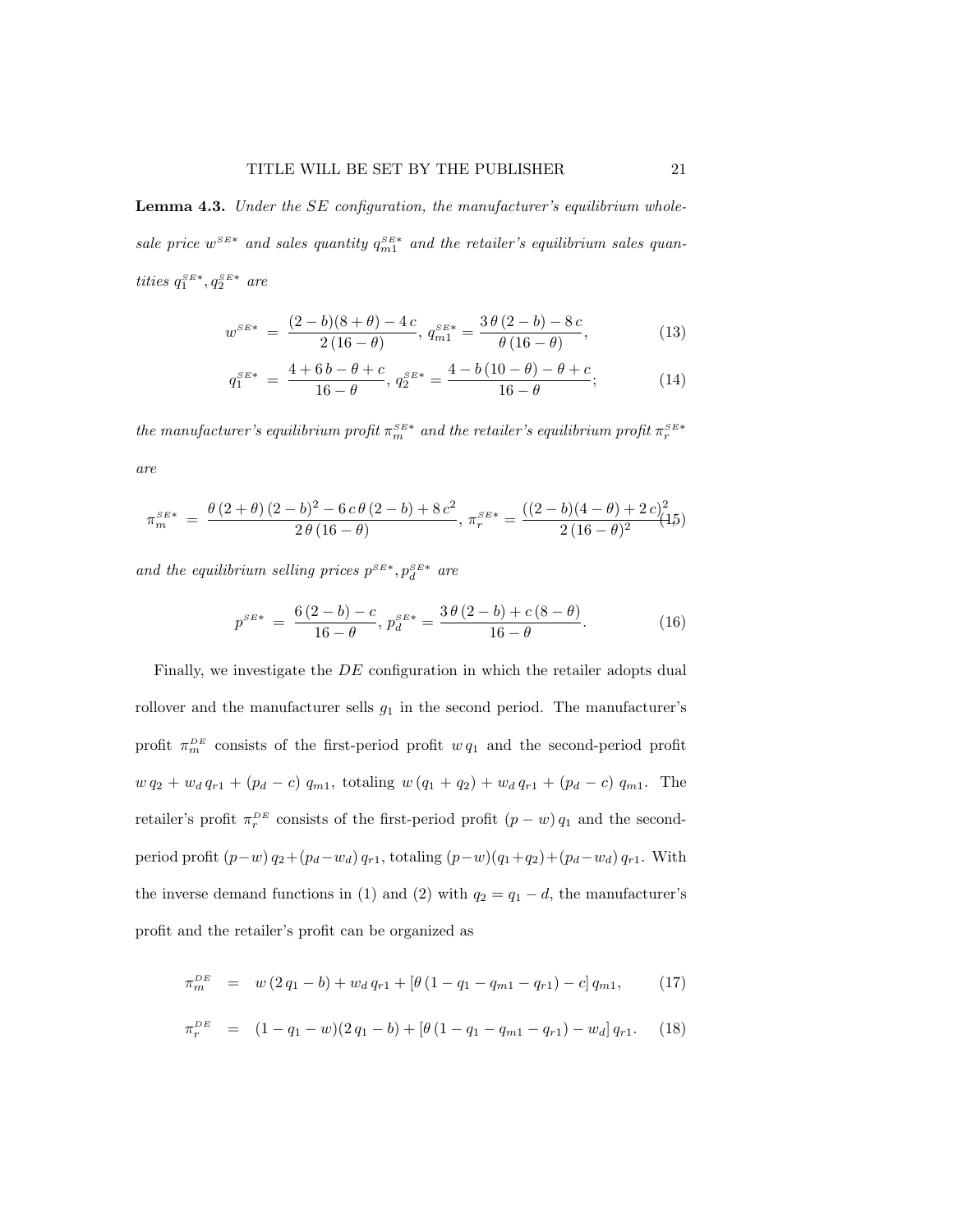Lemma 4.4 details the results for the second-stage game under configuration DE.

Lemma 4.4. Under the DE configuration, the manufacturer's equilibrium wholesale prices  $w^{DE*}$ ,  $w_d^{DE*}$  and sales quantity  $q_{m1}^{DE*}$  are

$$
w^{DE*} = \frac{(2-b)(8+\theta) - 4c}{2(16-\theta)}, \, w_d^{DE*} = \frac{9\theta(2-b) - c(8+\theta)}{3(16-\theta)},\tag{19}
$$

$$
q_{m1}^{DE*} = \frac{6(2-b)-c}{2(16-\theta)} - \frac{5c}{6\theta};
$$
\n(20)

the retailer's equilibrium sales quantities  $q_1^{DE*}$ ,  $q_2^{DE*}$ ,  $q_{r1}^{DE*}$  are

$$
q_1^{DE*} = \frac{4 + 6b - \theta + c}{16 - \theta}, \ q_2^{DE*} = \frac{4 - b(10 - \theta) - \theta + c}{16 - \theta}, \ q_{r1}^{DE*} = \frac{2c}{3\theta};\tag{21}
$$

the manufacturer's equilibrium profit  $\pi_m^{DE*}$  and the retailer's equilibrium profit  $\pi_r^{DE*}$  are

$$
\pi_m^{DE*} = \frac{3\,\theta\,(2+\theta)\,(2-b)^2 - 18\,c\,\theta\,(2-b) + 2\,c^2\,(28-\theta)}{6\,\theta\,(16-\theta)},\tag{22}
$$

$$
\pi_r^{DE*} = \frac{9 \theta (4 - \theta)^2 (2 - b)^2 + 36 c \theta (2 - b)(4 - \theta) + 4 c^2 (256 - 23 \theta + \theta^2)}{18 \theta (16 - \theta)^2} (23)
$$

and the equilibrium selling prices  $p^{DE*}$ ,  $p_d^{DE*}$  are

$$
p^{DE*} = \frac{6(2-b)-c}{16-\theta}, p_d^{DE*} = \frac{9\theta(2-b)+2c(4-\theta)}{3(16-\theta)}.
$$
 (24)

We observe that the equilibrium wholesale price  $w^{DE*}$  in (19) and the equilibrium sales quantities  $q_1^{DE*}$  and  $q_2^{DE*}$  in (21) are identical to  $w^{SE*}$  in (13) and  $q_1^{SE*}$  and  $q_2^{SE*}$  in (14), respectively. This is because the manufacturer's best response for  $w_d$  neutralizes the effect of the sales quantity  $q_1$  on the retailer's second-period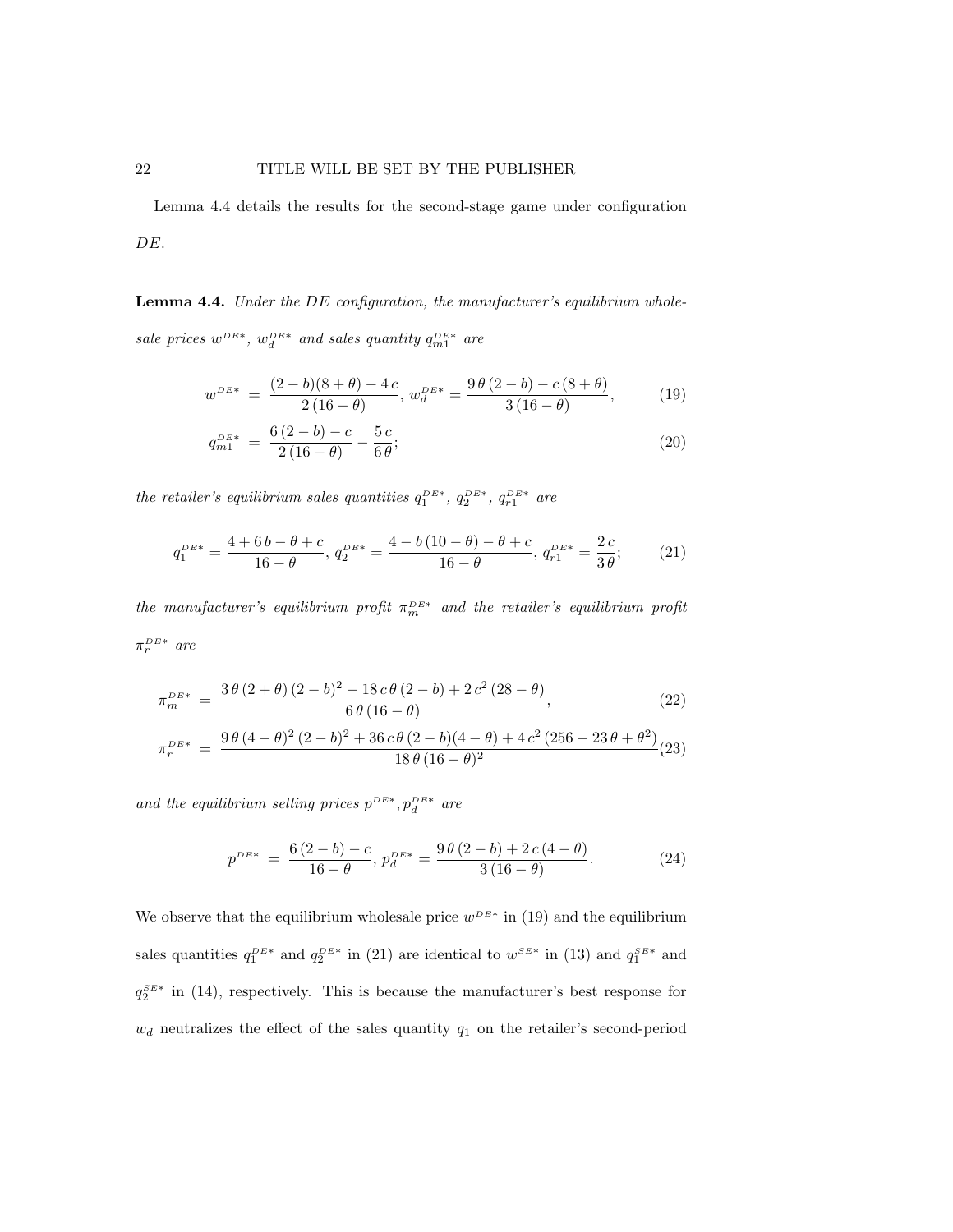profit generated from the sales of  $g_1$ , as shown in the proof of Lemma 4.4. (The manufacturer's best response for  $w_d$ , however, does not neutralize this effect under the  $DN$  configuration.) As a result, the retailer's best response for  $q_1$  takes the same form as her best response for  $q_1$  under the  $SE$  configuration, which in turn leads to the manufacturer's wholesale price  $w^{DE*}$  being equal to his wholesale price  $w^{SE*}$  under the SE configuration.

We base our analysis on a framework where a manufacturer introduces two style generations sequentially over two periods. However, introducing the newer style generation in the second period may cause it to lose favor in light of consumers' mental account deficit and the manufacturer's cost inefficiency. We now take a closer look at the effects of these two drivers on the introduction of a newer style generation. It is evident from (4) in Lemma 4.1 and (9) in Lemma 4.2 that the manufacturer's cost inefficiency has no impact on the sales quantities  $q_2^{SN*}$  and  $q_2^{DN*}$ . We can show that introducing a newer style generation brings value to the considered supply chain if the mental account deficit  $b < 2/5$  in the SN configuration or  $b < \beta_2^{DN*}$  in the DN configuration, where  $\beta_2^{DN*} = (32-6\theta)/(80-7\theta)$ . Note that  $2/5 > \beta_2^{DN*}$ . It is expected that the mental account deficit will be bounded from above because closing a mental account while experiencing a greater deficit (larger b) will discourage consumers from buying a newer style generation in the second period, hence yielding no benefit to introducing it into the market. On the other hand, when the manufacturer encroaches, his cost inefficiency is correlated with consumers' mental account deficit in terms of determining whether a newer style generation is introduced in the second period, as seen in (14) in Lemma 4.3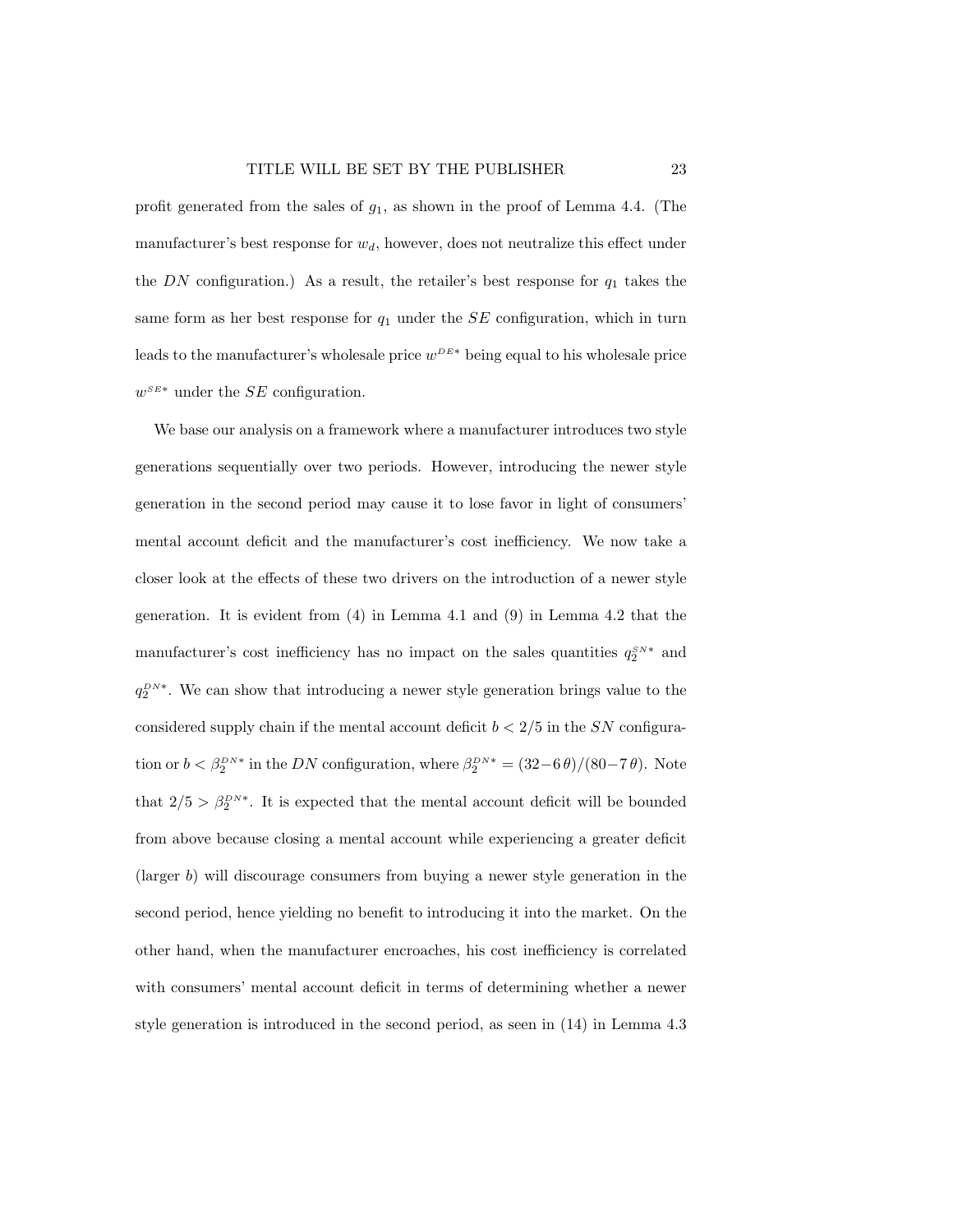and in (21) in Lemma 4.4. We can show that introducing a newer style generation benefits the supply chain in either the SE or DE configuration under the condition  $b < \beta_2^{E^*}$ , where  $\beta_2^{E^*} = (4 - \theta + c)/(10 - \theta)$ . When the manufacturer has low cost inefficiency (small c), this condition is tighter than the earlier condition  $b < \beta_2^{DN*}$  for configuration DN. This suggests that consumers' mental account deficit should be lower to justify the introduction of a newer style generation when the manufacturer has low cost inefficiency and decides to encroach. On the other hand, when the manufacturer has significant cost inefficiency (large  $c$ ), the condition is less tight than  $b < \beta_2^{DN*}$ . This means that while introducing a newer style generation does not benefit the supply chain when the retailer adopts dual rollover under no manufacturer encroachment, it may do so when the retailer adopts single rollover and a manufacturer with large cost inefficiency is encroaching.

In subsequent analysis, we focus on cases in which a newer style generation introduced in the second period benefits the supply chain under all configurations. To facilitate exposition, we define a set  $\Omega^*$ 

$$
\Omega^* = \{(c, b) | (c, b) \text{ is such that } b < \beta_2^{DN^*} \text{ and } b < \beta_2^{E^*} \},\tag{25}
$$

and let  $L_2^{DN*}$  and  $L_2^{E*}$  denote the lines  $b - \beta_2^{DN*} = 0$  and  $b - \beta_2^{E*} = 0$  on the c-b plane, respectively, as illustrated in Figure 1. Our next task is to investigate how the manufacturer's cost inefficiency and consumers' mental account deficit affect the feasibility of the configurations on the basis of which the manufacturer and the retailer choose actions in the first-stage game.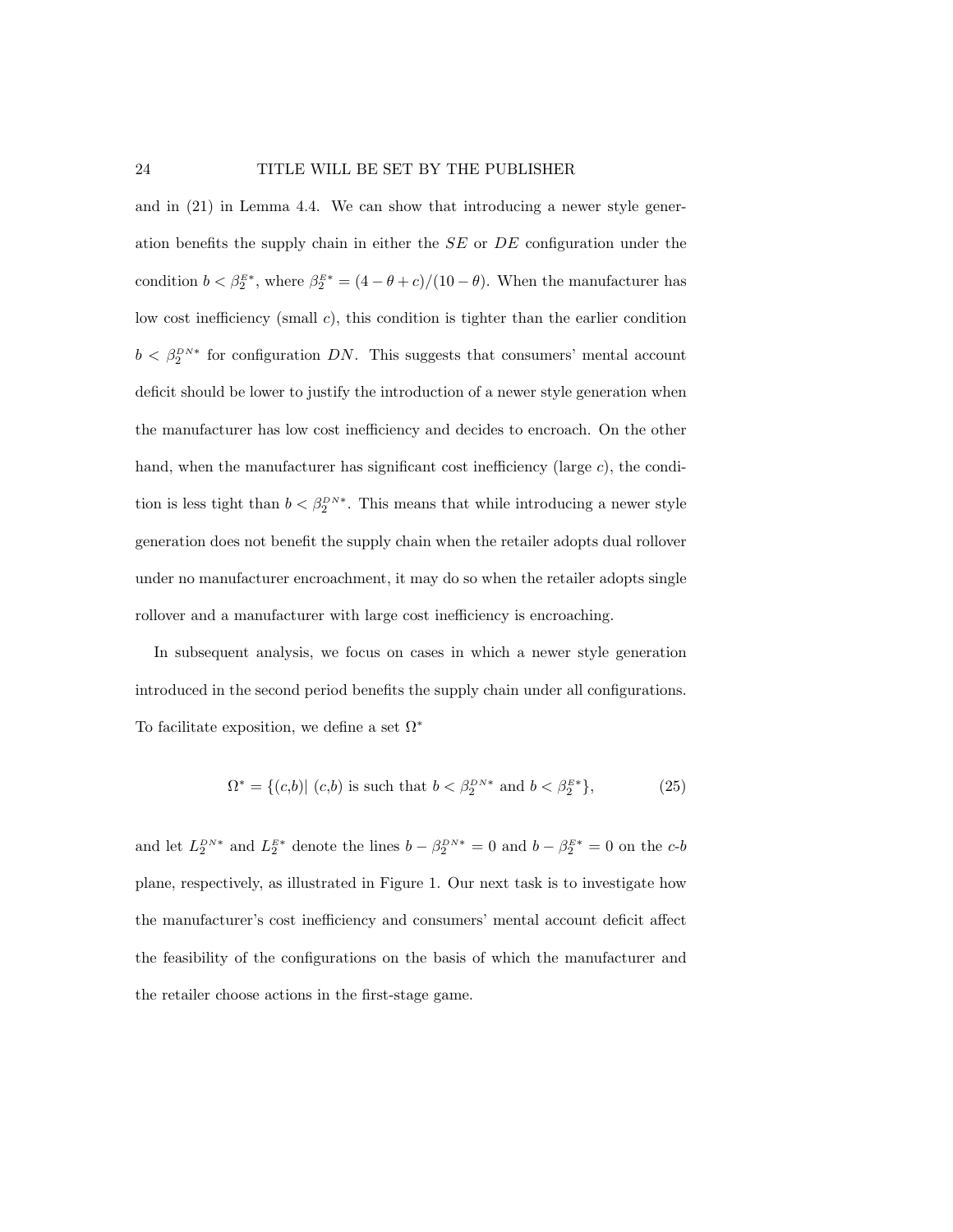

FIGURE 1. The feasible regions of  $(c, b)$  for different configurations, where  $\theta = 0.8$ .

**Corollary 4.5.** (i) Configurations SN and DN are feasible when  $(c, b) \in \Omega^*$  in (25). (ii) Configuration SE is feasible when  $(c, b) \in \Omega^*$  and  $b < \beta_{m1}^{SE*}$ , where  $\beta_{m1}^{SE*} = 2 - (8c)/(3\theta)$ . (iii) Configuration DE is feasible when  $(c, b) \in \Omega^*$  and  $b < \beta_{m1}^{DE*}$ , where  $\beta_{m1}^{DE*} = (18 \theta - c(40 - \theta))/(9 \theta)$ , and  $\beta_{m1}^{DE*} < \beta_{m1}^{SE*}$ .

For notational convenience, we let  $L_{m1}^{SE*}$  and  $L_{m1}^{DE*}$  denote the lines  $b - \beta_{m1}^{SE*} = 0$ and  $b - \beta_{m1}^{DE*} = 0$  on the c-b plane, respectively, where  $\beta_{m1}^{SE*}$  and  $\beta_{m1}^{DE*}$  are defined in Corollary 4.5. With the aid of lines  $L_2^{DN*}$ ,  $L_2^{E*}$ ,  $L_{m1}^{SE*}$ , and  $L_{m1}^{DE*}$ , we identify the regions on the c-b plane in which certain configurations are feasible, as illustrated in Figure 1.

#### 4.2. First-stage game

To shed light on whether the power structure affects the equilibrium outcome, we allow the manufacturer and the retailer to engage in either a sequential-move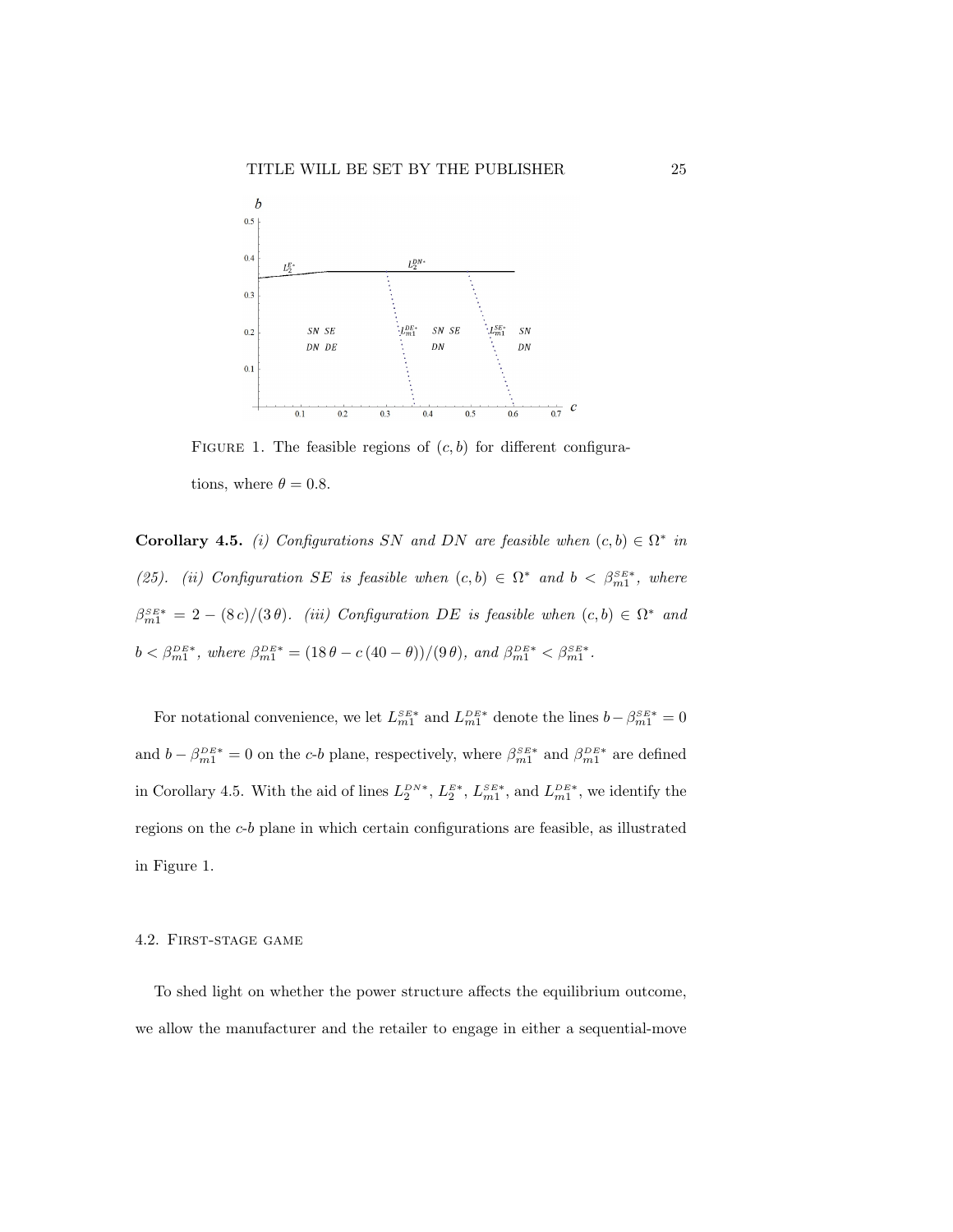version or a simultaneous-move version of the first-stage game. In the sequentialmove version of the first-stage game, we examine the case of the manufacturer acting as the Stackelberg leader and the case of the retailer acting as the Stackelberg leader. We next order the retailer's and the manufacturer's preferences.

**Corollary 4.6.** From the retailer's perspective, (i)  $\pi_r^{DN*} > \pi_r^{SN*}$ ; (ii)  $\pi_r^{DE*} > \pi_r^{SE*}$ in the feasible region for the DE configuration; (iii)  $\pi_r^{S E*} < \pi_r^{S N*}$  in the feasible region for the SE configuration; and (iv)  $\pi_r^{DE*} < (>) \pi_r^{DN*}$  in the feasible region for the DE configuration if  $b < (>) \beta_r^*$  and  $\theta > 0.7326$ , where  $\pi_r^{SN*}$ ,  $\pi_r^{DN*}$ ,  $\pi_r^{SE*}$ , and  $\pi_r^{DE*}$  are given in (5), (10), (15), and (23), respectively, and

$$
\beta_r^* = \frac{6(\rho_1 - 512c(4-\theta)) - 32c\sqrt{2\rho_2}}{3\rho_1};
$$
\n(26)

 $\rho_1 = \theta (4864 - 640 \theta + 7 \theta^2), \text{ and } \rho_2 = 1318912 - 312576 \theta + 25984 \theta^2 - 801 \theta^3 + 7 \theta^4.$ 

**Corollary 4.7.** From the manufacturer's perspective, (i)  $\pi_m^{SE*} > \pi_m^{SN*}$  in the feasible region for the SE configuration; (ii)  $\pi_m^{DE*} > \pi_m^{DN*}$  in the feasible region for the DE configuration; (iii)  $\pi_m^{DE*} > \pi_m^{SE*}$  in the feasible region for the DE configuration; and (iv)  $\pi_m^{SE*}$  > (<)  $\pi_m^{DN*}$  in the feasible region for the SE configuration if  $b \lt (>) \beta_m^*$ , where  $\pi_m^{SN*}$ ,  $\pi_m^{DN*}$ ,  $\pi_m^{SE*}$ , and  $\pi_m^{DE*}$  are given in (5), (10), (15), and (22), respectively, and

$$
\beta_m^* = \frac{2 \theta (96 - \theta) - c (384 + \sqrt{48 + \theta})}{\theta (96 - \theta)},
$$
\n(27)

and  $\beta_m^*$  is less than  $\beta_r^*$  in (26) for  $c > 0$ .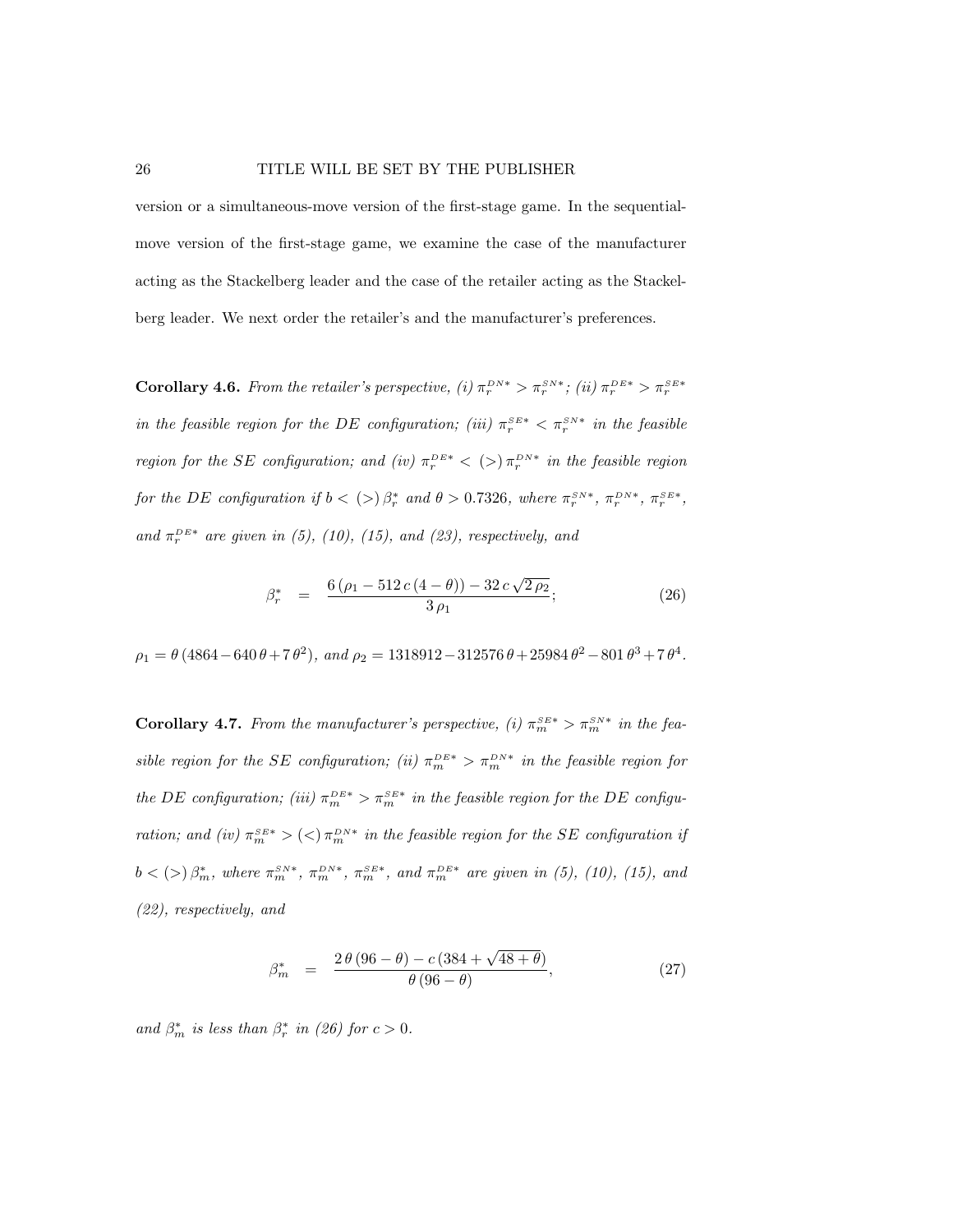#### TITLE WILL BE SET BY THE PUBLISHER 27

We let  $L_r^*$  and  $L_m^*$  denote the lines  $b = \beta_r^*$  and  $b = \beta_m^*$ , respectively, on the c-b plane, where  $\beta_r^*$  is given in (26), and  $\beta_m^*$  is given in (27). Note that  $L_r^*$  is present only when  $\theta$  is not small  $(\theta > 0.7326)$ , and  $L_r^*$  is to the left of  $L_{m_1}^{_{DE*}}$ , with the distance between these two lines widening as  $\theta$  increases. Superimposing  $L_r^*$ and  $L_m^*$  on the feasible regions in Figure 1 characterized by  $L_2^{E*}$ ,  $L_2^{DN*}$ ,  $L_{m1}^{DE*}$ , and  $L_{m1}^{SE*}$  leads to Figure 2, in which regions I, II, and III correspond to the feasible regions for all four configurations; region IV corresponds to the feasible region for the  $SN$ ,  $DN$ , and  $SE$  configurations; and region V corresponds to the feasible regions for the SN and DN configurations. We observe from Figure 2 that region III is relatively small in size compared to the other two regions I and II, even with larger values of  $\theta$ . With the aid of Corollaries 4.6 and 4.7, we summarize both firms' configuration preferences in each region of Figure 2 in Table 4. The first column of Table 4 indicates the regions in Figure 2, and the second column depicts the feasible configurations organized in a similar way to the 2x2 game table in Table 2, with "—" meaning  $N/A$ . The third and fourth columns of Table 4 lay out the preferences for the manufacturer and the retailer.

We are now ready to solve the first-stage game.

Proposition 4.8. In settings with the introduction of a newer style generation in the second period, benefiting the supply chain, (i) under the condition  $b < \beta_r^*$ when  $\theta > 0.7326$  or the condition  $b < \beta_{m1}^{DE*}$  when  $\theta < 0.7326$ , the manufacturer encroaches, and the retailer adopts dual rollover, regardless of the underlying power structure, and only the manufacturer achieves his preferred outcome; (ii) under the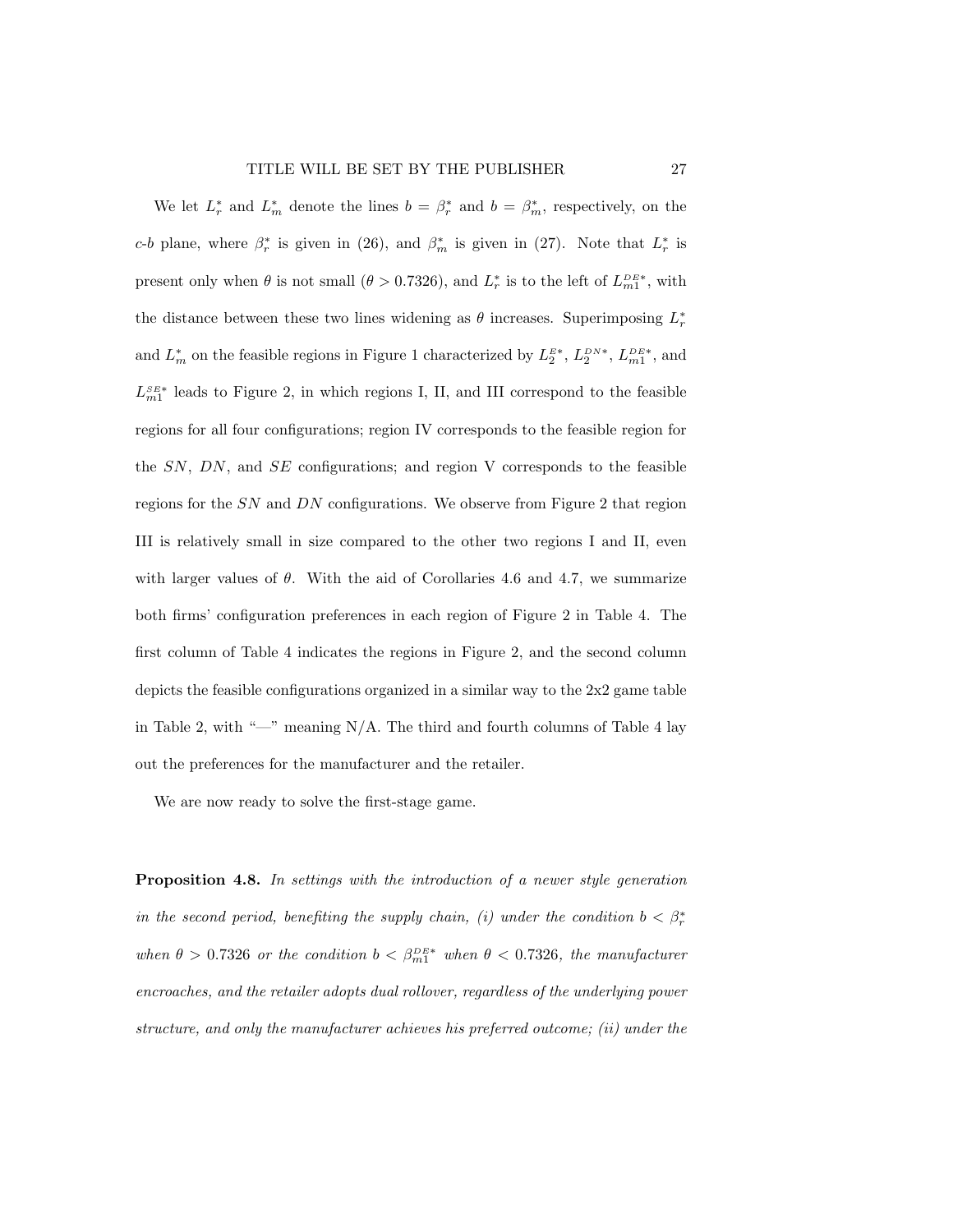

Figure 2. Partitioning of the feasible regions for different configurations, where  $\theta = 0.8$ .

TABLE 4. Chain members' preferences in different regions of  $(c, b)$ 

in Figure 2

| Region | Structures | Retailer's preferences                                                                                         | Manufacturer's preferences                                                                                      |  |
|--------|------------|----------------------------------------------------------------------------------------------------------------|-----------------------------------------------------------------------------------------------------------------|--|
| I      | SN, SE     |                                                                                                                |                                                                                                                 |  |
|        | DN, DE     | $\pi_r^{DN*} > \pi_r^{SN*}, \pi_r^{DE*} > \pi_r^{SE*}$ $\pi_m^{DE*} > \pi_m^{SE*} > \pi_m^{DN*} > \pi_m^{SN*}$ |                                                                                                                 |  |
| П      | SN, SE     | $\pi_r^{DN*} > \pi_r^{SN*}, \pi_r^{DE*} > \pi_r^{SE*}$ $\pi_m^{DE*} > \pi_m^{DN*} > \pi_m^{SE*} > \pi_m^{SN*}$ |                                                                                                                 |  |
|        | DN, DE     |                                                                                                                |                                                                                                                 |  |
| Ш      | SN, SE     |                                                                                                                | $\pi_r^{DE*} > \pi_r^{DN*} > \pi_r^{SN*} > \pi_r^{SE*}$ $\pi_m^{DE*} > \pi_m^{DN*} > \pi_m^{SE*} > \pi_m^{SN*}$ |  |
|        | DN, DE     |                                                                                                                |                                                                                                                 |  |
| IV     | SN, SE     |                                                                                                                | $\pi_m^{DN*} > \pi_m^{SE*} > \pi_m^{SN*}$                                                                       |  |
|        | $DN,$ —    | $\pi_r^{DN*} > \pi_r^{SN*} > \pi_r^{SE*}$                                                                      |                                                                                                                 |  |
| V      | $_{SN,}$ — | $\pi_r^{DN*} > \pi_r^{SN*}$                                                                                    | $\pi_m^{DN*} > \pi_m^{SN*}$                                                                                     |  |
|        | DN,        |                                                                                                                |                                                                                                                 |  |

condition  $\beta_r^* \leq b < \beta_{m1}^{DE*}$  when  $\theta > 0.7326$ , the manufacturer encroaches, and the retailer adopts dual rollover, regardless of the underlying power structure, and both firms achieve the preferred outcome; and (iii) under the condition  $b \geq \beta_{m1}^{DE*}$ , there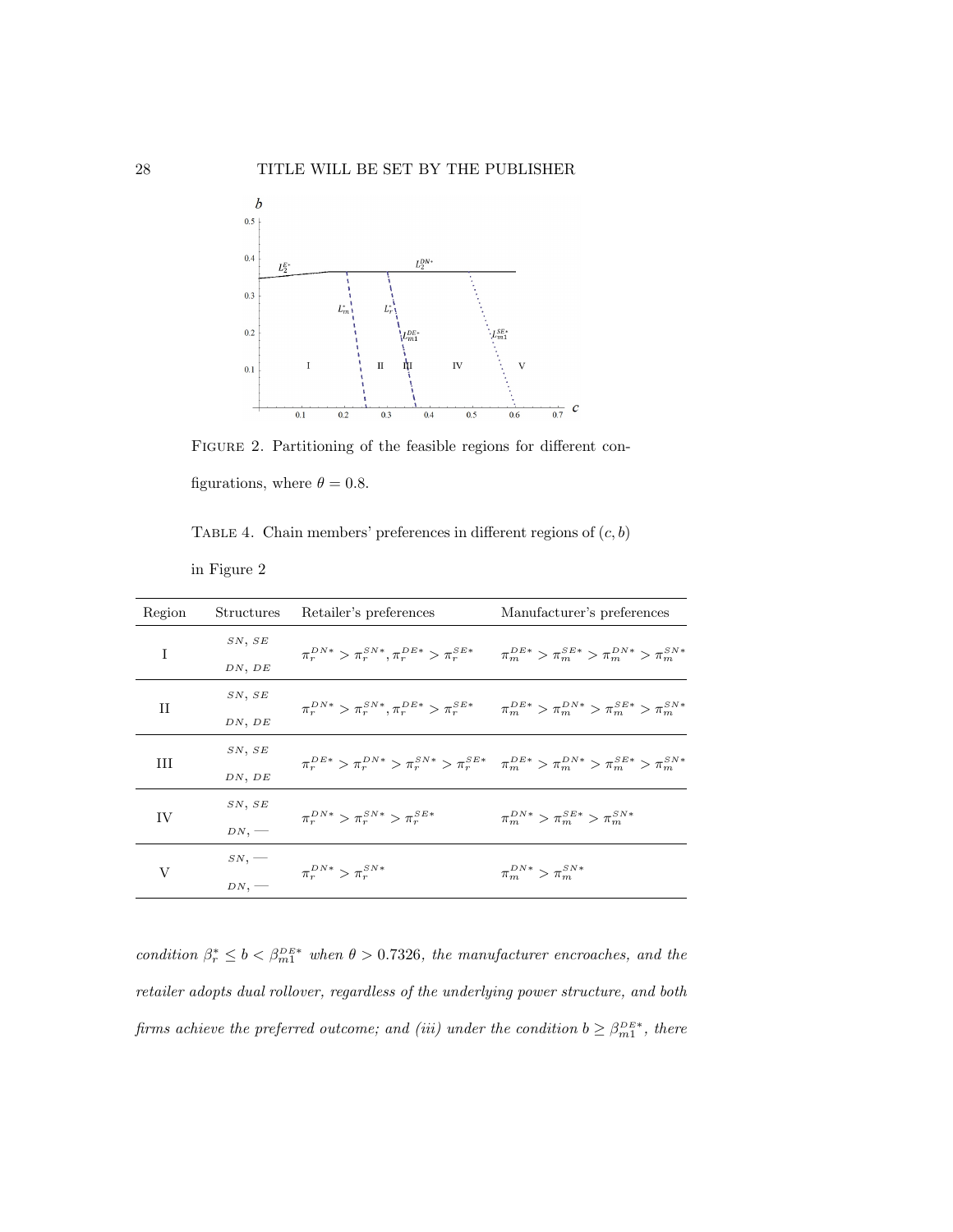is no manufacturer encroachment, and the retailer's dual rollover is an achievable win-win outcome for both firms.

Proposition 4.8 can be obtained via a standard best response analysis, with the aid of Table 4, and thus its proof is omitted for brevity. Proposition 4.8(i) is based on the conditions for  $b$  and  $c$  in regions I and II of Figure 2. It is clear from Table 4 that in these two regions, the retailer's adoption of dual rollover for  $g_1$ benefits both firms but that they have asymmetric preferred configurations. When they engage in a sequential-move version of the first-stage game, the equilibrium outcome  $DE$  is invariant, with either firm acting as the first mover. This is because each firm has a dominant strategy and acts independently of the other's choice. This also means that both firms will arrive at the DE outcome in equilibrium when engaging in a simultaneous-move version of the first-stage game.

Proposition 4.8(ii) refers to the conditions for b and c in region III of Figure 2. Unlike Proposition 4.8(i), the retailer's preferred configuration is now aligned with the manufacturer's in region III. Because both firms have dominant strategies, as revealed in Table 4, they are able to achieve the preferred outcome DE in a sequential-move version of the first-stage game with either firm leading or in a simultaneous-move version of the first-stage game. These results suggest that when consumers have higher valuations of an older style in the second period  $(\theta > 0.7326)$  and the manufacturer's cost inefficiency is at an intermediate level, encroachment benefits both firms and leads to a win-win outcome.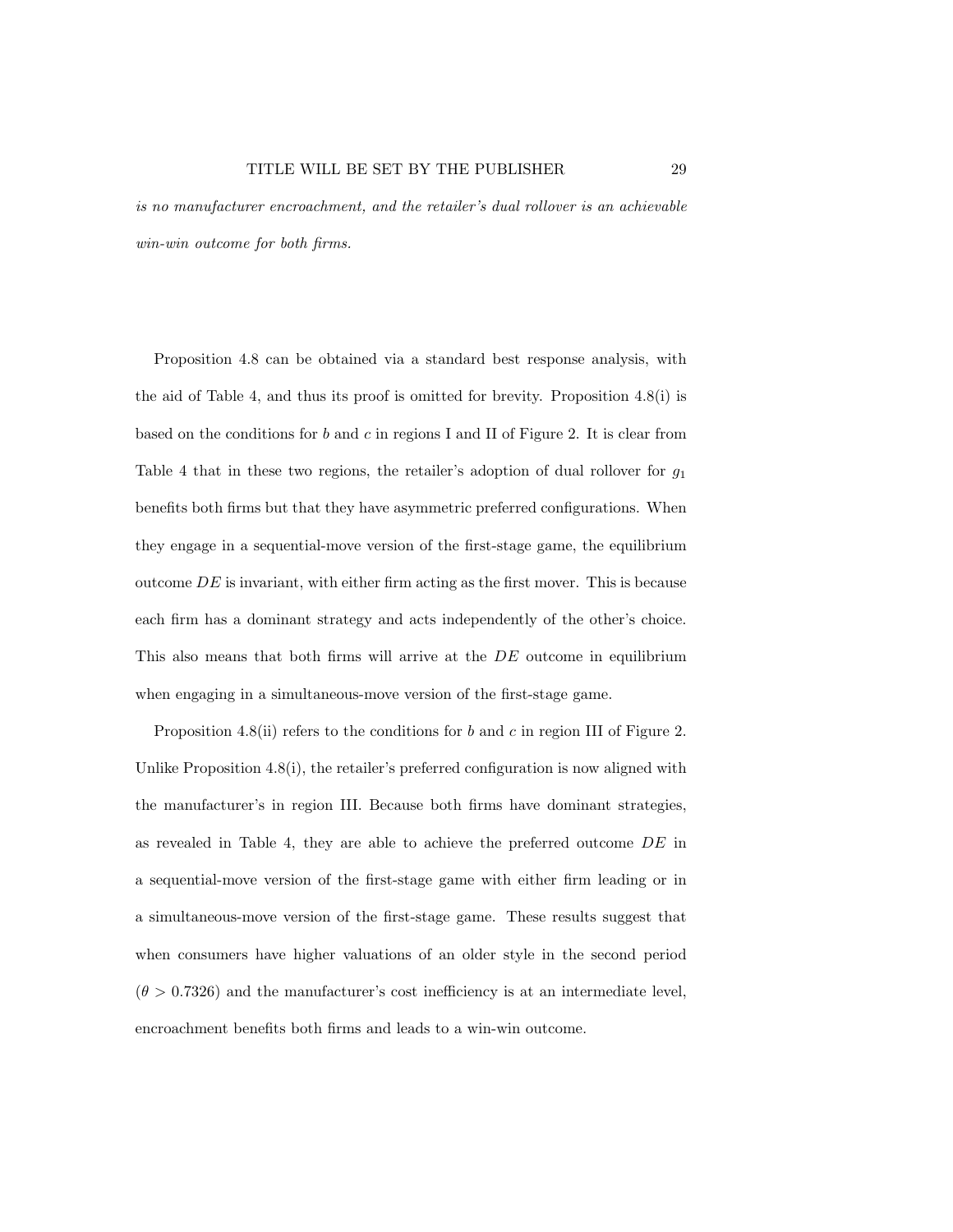#### 30 TITLE WILL BE SET BY THE PUBLISHER

Finally, Proposition 4.8(iii) refers to the conditions for  $b$  and  $c$  in regions IV and V of Figure 2. With the aid of Table 4, we find that both firms achieve the same and the best outcome DN with either leading in a sequential-move version of the first-stage game in regions IV and V. On the other hand, in a simultaneous-move version of the first-stage game, there are two equilibria  $DN$  and  $SE$  in region IV and one equilibrium  $DN$  in region V. Because both firms prefer  $DN$  to  $SE$ , the former is more likely to become a focal point and emerge as the equilibrium outcome in region IV.

#### 4.3. Discussion

In light of the second-stage games, our analysis revealed that consumers' mental account deficit  $(b)$  should be lower to justify the introduction of a newer style generation, being consistent with the finding in the work of Zhou et al. [57] (see Figure 1). Our analysis also showed that while introducing a newer style generation does not benefit the supply chain under dual rollover and manufacturer encroachment, it could benefit the supply chain under single rollover and manufacturer encroachment. We further found that for a given level of mental account deficit on the part of consumers, an increase in the cost inefficiency (larger  $c$ ) is likely to decrease the number of configurations available to both the manufacturer and retailer, and at certain levels of cost inefficiency, the number of configurations available to both firms is also contingent on consumers' mental account deficit, as governed by the negative-sloped lines  $L_{m1}^{SE*}$  and  $L_{m1}^{DE*}$  in Figure 1. These findings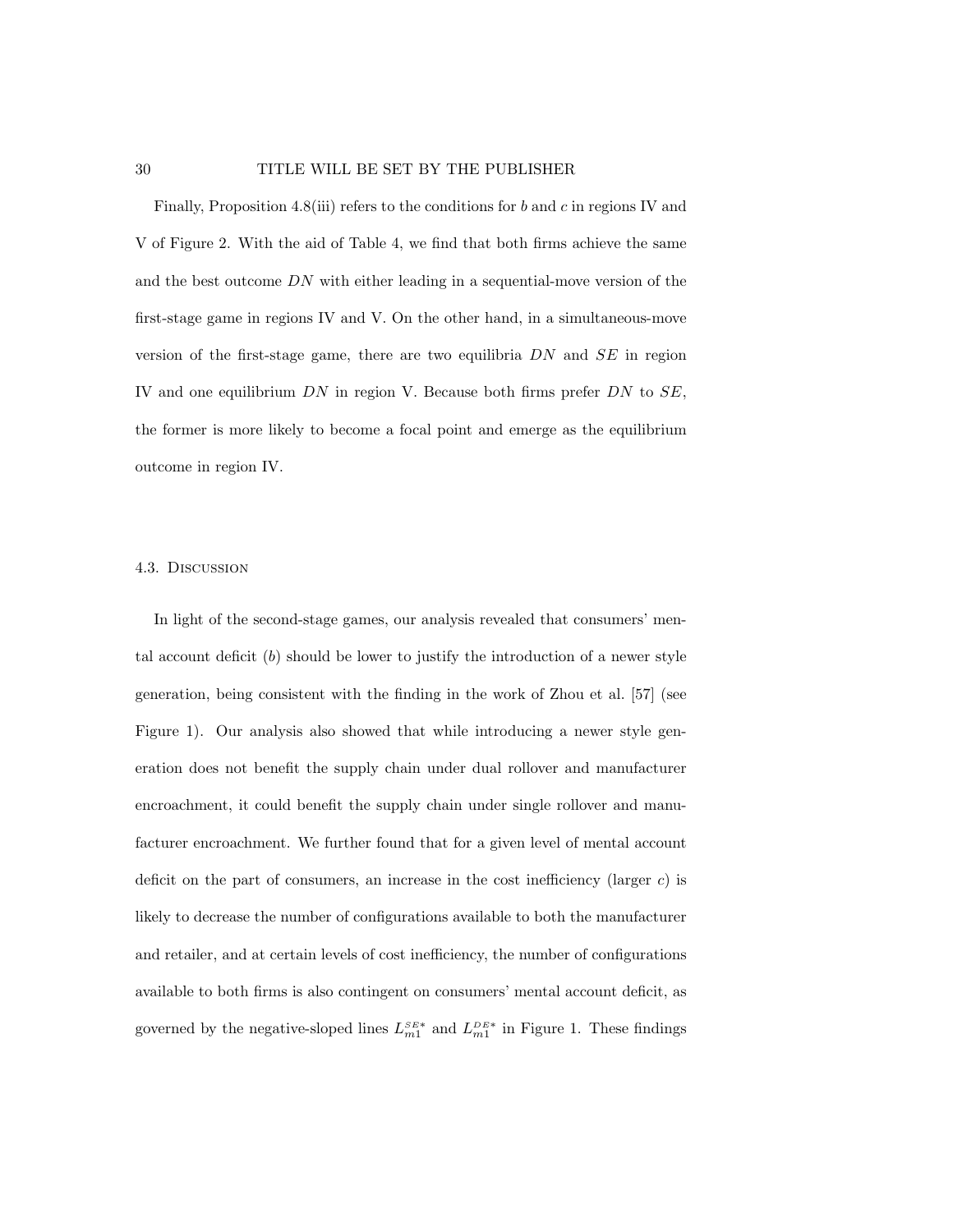enable the manufacturer and the retailer to properly choose their actions in the first-stage game while accounting for the available configurations.

With regard to the first-stage game, we found that both firms have dissimilar preferences in different regions of  $c$  and  $b$ , as summarized in Table 4. These preferences lead to the equilibrium at which the retailer adopts dual rollover and the manufacturer encroaches when the manufacturer has low cost inefficiency (in regions I and II of Figure 2). The equilibrium remains unchanged with both firms having an equal bargaining power or with either firm having a higher bargaining power. Such an invariant property certainly benefits the manufacturer because only he can achieve the preferred outcome at this equilibrium. Furthermore, we found that when the manufacturer's cost inefficiency is at an intermediate level (region III of Figure 2), both firms achieve the preferred outcome, i.e., a win-win outcome, if consumers have higher valuations of an older style in the second period. Again, this win-win outcome is invariant under different power structures. On the other hand, if consumer valuation for an older style is low, a win-win outcome is unattainable. This finding enriches our understanding of the extent to which manufacturer encroachment allows a win-win outcome in the considered supply chain. Finally, when the manufacturer's cost inefficiency is at higher levels (regions IV and V of Figure 2), encroachment no longer benefits the manufacturer. In this case, both firms prefer the outcome at which the retailer adopts dual rollover and the manufacturer does not encroach (see the last two rows in Table 4). However, they shall be aware that the power structure could affect whether they can attain this win-win outcome.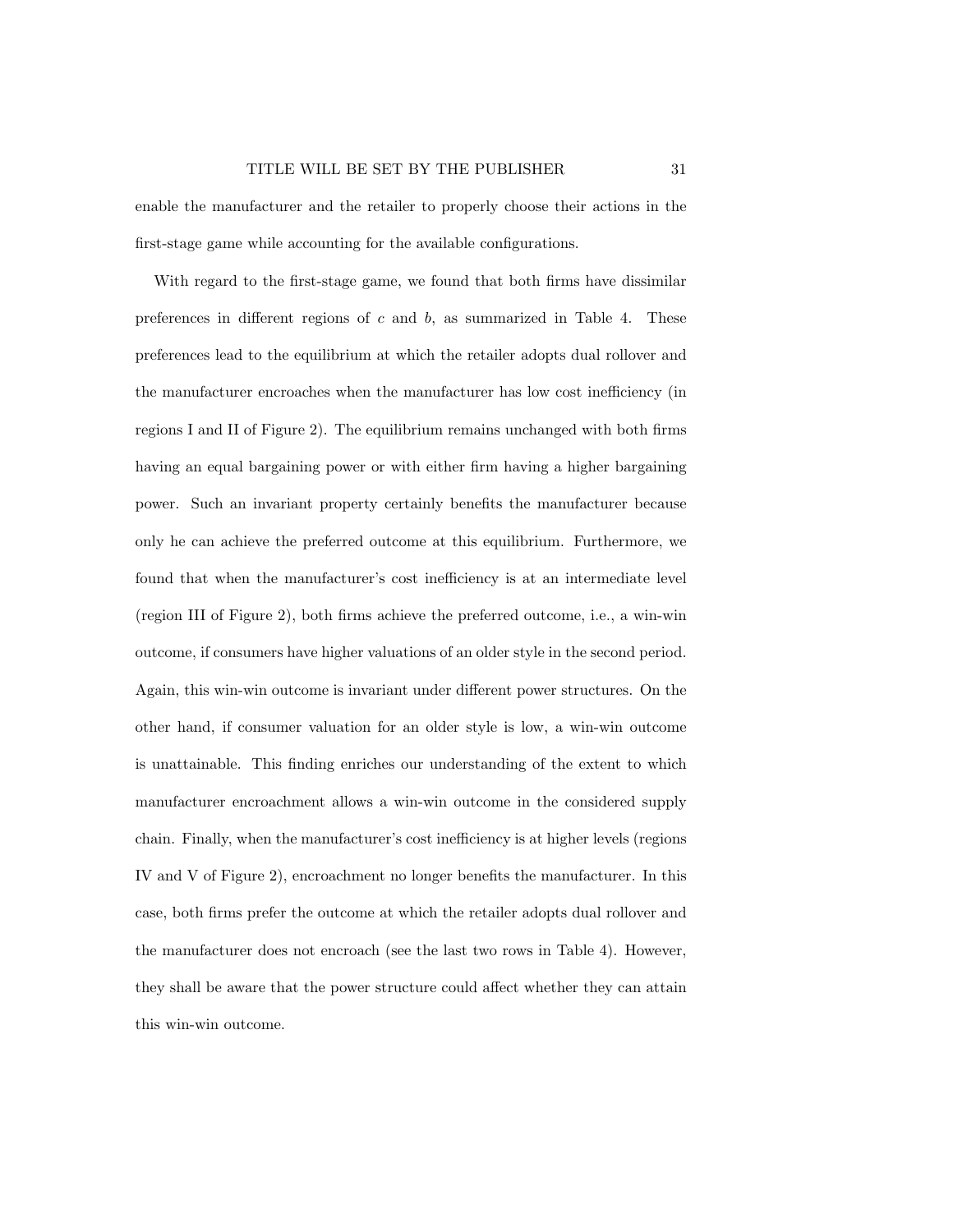## 32 TITLE WILL BE SET BY THE PUBLISHER 5. Managerial insights

Our analyses offer the following insights:

First, consumers' mental account deficit should be sufficiently low to justify the introduction of a newer style generation when the manufacturer has low cost inefficiency and decides to encroach. This requirement is relaxed when the manufacturer has significant cost inefficiency. As a result, while introducing a newer style generation does not benefit the supply chain with the retailer adopting dual rollover under no manufacturer encroachment, it may do so when the retailer adopts single rollover and a manufacturer with large cost inefficiency is encroaching. The important insight here is that the manufacturer's cost disadvantage has double-edged effects that could offset the negative effect of consumers' mental account deficit upon the introduction of a newer style generation. These results also complement the finding of Zhou et al. [57] that a high mental account deficit always deters the firm from selling a newer style generation in period 2.

Second, with the aid of Proposition 4.8, we find that when the manufacturer has low cost inefficiency, he can benefit from direct sales, regardless of the underlying power structure in the supply chain. In this case, only the manufacturer achieves the preferred outcome. This insight suggests that when direct sales is manageable from a long-term perspective, the manufacturer should exert efforts constantly to improve his direct sales operations. When a manufacturer with an intermediate level of cost inefficiency engages in direct sales and consumers have high valuations of the old style generation or when a manufacturer with significant cost inefficiency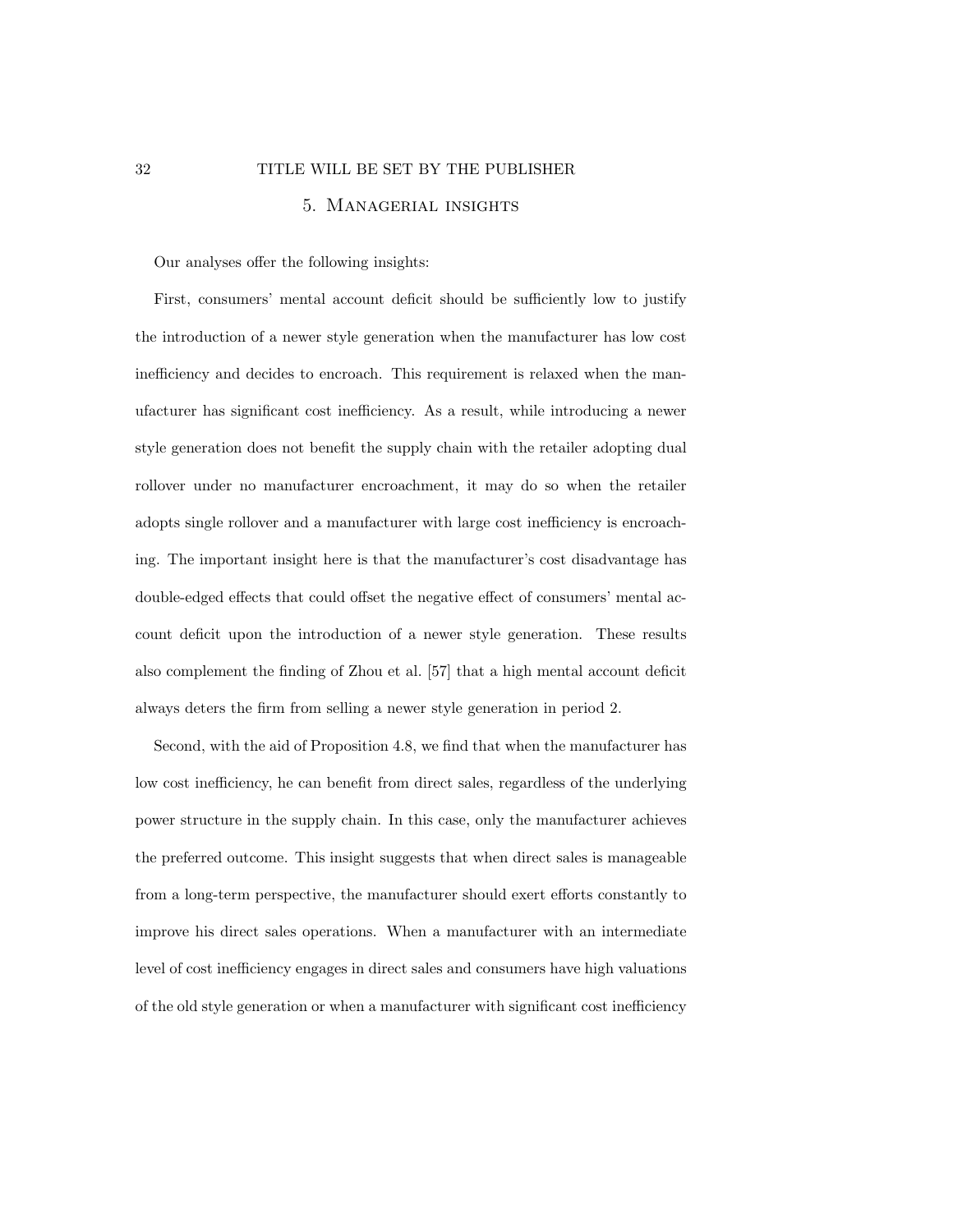does not engage in direct sales, both the manufacturer and the retailer can obtain their preferred outcomes. Clearly, such a win-win outcome helps sustain the relationship between the manufacturer and the retailer. Because consumers' perceived value plays a role in attaining the win-win outcome when the manufacturer has an intermediate level of cost inefficiency, both the manufacturer and the retailer are incentivized to enhance consumers' perceived value, e.g., through marketing efforts.

Third, in equilibrium, the retailer always sells both new and old style generations in the second period, and the manufacturer engages in direct sales only when he has a small or intermediate selling cost. This implies that when the manufacturer has low direct sales operational efficiency, he should focus on selling products through the retailer unless direct sales operational efficiency can be improved within a foreseeable time frame.

## 6. Summary and Conclusion

In this paper, we investigated the interplay between a manufacturer and a retailer on the displacement of an older style generation when a newer style generation is introduced in a two-period model in which two style generations are sequentially introduced into the market. We formulated a two-stage game to explore the chain members' equilibrium decisions while considering the manufacturer's cost inefficiency in direct sales and consumers' mental account deficit under different power structures in the first-stage game. We showed that the manufacturer's cost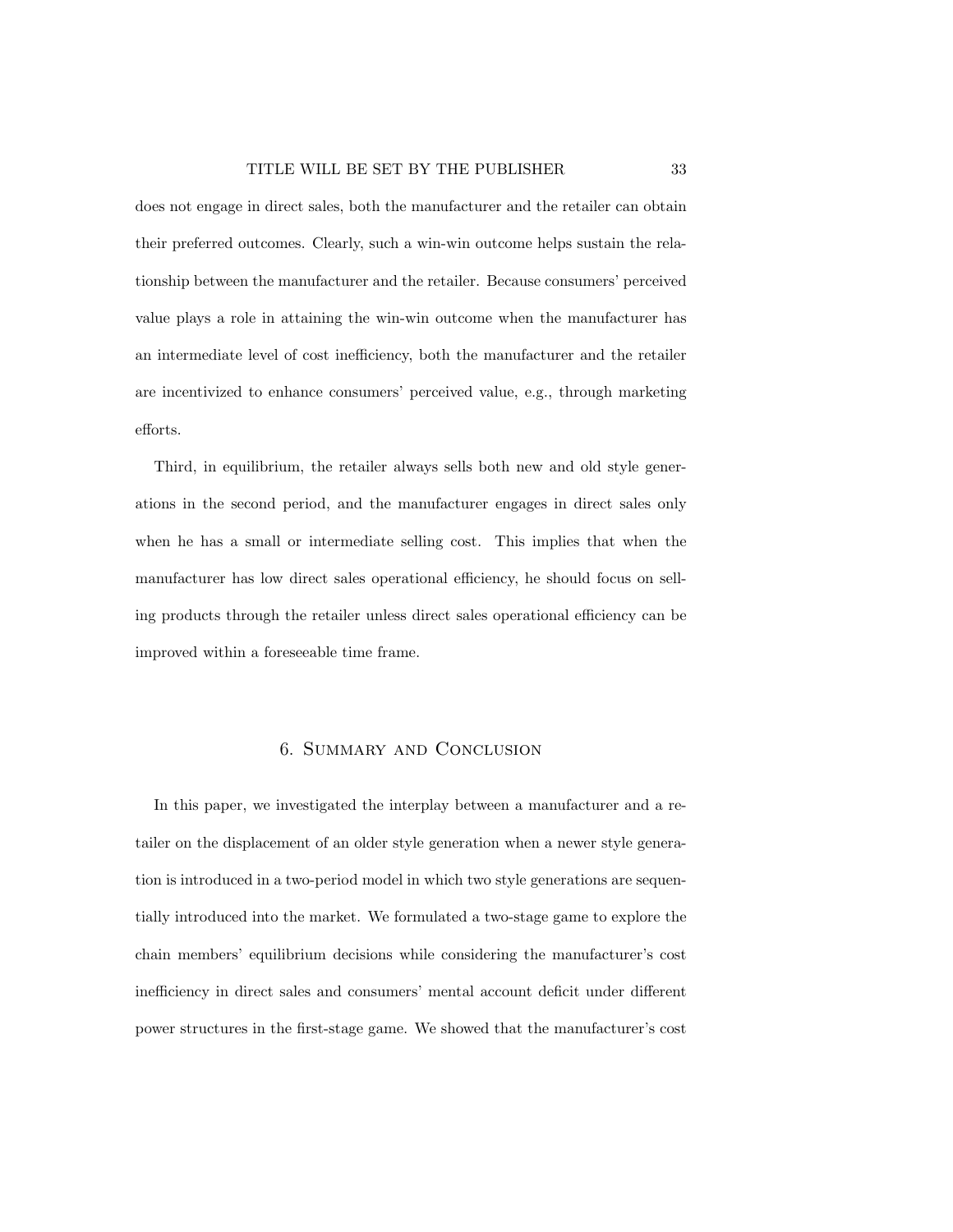#### 34 TITLE WILL BE SET BY THE PUBLISHER

inefficiency has double-edged effects and could offset the negative effect of the mental account deficit of consumers on the introduction of a newer style generation. We found that in settings where the introduction of a newer style generation benefits the supply chain, the manufacturer always achieves his preferred outcome, and the retailer achieves her preferred outcome only when a manufacturer with an intermediate level of cost inefficiency engages in direct sales and consumers have high valuations of the older style generation in the second period or when a manufacturer with significant cost inefficiency does not engage in direct sales. We also found that the power structures underlying the first-stage game do not affect the equilibrium outcome; the retailer always sells both the new and old style generations in the second period, and the manufacturer engages in direct sales only when he has a small or intermediate selling cost.

Our analysis nevertheless has some limitations. We assumed retail exclusivity in the introduction of a new style generation to mitigate channel conflict. Thus, the manufacturer can engage in direct sales only in the second period. In future research, it is of interest to understand the implications of direct selling if the manufacturer is allowed to engage in direct sales in either period. A second limitation is the fact that we focused on horizontally differentiated products in our analysis. A possible extension to our study is therefore to allow for vertically differentiated products and explore how quality differentiation between channels and/or between product generations influences the interactive dynamics between the supply chain members. Finally, we did not consider trade-in programs when the manufacturer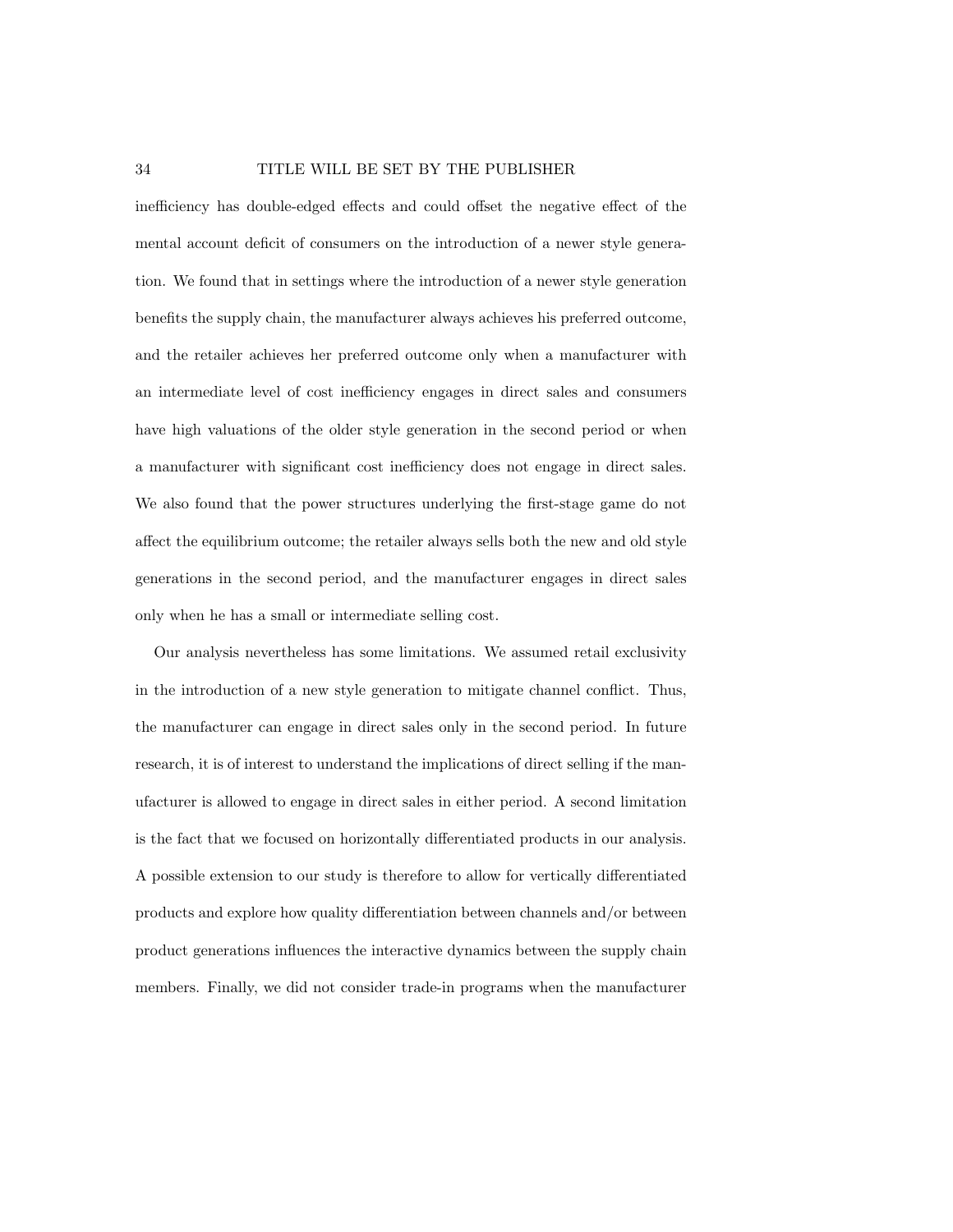introduces a new product generation. As trade-in programs are applicable to certain product categories, it would be worthwhile to extend the current setting to include trade-in programs in new product introduction and to explore how trade-in programs would influence the interplay between manufacturer encroachment and product rollover in a supply chain.

#### **REFERENCES**

- [1] V. V. Agrawal, S. Kavadias, and L. B. Toktay. The limits of planned obsolescence for conspicuous durable goods. Manufacturing  $\mathcal C$  Service Operations Management, 18(2):216–226, 2016.
- [2] D. A. Andritsos and C. S. Tang. Launching new products through exclusive sales channels. European Journal of Operational Research, 204(2):366–375, 2010.
- [3] H. Arslan, S. Kachani, and K. Shmatov. Optimal product introduction and life cycle pricing policies for multiple product generations under competition. Journal of Revenue and Pricing Management, 8(5):438–451, 2009.
- [4] A. Arya, B. Mittendorf, and D. E. Sappington. The bright side of supplier encroachment. Marketing Science, 26(5):651–659, 2007.
- [5] Y. Aviv and A. Pazgal. Optimal pricing of seasonal products in the presence of forward-looking consumers. Manufacturing & Service Operations Management, 10(3):339–359, 2008.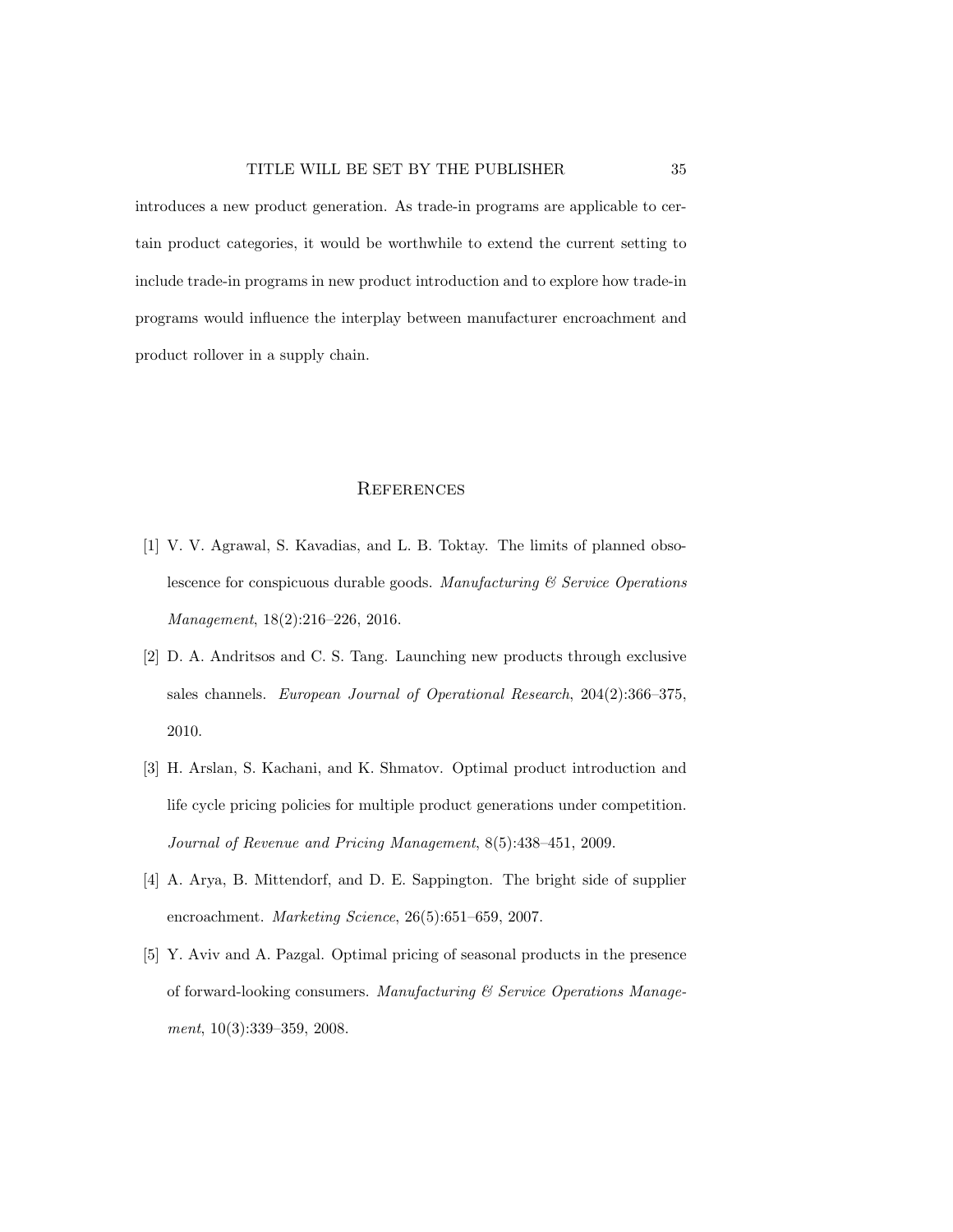#### 36 TITLE WILL BE SET BY THE PUBLISHER

- [6] G. Balasubramanian and A. P. P. Maruthasalam. Substitution effect of retailer store brand and manufacturer encroachment. International Journal of Production Economics, 239:108208, 2021. doi: 10.1016/j.ijpe.2021.108208.
- [7] D. Besanko and W. L. Winston. Optimal price skimming by a monopolist facing rational consumers. Management Science, 36(5):555-567, 1990.
- [8] C. Bilington, H. L. Lee, and C. S. Tang. Successful strategies for product rollovers. Sloan Management Review, 39(3):23–30, 1998.
- [9] C. B. Bucklin, P. A. Thomas-Graham, and E. A. Webster. Channel conflict: When is it dangerous? The McKinsey Quarterly, 3:36–43, 1997.
- [10] G. P. Cachon and R. Swinney. The value of fast fashion: Quick response, enhanced design, and strategic consumer behavior. Management Science, 57 (4):778–795, 2011.
- [11] G. Cai. Channel selection and coordination in dual-channel supply chains. Journal of Retailing, 86(1):22–36, 2010.
- [12] P. Chen, B. Li, and H. Huang. Decision policies on players' different risk combination under supplier encroachment. RAIRO-Operations Research, 54 (4):1057–1075, 2020.
- [13] W.-Y. K. Chiang, D. Chhajed, and J. D. Hess. Direct marketing, indirect profits: A strategic analysis of dual channel supply-chain design. Management Science, 49(1):1–20, 2003.
- [14] S. Collett. Channel conflicts push Levi to halt Web sales. Computerworld, November 8, 8, 1999.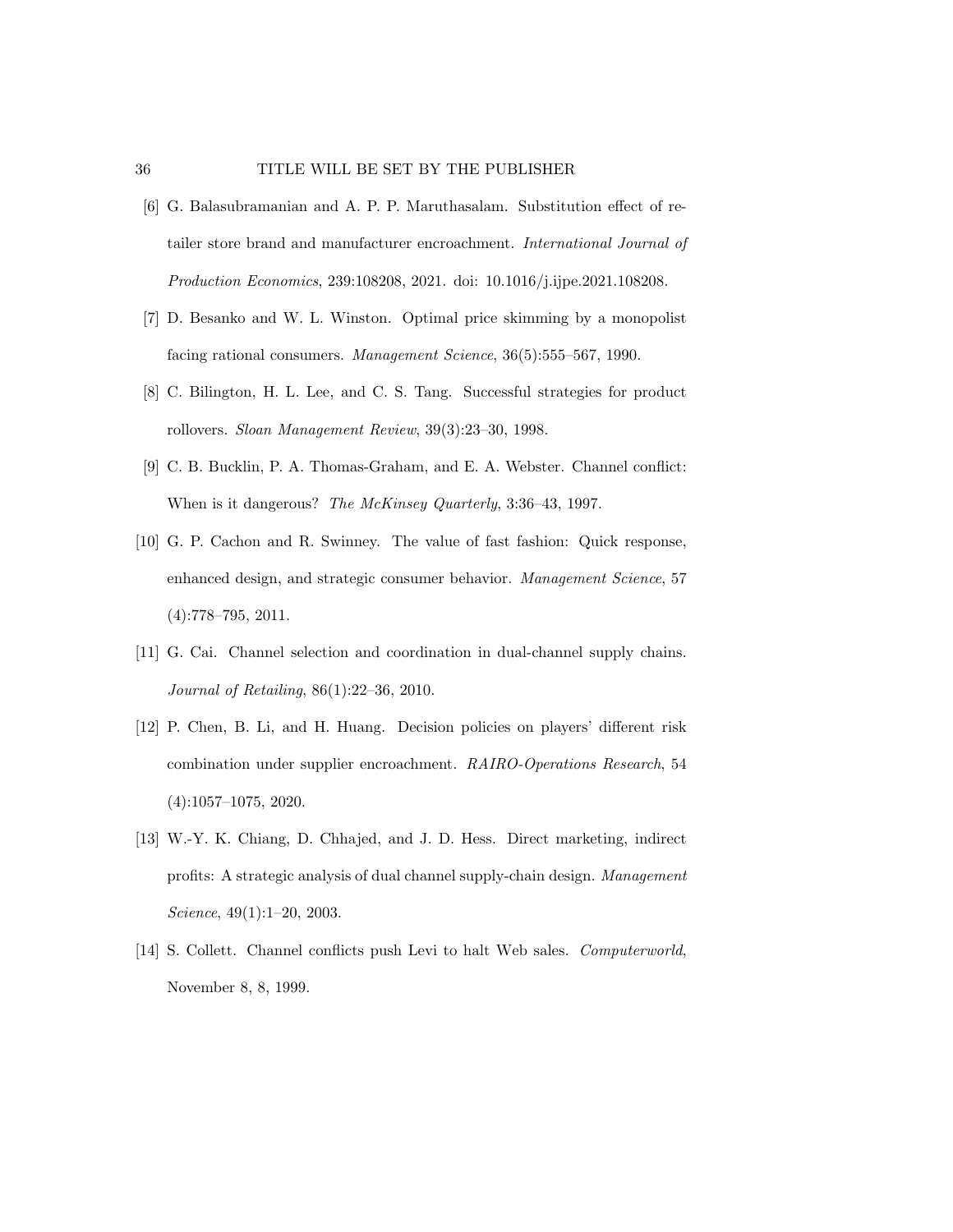- [15] S. Erat and S. R. Bhaskaran. Consumer mental accounts and implications to selling base products and add-ons. Marketing Science, 31(5):801–818, 2012.
- [16] L. Feng, Y. Li, F. Xu, and Q. Deng. Optimal pricing and trade-in policies in a dual-channel supply chain when considering market segmentation. International Journal of Production Research, 57(9):2828–2846, 2019.
- [17] M. E. Ferguson and O. Koenigsberg. How should a firm manage deteriorating inventory? Production and Operations Management, 16(3):306–321, 2007.
- [18] P. Ghemawat and J. L. Nueno. Zara: Fast fashion. Case study, Harvard Business School, 2003.
- [19] A. Ha, X. Long, and J. Nasiry. Quality in supply chain encroachment. Manufacturing & Service Operations Management, 18(2):280–298, 2016.
- [20] E. Holmes. The making of an 'exclusive'. Wall Street Journal, September 15, 2011. https://www.wsj.com/articles/SB10001424053111903927204576570531849422692.
- [21] P. Hotkar and S. M. Gilbert. Supplier encroachment in a nonexclusive reselling channel. Management Science, 67(9):5821–5837, 2021.
- [22] S. Huang, X. Guan, and Y.-J. Chen. Retailer information sharing with supplier encroachment. Production and Operations Management, 27(6):1133– 1147, 2018.
- [23] E. Koca, G. C. Souza, and C. T. Druehl. Managing product rollovers. Decision Sciences, 41(2):403–423, 2010.
- [24] E. Koca, T. Valletti, and W. Wiesemann. Designing digital rollovers: Managing perceived obsolescence through release times. Production and Operations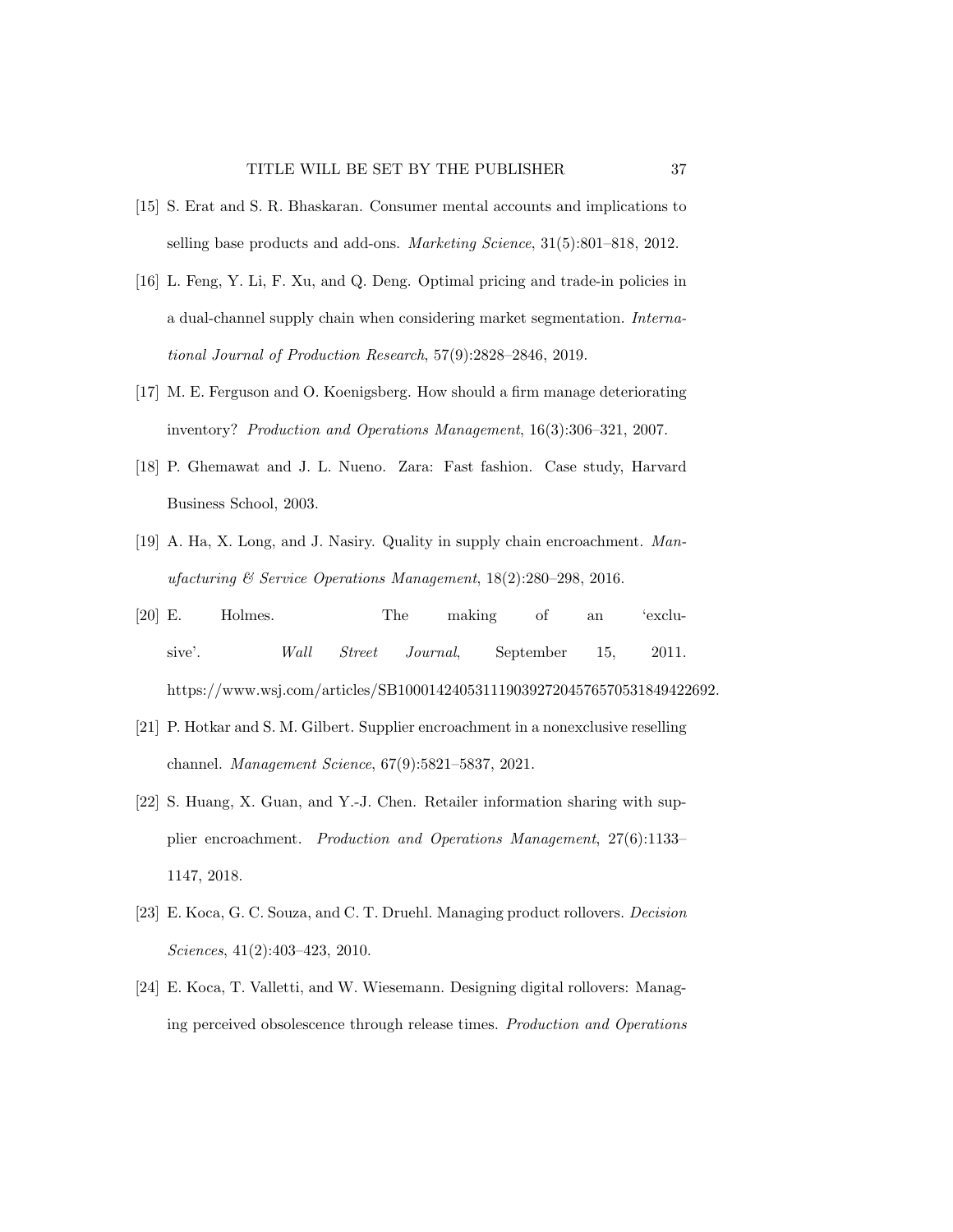# 38 TITLE WILL BE SET BY THE PUBLISHER Management, 30(10):3698–3712, 2021.

- [25] D. A. Levinthal and D. Purohit. Durable goods and product obsolescence. Marketing Science, 8(1):35–56, 1989.
- [26] J. Li, L. Yi, V. Shi, and X. Chen. Supplier encroachment strategy in the presence of retail strategic inventory: Centralization or decentralization? Omega, 98:102213, 2021. doi: 10.1016/j.omega.2020.102213.
- [27] Z. Li, S. M. Gilbert, and G. Lai. Supplier encroachment under asymmetric information. Management Science, 60(2):449–462, 2014.
- [28] Z. Li, S. M. Gilbert, and G. Lai. Supplier encroachment as an enhancement or a hindrance to nonlinear pricing. Production and Operations Management, 24(1):89–109, 2015.
- [29] C. Liang, M. Cakanyildirim, and S. P. Sethi. Analysis of product rollover strategies in the presence of strategic consumer. Management Science, 60(4): 1033–1056, 2014.
- [30] W. S. Lim and C. S. Tang. Optimal product rollover strategies. European Journal of Operational Research, 174(2):905–922, 2006.
- [31] B. Liu, X. Guan, and Y. Wang. Supplier encroachment with multiple retailers. Production and Operations Management, 30(10):3523–3539, 2021.
- [32] J. Liu, X. Zhai, and L. Chen. The interaction between product rollover strategy and pricing scheme. International Journal of Production Economics, 201: 116–135, 2018.
- [33] Z. Luo, X. Chen, J. Chen, and X. Wang. Optimal pricing policies for differentiated brands under different supply chain power structures. European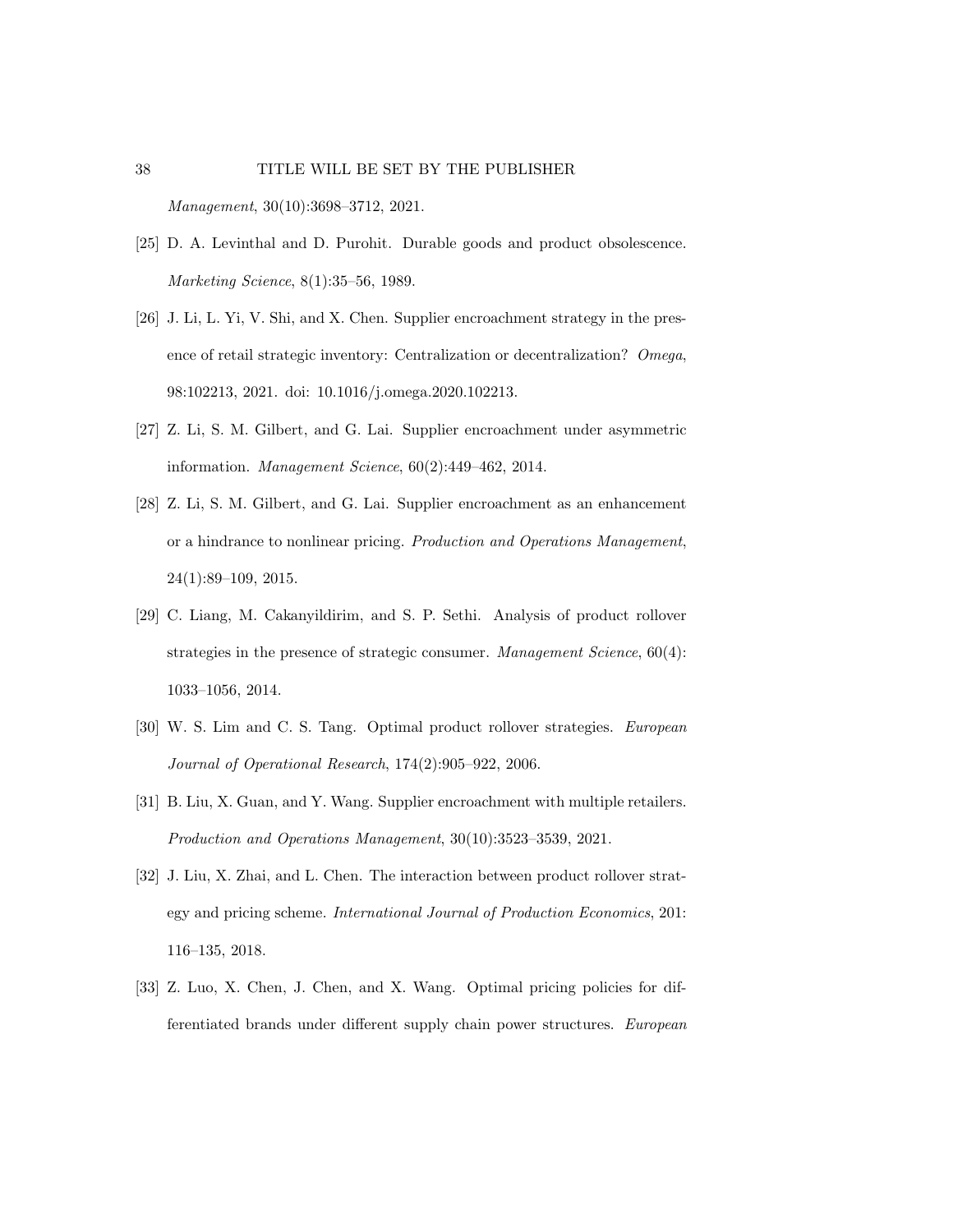Journal of Operational Research, 259(2):437–451, 2017.

- [34] Microsoft. Windows lifecycle fact sheet. https://support.microsoft.com/enus/help/13853/windows-lifecycle-fact-sheet, June 2019.
- [35] E. M. Okada. Trade-ins, mental accounting, and product replacement decisions. Journal of Consumer Research, 27(4):433–446, 1985.
- [36] D. Prelec and G. Loewenstein. The red and the black: Mental accounting of savings and debt. Marketing Science, 17(1):4–28, 1998.
- [37] Y. Quan, J. Hong, J. Song, and M. Leng. Game-theoretic analysis of trade-in services in closed-loop supply chains. Transportation Research Part E: Logistics and Transportation Review, 152:102428, 2021. doi: 10.1016/j.tre.2021.102428.
- [38] J. A. Schwarz and B. Tan. Optimal sales and production rollover strategies under capacity constraints. European Journal of Operational Research, 294 (2):507–524, 2021.
- [39] S. Shi, J. Sun, and T. Cheng. Wholesale or drop-shipping: Contract choices of the online retailer and the manufacturer in a dual-channel supply chain. International Journal of Production Economics, 226:107618, 2020. doi: 10.1016/j.ijpe.2020.107618.
- [40] J. D. Shulman, M. Cunha, and J. K. Saint Clair. Consumer uncertainty and purchase decision reversals: Theory and evidence. Marketing Science, 34(4): 590–605, 2015.
- [41] R. Thaler. Mental accounting and consumer choice. Marketing Science, 4(3): 199–214, 1985.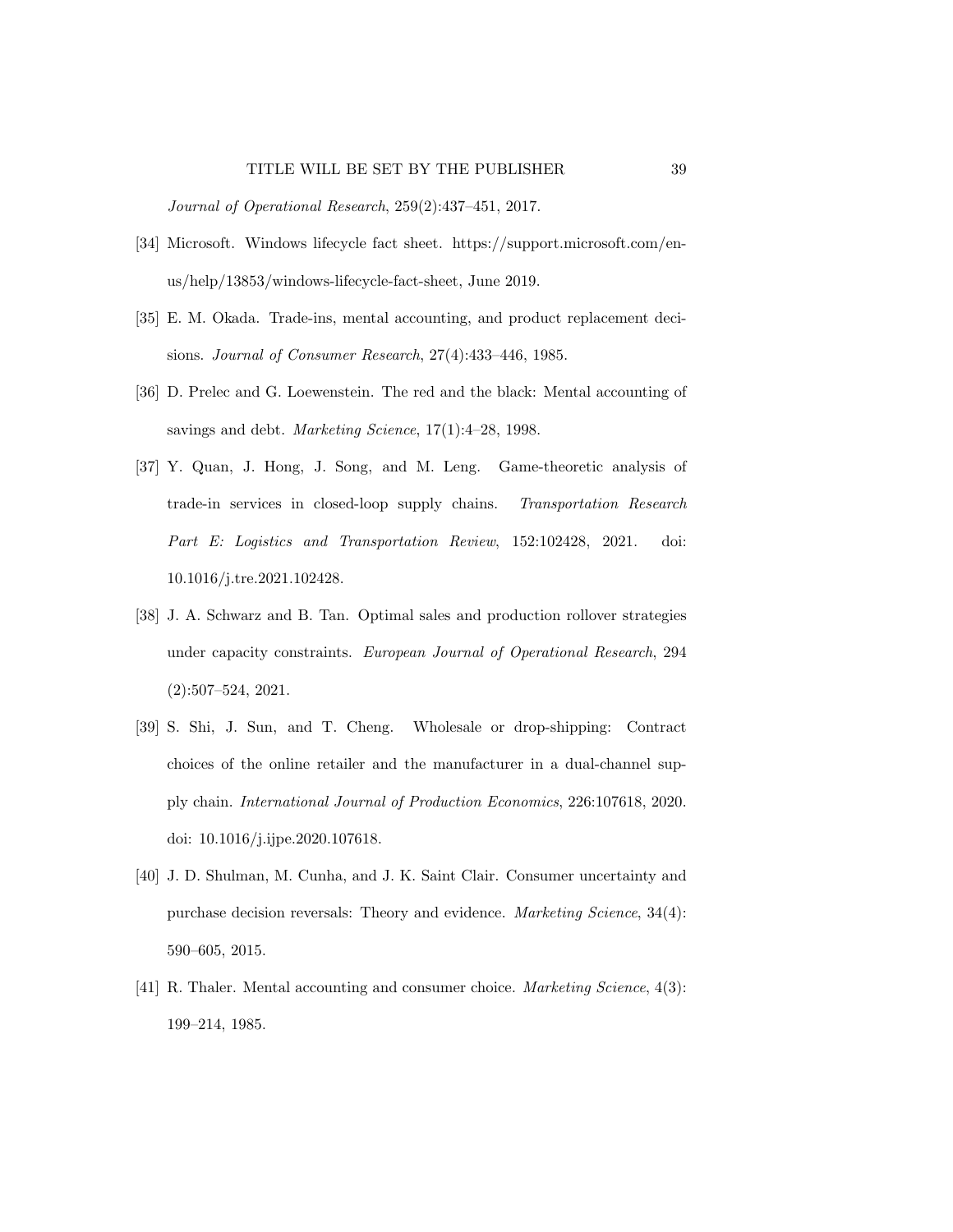- [42] A. A. Tsay and N. Agrawal. Channel conflict and coordination in the ecommerce age. Production and Operations Management, 13(1):93–110, 2004.
- [43] L. Xiao, X.-J. Wang, and K.-S. Chin. Trade-in strategies in retail channel and dual-channel closed-loop supply chain with remanufacturing. Transportation Research Part E: Logistics and Transportation Review, 136:101898, 2020. doi: 10.1016/j.tre.2020.101898.
- [44] T. Xiao, T.-M. Choi, and T. Cheng. Product variety and channel structure strategy for a retailer-stackelberg supply chain. European Journal of Operational Research, 233(1):114–124, 2014.
- [45] Y. Xiong, W. Yan, K. Fernandes, Z.-K. Xiong, and N. Guo. "Bricks vs. Clicks": The impact of manufacturer encroachment with a dealer leasing and selling of durable goods. European Journal of Operational Research, 217(1): 75–83, 2012.
- [46] M. Xue and J. Zhang. Supply chain encroachment with quality decision and different power structures. RAIRO-Operations Research, 54(3):693–718, 2020.
- [47] W. Xue, O. C. Demirag, and B. Niu. Supply chain performance and consumer surplus under alternative structures of channel dominance. European Journal of Operational Research, 239(1):130–145, 2014.
- [48] W. Yan, Y. Xiong, J. Chu, G. Li, and Z. Xiong. Clicks versus bricks: The role of durability in marketing channel strategy of durable goods manufacturers. European Journal of Operational Research, 265(3):909–918, 2018.
- [49] H. Yang, J. Luo, and Q. Zhang. Supplier encroachment under nonlinear pricing with imperfect substitutes: Bargaining power versus revenue-sharing.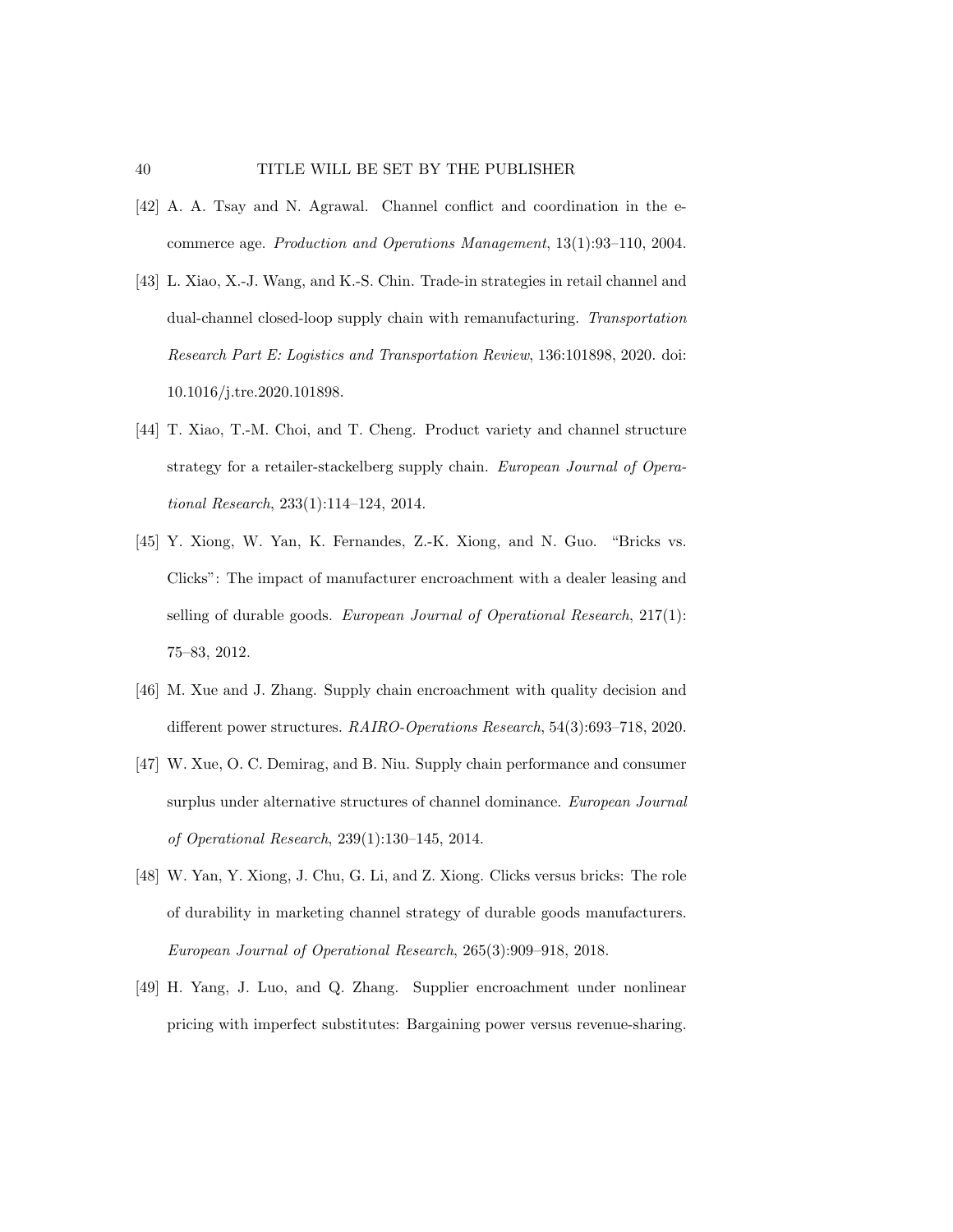European Journal of Operational Research, 267(3):1089–1101, 2018.

- [50] T. Ye, N. Wang, and N. Wang. Analysis on product rollover strategies: The innovation level perspective. Industrial Marketing Management, 88:59–69, 2020.
- [51] D. Z. Yu, T. Cheong, and D. Sun. Impact of supply chain power and dropshipping on a manufacturer's optimal distribution channel strategy. European Journal of Operational Research, 259(2):554–563, 2017.
- [52] J. Zhang, S. Li, S. Zhang, and R. Dai. Manufacturer encroachment with quality decision under asymmetric demand information. European Journal of Operational Research, 273(1):217–236, 2019.
- [53] L. Zhang and J. Wang. Coordination of the traditional and the online channels for a short-life-cycle product. European Journal of Operational Research, 258 (2):639–651, 2017.
- [54] S. Zhang, J. Zhang, and G. Zhu. Retail service investing: An antiencroachment strategy in a retailer-led supply chain. Omega, 84:212–231, 2019.
- [55] X. Zhang, G. Li, M. Liu, and S. P. Sethi. Online platform service investment: A bane or a boon for supplier encroachment. International Journal of Production Economics, 235:108079, 2021. doi: 10.1016/j.ijpe.2021.108079.
- [56] B. Zheng, N. Yu, L. Jin, and H. Xia. Effects of power structure on manufacturer encroachment in a closed-loop supply chain. Computers  $\mathcal C$  Industrial Engineering, 137:106062, 2019.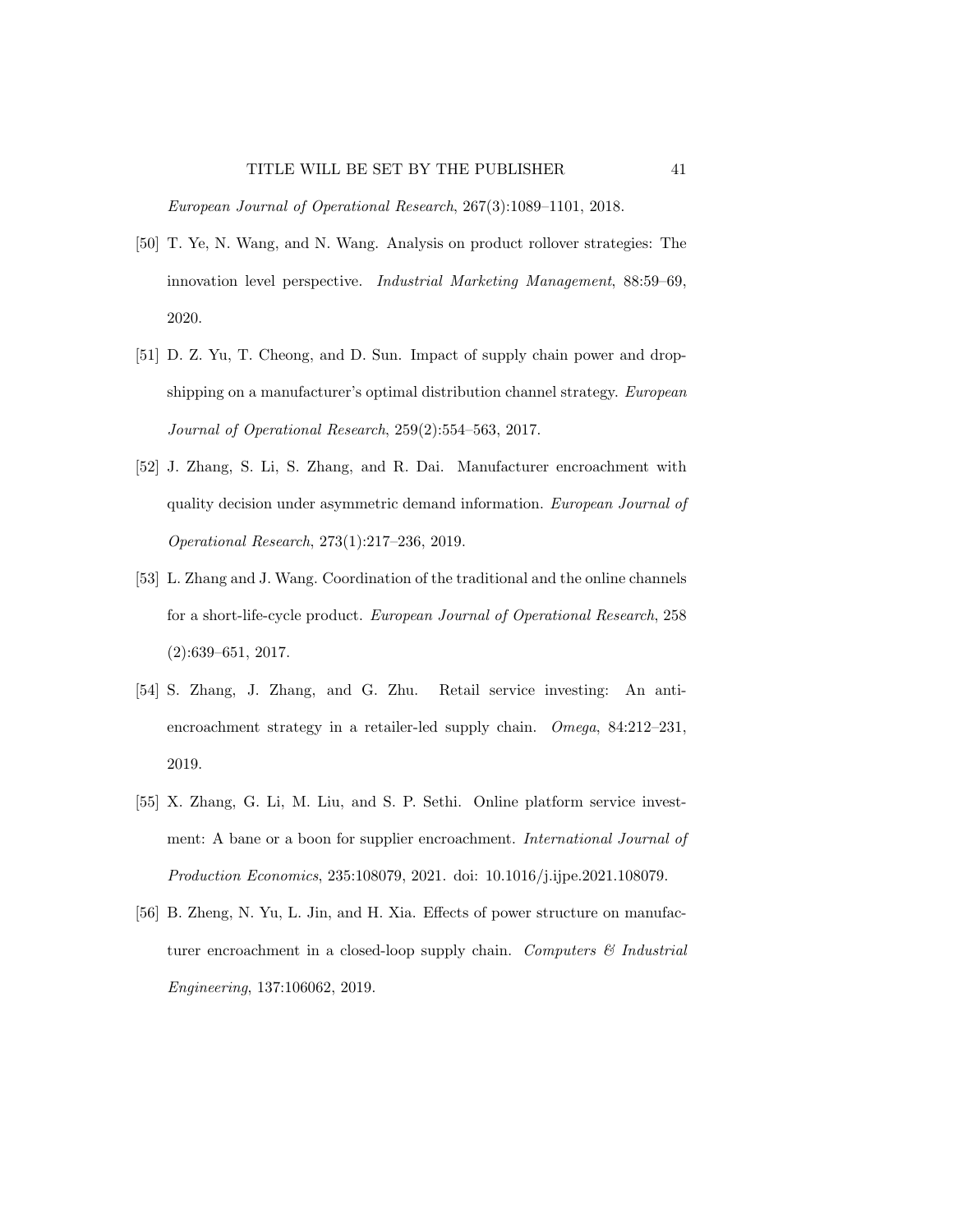#### 42 TITLE WILL BE SET BY THE PUBLISHER

[57] E. Zhou, J. Zhang, Q. Gou, and L. Liang. A two period pricing model for new fashion style launching strategy. International Journal of Production Economics, 160:144–156, 2015.

#### Appendix. Proofs of the Lemmas and Corollaries

*Proof of Lemma 4.1.* We adopt backward induction to obtain the equilibrium decisions for the second-stage game under the SN configuration. Solving the firstorder condition of the retailer's profit  $\pi_r^{SN}$  in (3) for  $q_1$  yields the best response  $\tilde{q}_1^{SN} = (2 - 2w - b)/4$  because  $\partial^2 \pi_r^{SN}/\partial q_1^2 = -4 < 0$ . Substituting  $q_1 = \tilde{q}_1^{SN}$ into the manufacturer's profit  $\pi_m^{SN}$  in (3) yields  $\tilde{\pi}_m^{SN} = w(2 - 2w - b)/2$ . Then, solving the first-order condition of  $\tilde{\pi}_m^{SN}$  for w yields the equilibrium wholesale price  $w^{SN*} = (2 - b)/4$  because  $\partial^2 \tilde{\pi}_m^{SN}/\partial w_1^2 = -2 < 0$ . Accordingly, the retailer's equilibrium sales quantities are  $q_1^{SN*} = \tilde{q}_1^{SN}|_{w=w^{SN*}} = (2+3b)/8$  and  $q_2^{SN*} =$  $q_1^{SN*} - b = (2 - 5b)/8$ . It then follows that the manufacturer's equilibrium profit  $\pi_m^{SN*}$  is  $\pi_m^{SN*} = \pi_m|_{w=w^{SN*}, q_1=q_1^{SN*}} = (2-b)^2/16$ , and the retailer's equilibrium profit  $\pi_r^{SN*}$  is  $\pi_r^{SN*} = \pi_r|_{w=w^{SN*}, q_1=q_1^{SN*}} = (2-b)^2/32$ . With the inverse function in (1), the equilibrium selling price  $p^{SN*}$  is  $p^{SN*} = 1 - q_1^{SN*} = (6 - 3b)/8$  in (6).  $\Box$ 

Proof of Lemma 4.2. Because the second derivative of  $\pi_r^{DN}$  in (7) is  $\partial^2 \pi_r^{DN}/\partial q_{r1}^2 =$  $-2\theta < 0$ , solving the first-order condition of  $\pi_r^{DN}$  with respect to  $q_{r1}$  leads to the best response  $\tilde{q}_{r1}^{DN} = (\theta (1 - q_1) - w_d)/(2 \theta)$ . Let  $\tilde{\pi}_m^{DN} = {\pi}_{m}^{DN}|_{q_{r1} = \tilde{q}_{r1}^{DN}}$ , where  $\pi_m^{DN}$  is given in (7). Because  $\partial^2 \tilde{\pi}_m^{DN} / \partial w_d^2 = -1/\theta < 0$ , solving the first-order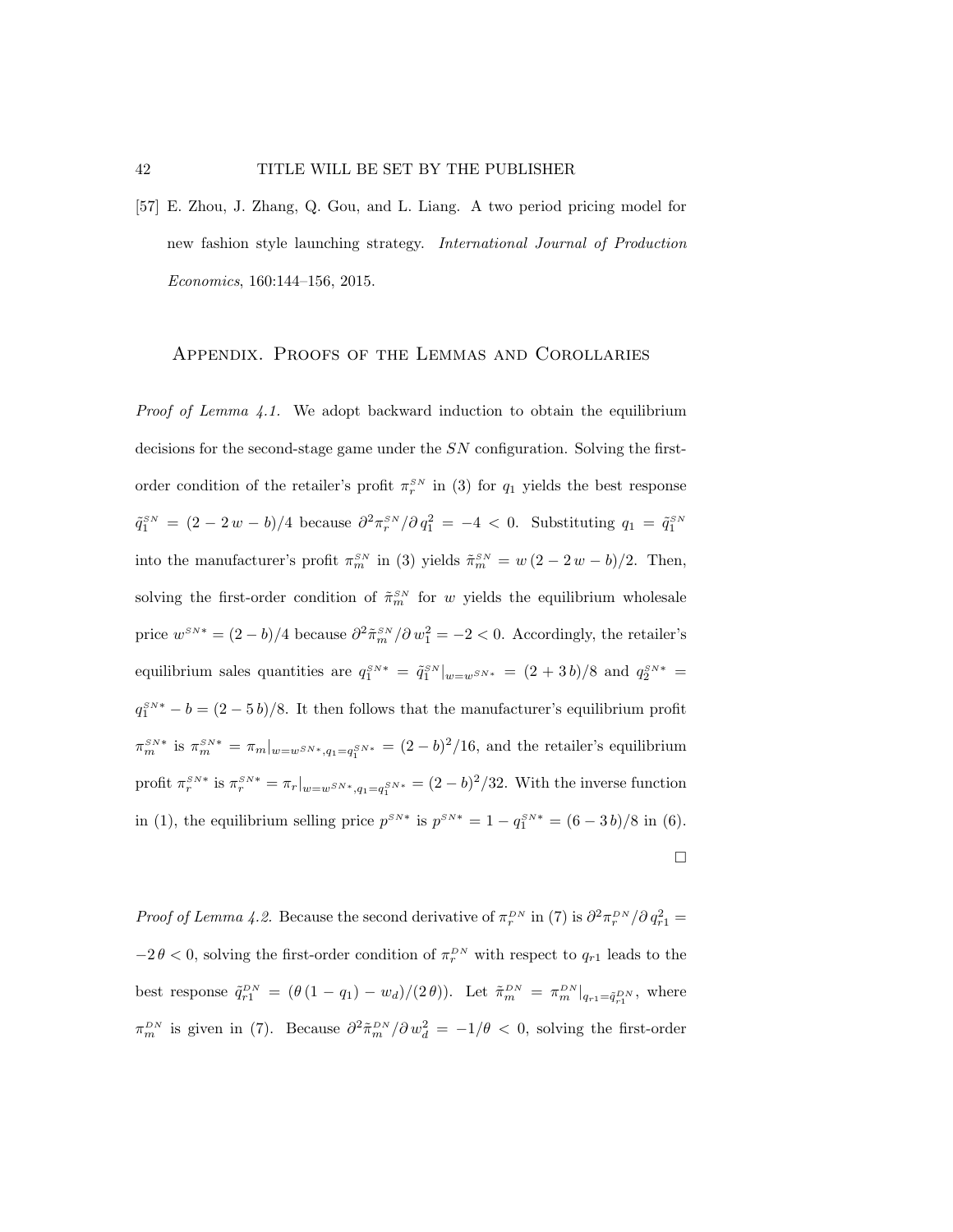condition of  $\tilde{\pi}_m^{DN}$  with respect to  $w_d$  yields the manufacturer's best response  $\tilde{w}_d^{DN}$  $\theta(1-q_1)/2$ . After anticipating this best response  $\tilde{\omega}_d^{DN}$ , the retailer now has profit  $\tilde{\pi}_r^{DN} = \pi_r^{DN}|_{q_{r1} = \tilde{q}_{r1}^{DN}, w_d = \tilde{w}_d^{DN}}$ . Again, solving the first-order condition of  $\tilde{\pi}_r^{DN}$  with respect to  $q_1$  yields the retailer's best response  $\tilde{q}_1^{DN} = 1 - (8(2 + 2w - b))/(32 - \theta)$ because  $\partial^2 \tilde{\pi}_r^{DN} / \partial q_1^2 = -4 + \theta/8 < 0$ . Finally, let  $\hat{\pi}_m^{DN} = \tilde{\pi}_m^{DN} |_{q_1 = \tilde{q}_1^{DN}}$ , and because  $\partial^2 \hat{\pi}_m^{DN} / \partial w^2 = -128(16 - \theta)/(32 - \theta)^2 < 0$ , solving the first-order condition of  $\hat{\pi}_m^{DN}$ with respect to w gives the equilibrium wholesale price  $w^{DN*}$  in (8). Substituting the equilibrium wholesale price  $w^{DN*}$  into the best responses  $\tilde{q}_1^{DN}$ ,  $\tilde{w}_d^{DN}$ , and  $\tilde{q}_{r1}^{DN}$ in a recursive manner leads to the equilibrium sales quantity  $q_1^{DN*}, q_2^{DN*}$  in (9), the equilibrium wholesale price  $w_d^{DN*}$  in (8), and the equilibrium sales quantity  $q_{r1}^{DN*}$ in (9). Accordingly, we obtain the manufacturer's equilibrium profit  $\pi_m^{DN*}$  and the retailer's equilibrium profit  $\pi_r^{DN*}$  in (10), as well as the equilibrium selling prices  $p^{DN*}$  and  $p_d^{DN*}$  in (11).

*Proof of Lemma 4.3.* Because  $\partial^2 \pi_m^{SE}/\partial q_{m1}^2 = -2\theta < 0$ , solving the first-order condition of  $\pi_m^{SE}$  with respect to  $q_{m1}$  yields the manufacturer's best response  $\tilde{q}_{m1}^{SE}$  =  $(\theta(1-q_1)-c)/(2\theta)$ , where  $\pi_m^{SE}$  is given in (12). Substituting  $q_{m1} = \tilde{q}_{m1}^{SE}$  into the retailer's profit  $\pi_r^{SE}$  in (12) yields  $\tilde{\pi}_r^{SE} = (1 - q_1 - w)(2 q_1 - b)$ . Because  $\partial^2 \tilde{\pi}_r^{SE}/\partial q_1^2 =$  $-4 < 0$ , solving the first-order condition of  $\tilde{\pi}_r^{SE}$  with respect to  $q_1$  yields the best response  $\tilde{q}_1^{SE} = (2 - 2w + b)/4$ . Finally, let  $\tilde{\pi}_m^{SE} = \pi_m^{SE}|_{q_{m1} = \tilde{q}_{m1}^{SE}, q_1 = \tilde{q}_1^{SE}}$ . Because  $\partial^2 \tilde{\pi}_m^{SE} / \partial w^2 = -(16 - \theta)/8 < 0$ , solving the first-order condition of  $\tilde{\pi}_m^{SE}$  with respect to w yields the equilibrium price  $w^{SE*} = ((2 - b)(8 + \theta) - 4c)/(2(16 - \theta))$  in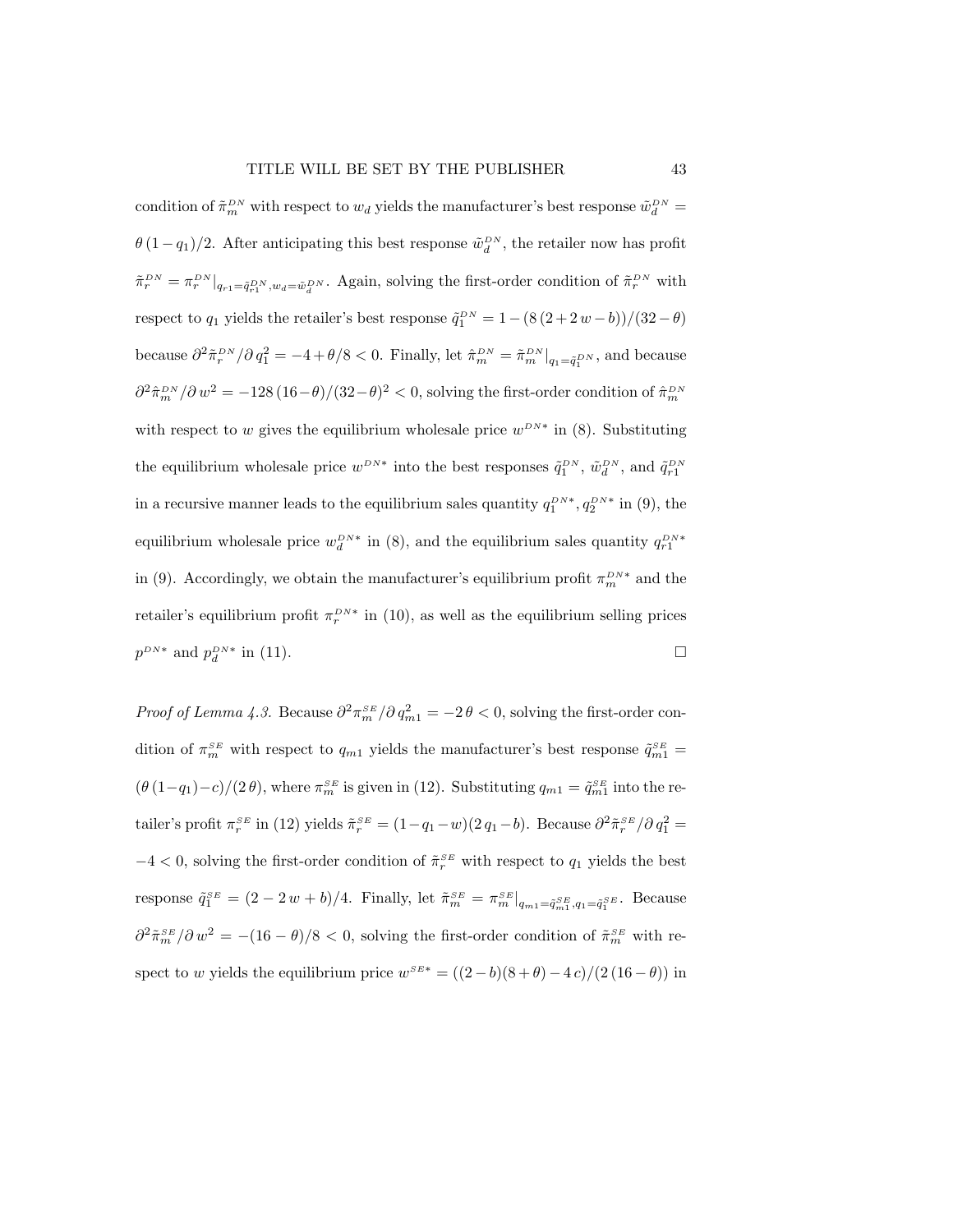(13). Then, by using the best responses  $\tilde{q}_1^{SE}$ ,  $\tilde{q}_{m1}^{SE}$ , we obtain the retailer's equilibrium sales quantities  $q_1^{SE*}$ ,  $q_2^{SE*}$  in (14) and the manufacturer's equilibrium sales quantity  $q_{m1}^{SE*}$  in (13). At these equilibrium wholesale price and sales quantities, we obtain the manufacturer's equilibrium profit  $\pi_m^{SE*}$  and the retailer's equilibrium profit  $\pi_r^{SE*}$  in (15), as well as the equilibrium selling prices  $p^{SE*}$ ,  $p_d^{SE*}$  in (16).  $\Box$ 

Proof of Lemma 4.4. Again, we adopt backward induction to obtain the equilibrium decisions. Because  $\partial^2 \pi_m^{DE}/\partial q_{m1}^2 = -2\theta < 0$ , where  $\pi_m^{DE}$  is given in (17), solving  $\partial \pi_m^{DE}/\partial q_{m1} = 0$  for  $q_{m1}$  yields the manufacturer's best response  $\tilde{q}_{m1}^{DE} = (\theta (1 - q_1 - q_{r1}) - c)/(2 \theta)$ . Substituting  $q_{m1} = \tilde{q}_{m1}^{DE}$  into the retailer's profit  $\pi_r^{DE}$  in (18) yields  $\tilde{\pi}_r^{DE} = (1 - q_1 - w)(2 q_1 - b) + (q_{r1}/2)(\theta (1 - q_1 - q_{r1}) + c - 2 w_d).$ Because  $\partial^2 \tilde{\pi}_r^{DE} / \partial q_{r1}^2 = -\theta < 0$ , the retailer's best response is  $\tilde{q}_{r1}^{DE} = (\theta (1$  $q_1$ ) – 2 $w_d + c$ /(2 $\theta$ ), which satisfies  $\partial \tilde{\pi}_r^{DE}/\partial q_{r1} = 0$ . Let  $\tilde{\pi}_m^{DE}$  denote the value of  $\pi_m^{DE}$  at  $q_{m1} = \tilde{q}_{m1}^{DE}$  and  $q_{r1} = \tilde{q}_{r1}^{DE}$ . Because  $\partial^2 \tilde{\pi}_m^{DE} / \partial w_d^2 = -3/(2\theta) < 0$ , solving  $\partial \tilde{\pi}_m^{DE}/\partial w_d = 0$  for  $w_d$  yields the best response  $\tilde{w}_d^{DE} = (3 \theta (1 - q_1) - c)/6$ . By anticipating the best response  $\tilde{w}_d^{DE}$ , the retailer's profit becomes  $\hat{\pi}_r^{DE} = \tilde{\pi}_r^{DE}|_{w_d = \tilde{w}_d^{DE}} =$  $(1-q_1-w)(2q_1-b)+2c^2/(9\theta)$ . Note that the manufacturer's best response  $\tilde{w}_d^{DE}$ leads the retailer's second-period profit component  $[\theta (1 - q_1 - q_{m1} - q_{r1}) - w_d] q_{r1}$ , which stems from the sales of  $g_1$ , to a constant  $2 c^2/(9 \theta)$  and her second-period sales of  $g_1$  to  $(2 c)/(3 \theta)$  and hence neutralizes the effect of the sales quantity  $q_1$ on her second-period profit and her second-period sales of  $g_1$ . This means that the retailer's best response  $\tilde{q}_1^{DE}$  will have the same form as her best response  $\tilde{q}_1^{SE}$ in the proof of Lemma 4.3. Because  $\partial^2 \hat{\pi}_r^{DE}/\partial q_1^2 = -4 < 0$ ,  $\hat{\pi}_r^{DE}$  is concave in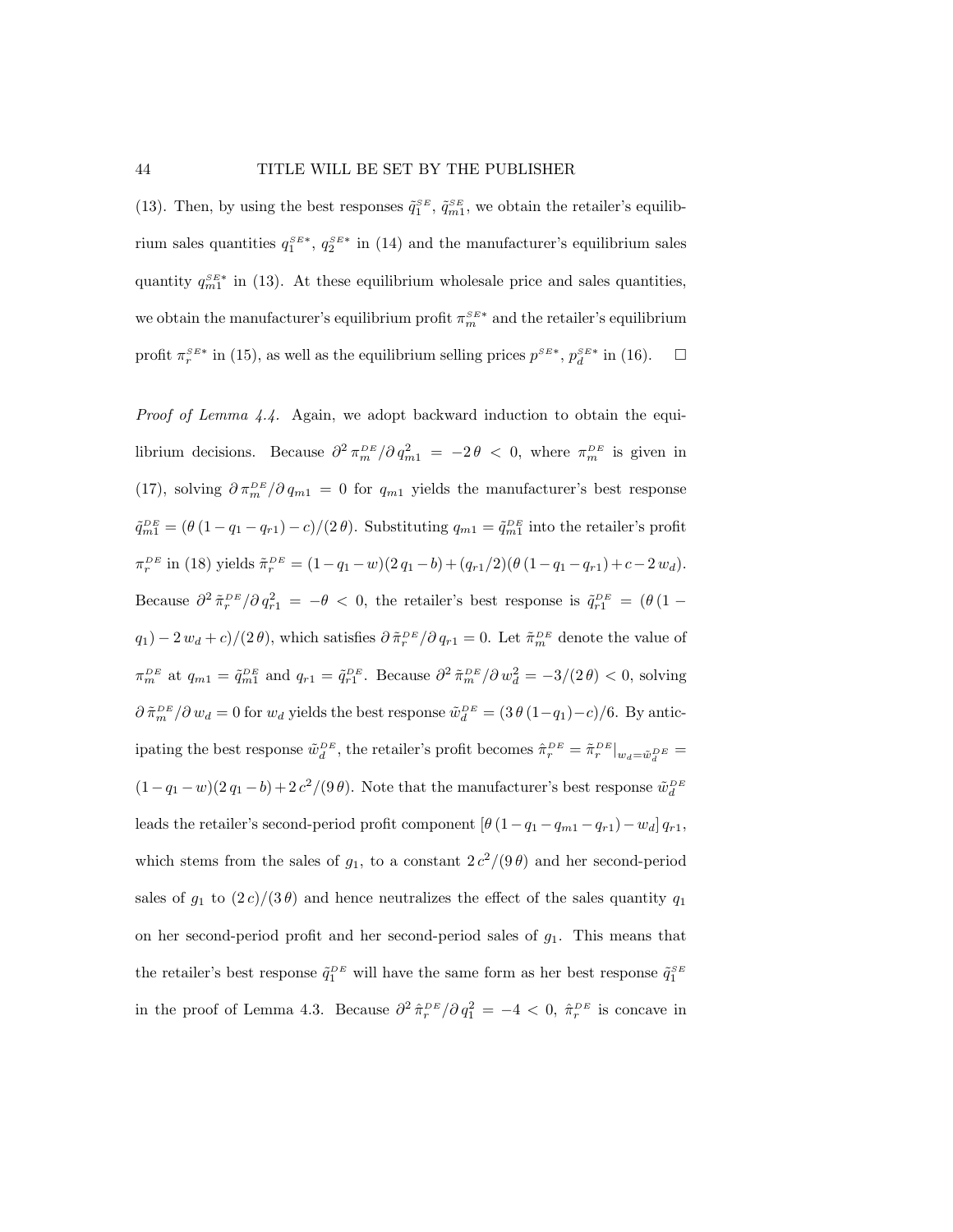$q_1$ , and the retailer's best response is thus  $\tilde{q}_1^{DE} = (2 - 2w + b)/4$ , which satisfies  $\partial \hat{\pi}_r^{DE}/\partial q_1 = 0$ . Let  $\hat{\pi}_m^{DE}$  denote the value of  $\tilde{\pi}_m^{DE}$  at  $w_d = \tilde{w}_d^{DE}$  and  $q_1 = \tilde{q}_1^{DE}$ . Because  $\partial^2 \hat{\pi}_m^{DE} / \partial w^2 = -2 + \theta/8 < 0$ , solving the first-order condition of  $\hat{\pi}_m^{DE}$  with respect to w yields the equilibrium wholesale price  $w^{DE*}$  in (19). Furthermore, by using the best responses  $\tilde{q}_1^{DE}$ ,  $\tilde{w}_d^{DE}$ ,  $\tilde{q}_{r1}^{DE}$ , and  $\tilde{q}_{m1}^{DE}$ , we can obtain the equilibrium values  $q_1^{DE*}$  and  $q_2^{DE*}$  in (21),  $w_d^{DE*}$  in (19),  $q_{r1}^{DE*}$  in (21), and  $q_{m1}^{DE*}$  in (20). Substituting these equilibrium values into the manufacturer's profit yields  $\pi_m^{DE*}$  in (22), and substituting them into the retailer's profit yields  $\pi_r^{DE*}$  in (23). Finally, substituting these values into the inverse demand functions (1) and (2) yields the equilibrium selling prices  $p^{DE*}$  and  $p_d^{DE*}$  in (24).

*Proof of Corollary 4.5.* Because configurations  $SN$  and  $DN$  do not involve the manufacturer's direct sales, we find that the equilibrium values in Lemmas 4.1 and 4.2 are positive for all  $(c, b) \in \Omega^*$ . Next, with regard to the SE configuration, we find that  $q_1^{SE*} > 0$  always holds and that  $q_{m1}^{SE*} > 0$  is equivalent to  $b < \beta_{m1}^{SE*}$ , where  $\beta_{m1}^{SE*} = 2 - 8 c/(3 \theta)$ . When  $b < \beta_{m1}^{SE*}$  holds,  $p_d^{SE*} > c$  and  $p^{SE*} > w^{SE*} > 0$ also hold. We already know that  $q_2^{SE*} > 0$  holds for  $(c, b) \in \Omega^*$  and therefore conclude that the SE configuration is feasible when  $(c, b) \in \Omega^*$  and  $b < \beta_{m1}^{SE*}$ . Finally, in the light of the  $DE$  configuration, we find that  $q_1^{DE*}$  in (21) increases with b and that  $q_1^{DE*}$  at  $b = 0$  is  $(4 - \theta + c)/(16 - \theta) > 0$ , indicating that  $q_1^{DE*} > 0$ always holds. Clearly,  $q_{r1}^{DE*} > 0$  and  $q_2^{DE*} > 0$  hold for  $(c, b) \in \Omega^*$ . Because  $q_{m1}^{DE*}$  in (20) decreases with b, solving  $q_{m1}^{DE*} = 0$  for b leads to the upper bound  $\beta_{m1}^{DE*} = (18\theta - c(40 - \theta))/(9\theta)$ , which is less than  $\beta_{m1}^{SE*}$  because  $\beta_{m1}^{DE*} - \beta_{m1}^{DE*} =$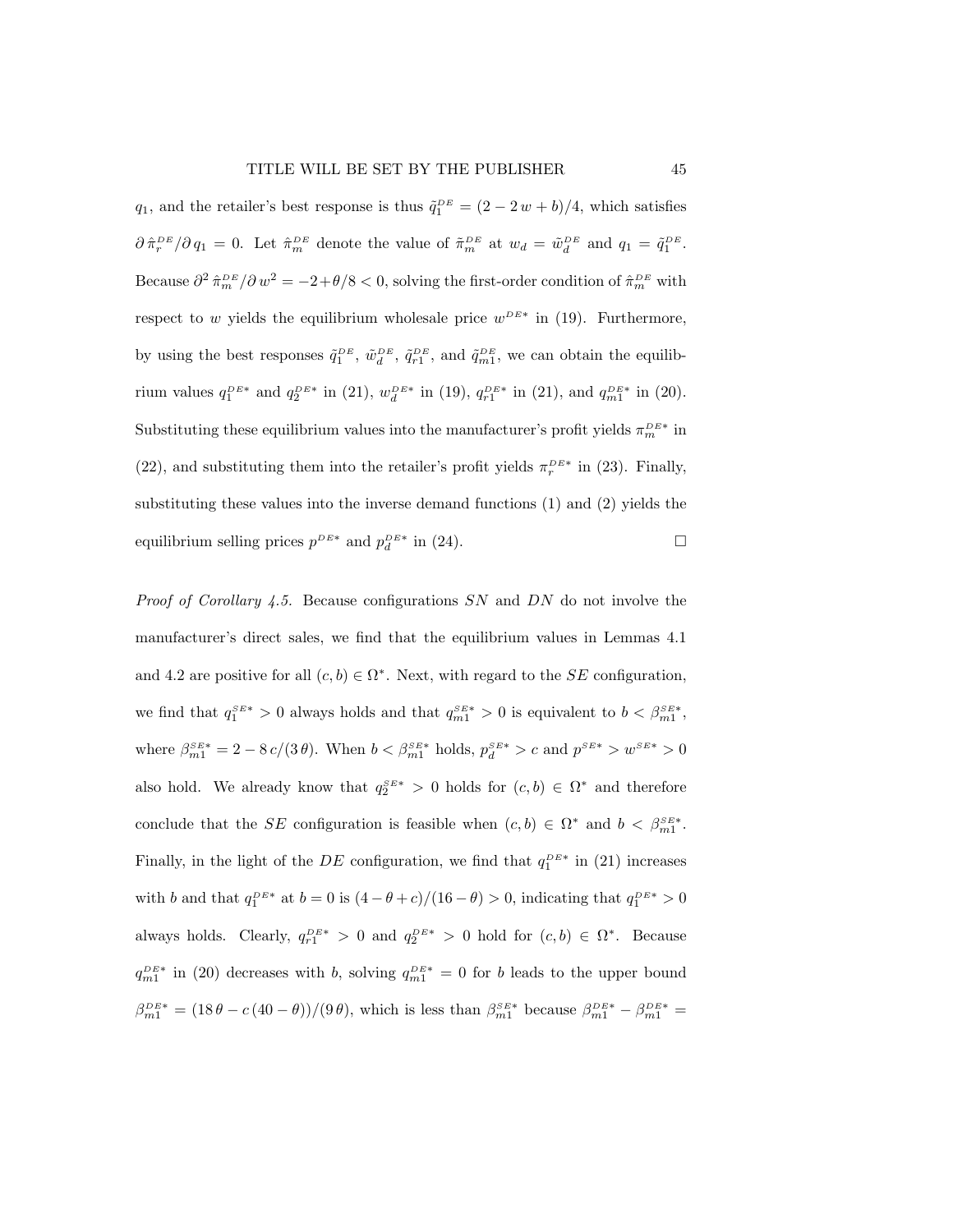#### 46 TITLE WILL BE SET BY THE PUBLISHER

 $-c(16-\theta)/(9\theta) < 0$ . We further find that  $p_d^{DE*} > c$  and  $p^{DE*} > w^{DE*} > w_d^{DE*}$ when  $b < \beta_{m1}^{DE*}$ , and  $p_d^{DE*} > w_d^{DE*} > 0$  always holds, thus concluding that the  $DE$ configuration is feasible when  $(c, b) \in \Omega^*$  and  $b < \beta_{m1}^{DE*}$ . — Процессиональные производствование и производствование и производствование и производствование и производс<br>В 1990 году в 1990 году в 1990 году в 1990 году в 1990 году в 1990 году в 1990 году в 1990 году в 1990 году в<br>

*Proof of Corollary 4.6.* This proof consists of four parts. In Part  $(i)$ , we find that  $\pi_r^{DN*} > \pi_r^{SN*}$  because  $\pi_r^{DN*} - \pi_r^{SN*} = \theta (2-b)^2 (1792 - 160 \theta + 7 \theta^2) / (1024 (16 (\theta)^2$  > 0. In Part (ii), we find that  $\pi_r^{DE*} > \pi_r^{SE*}$  because  $\pi_r^{DE*} - \pi_r^{SE*} = 2 c^2/(9 \theta) > 0$ 0. In Part (iii), to prove  $\pi_r^{S E*} < \pi_r^{S N*}$  for  $b < \beta_{m1}^{S E*}$ , we let  $\Delta_1 = \pi_r^{S E*} - \pi_r^{S N*}$ . Because  $\partial^2 \Delta_1/\partial b^2 = -3 \theta (32 - 5 \theta)/(16 (16 - \theta)^2) < 0$ ,  $\Delta_1$  is concave in b. Furthermore, because  $\partial \Delta_1/\partial b|_{b=\beta_{m1}^{SE*}} = 2/(32-2\theta) > 0$ ,  $\Delta_1$  increases with  $b$  for  $b < \beta_{m1}^{SE*}$ and is bounded above by  $\Delta_1|_{b=\beta_{m_1}^{SE*}}=0$ . We thus conclude that  $\pi_r^{SE*} < \pi_r^{SN*}$  for  $b < \beta_{m1}^{SE*}$ . Finally, in Part (iv), we let  $\Delta_2 = \pi_r^{DE*} - \pi_r^{DN*}$ . Because  $\partial^2 \Delta_2 / \partial b^2 =$  $-(4864\theta - 640\theta^2 + 7\theta^3)/(512(16-\theta)^2) < 0$  for  $0 < \theta < 1$ ,  $\Delta_2$  is concave in b. Because  $\partial \Delta_2 / \partial b \vert_{b = \beta_{m1}^{SE*}} = c \left( \frac{157696 - 21248 \theta + 920 \theta^2 - 7 \theta^3}{\sqrt{4608 (16 - \theta)^2}} \right) > 0,$  $\Delta_2$  increases with b for  $b < \beta_{m1}^{DE*}$ . We find that if  $\theta > \theta^*$ ,  $\Delta_2|_{b=\beta_{m1}^{DE*}} > 0$ , where  $\theta^*$ satisfies  $-114688 + 178176 \theta - 30400 \theta^2 + 1200 \theta^3 - 7 \theta^4 = 0$  and has a numerical value 0.7326. In this case, let  $\beta_r^*$  denote the left root of  $\Delta_2 = 0$ , where  $\beta_r^*$  is given in (26). Then, if  $b < \beta_r^*$ ,  $\Delta_2 < 0$ , and  $\pi_r^{DE*} < \pi_r^{DN*}$ , and if  $\beta_r^* < b < \beta_{m1}^{DE*}$ ,  $\pi_r^{DE*} > \pi_r^{DN*}$ .

*Proof of Corollary 4.7.* This proof consists of four parts. In Part (i), we find  $\pi_m^{SE*}$  >  $\pi_m^{SN*}$  because  $\pi_m^{SE*} - \pi_m^{SN*} = (8c - 3\theta(2 - b))^2/(16\theta(16 - \theta)) > 0$ . In Part (ii), we let  $\Delta_3 = \pi_m^{DE*} - \pi_m^{DN*}$ .  $\Delta_3$  is convex in b because  $\partial^2 \Delta_3 / \partial b^2 = \theta (96 - \theta)/(128 (16 - \theta))$